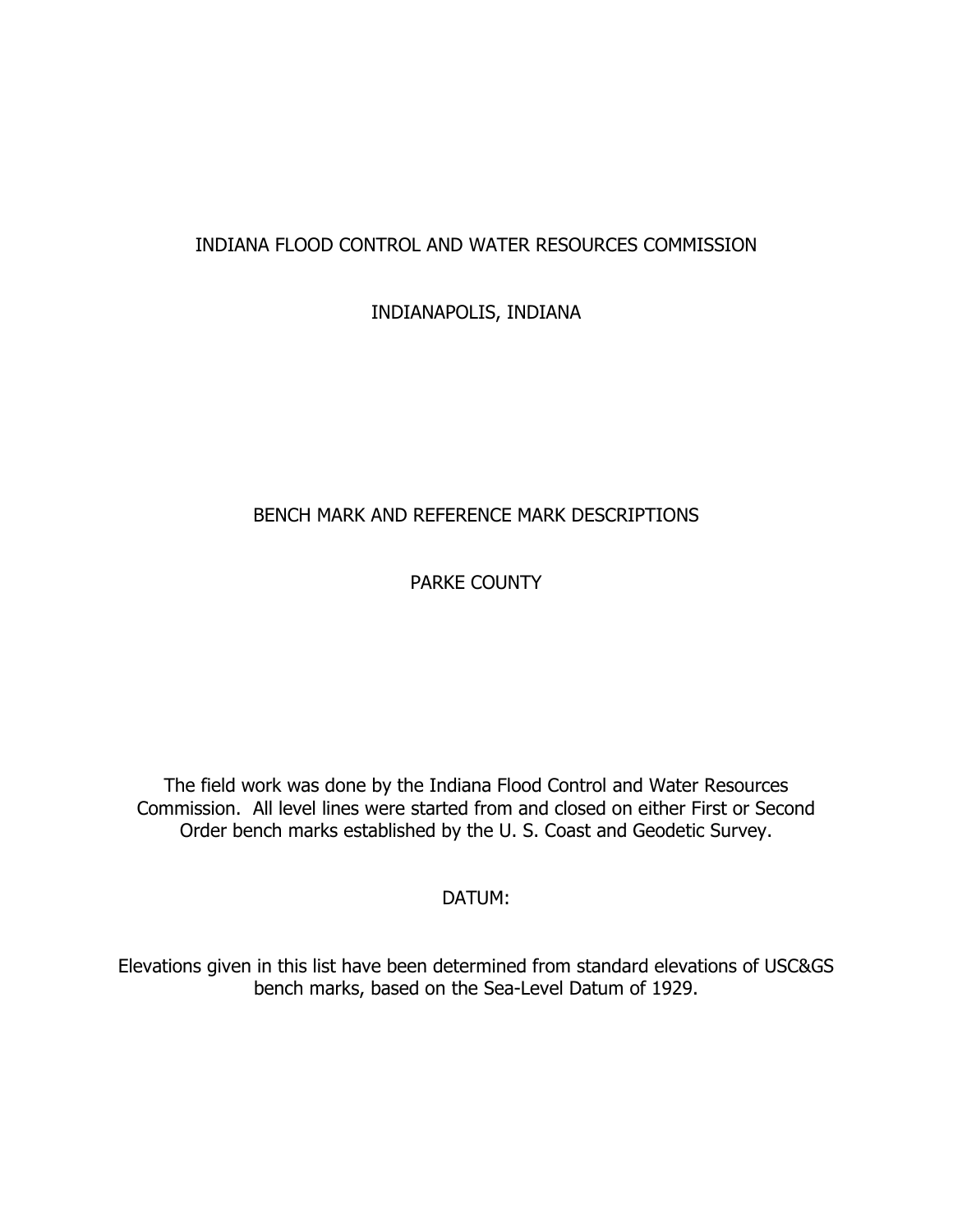$USC&GS$  BM  $Z-85$ 

In Parke County, at Montezuma, about 0.1 mile east of the east end of the Wabash River Bridge along US Highway 36, in the southwest corner of the concrete base of the stand pipe of the Montezuma City Water tank, about 90 feet north of the center line of US Highway 36.

500.993 feet NGVD 1929  $2<sup>nd</sup>$  Order

IDNR TBM A 1 In Parke County, a chiseled square on the headwall of a culvert, on the south side of US 36 at the east edge of Montezuma, north of the ball park. 510.197 feet NGVD 1929  $2<sup>nd</sup>$  Order

IDNR TBM A 2 In Parke County, the high spot in a number "2" stamped in the south retaining wall of a culvert under the US Highway 36, 0.5 mile east of Montezuma. 493.924 feet NGVD 1929  $2<sup>nd</sup>$  Order

USGS BM TT 10 DWPEOM 1949

In Parke County, 2.5 miles southeast of the Wabash River Highway Bridge in Montezuma, 0.7 mile northeast of Armiesburg, 82 feet west of west rail of the B&O Railroad, 20 feet south of the center line of the gravel crossing, a USGS bronze disk set in a concrete post, stamped "TT 10 DWP 1949". 528.257 feet NGVD 1929  $2<sup>nd</sup>$  Order

**IDNR BM PAR 1** In Parke County, 2.7 miles southeast of the Wabash River Highway 36 bridge in Montezuma, 0.15 mile south of Armiesburg, on the west (downstream) end of the north (right) abutment of the C. R. 600 West concrete bridge over Raccoon Creek, 2 feet west of the west handrail of the bridge, a standard IFC&WRC bronze benchmark tablet, stamped "PAR 1." 490.098 feet NGVD 1929 2<sup>nd</sup> Order

**IDNR TBM 12** A chiseled square within one foot of BM "PAR 1". 490.065 feet NGVD 1929  $2<sup>nd</sup>$  Order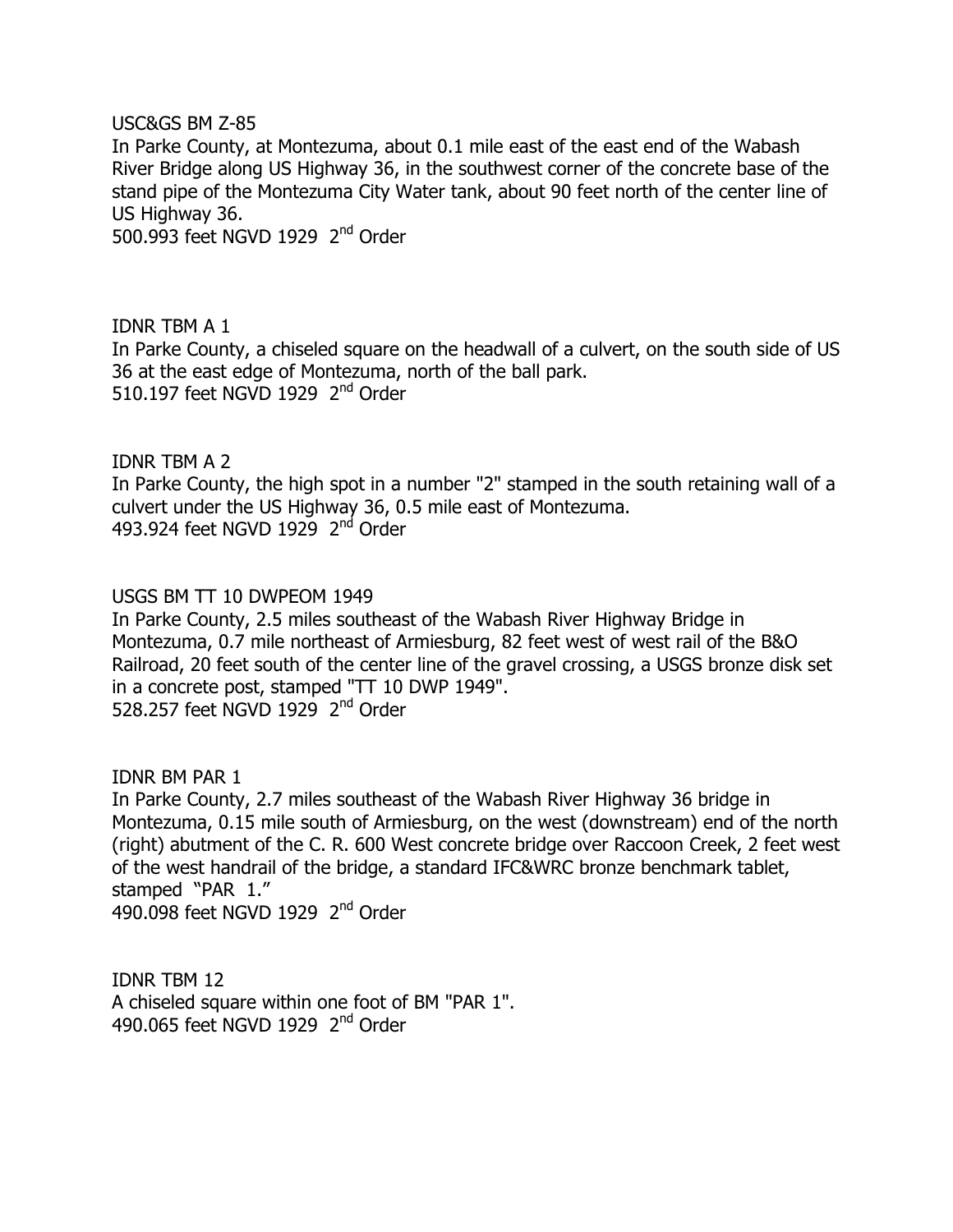USGS BM EOM 22 1949

In Parke County, 3.0 miles southeast of the Wabash River Highway Bridge in Montezuma, 0.6 mile south of Armiesburg, at the T-road east, 54 feet east of the center line of the north-south road, 45 feet north of the center line of the road to the east, a standard USGS bench mark tablet stamped, set in the top of a concrete post, "EOM 22 1949".

514.825 feet NGVD 1929  $2<sup>nd</sup>$  Order

IDNR BM PAR 2 In Parke County, 3.7 miles southeast of Montezuma, 1.5 miles north of Mecca, 10 feet west of the west rail, on the south abutment of the steel B&O Railroad bridge over Raccoon Creek, a standard IFC&WRC bronze bench mark tablet stamped, "PAR 2". 493.170 feet NGVD 1929  $2<sup>nd</sup>$  Order

**IDNR TBM A 8** 

In Parke County, at Mecca, at the B&O Railroad station, 36 feet south of the southeast corner of the station, 4 feet west of the west rail, a chiseled square on the south end of the concrete retaining wall.

495.752 feet NGVD 1929  $2<sup>nd</sup>$  Order

IDNR BM PAR 3

In Parke County, 0.3 mile east of Mecca, on the south end of the west abutment of the covered bridge over Raccoon Creek, 12 feet east of the west end of the wooden shelter of the bridge, a standard IFC&WRC bronze bench mark tablet stamped, "PAR 3". 498.201 feet NGVD 1929  $2<sup>nd</sup>$  Order

IDNR TBM 10 In Parke County, 0.3 mile east of Mecca, on the south end of the west abutment of the covered bridge over Raccoon Creek, a chiseled square.  $498.456$  feet NGVD 1929  $2<sup>nd</sup>$  Order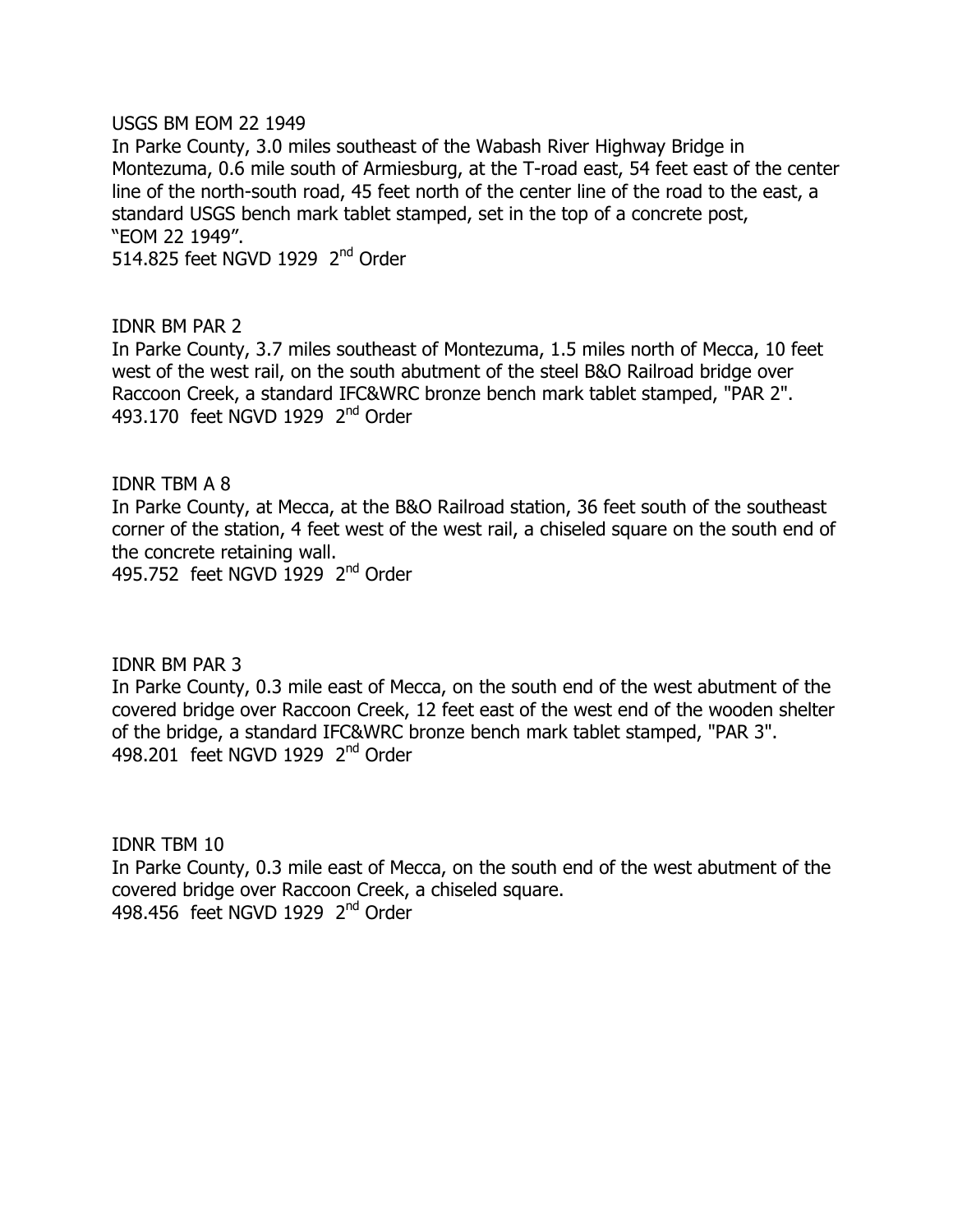#### USC&GS BM R-85

In Parke County, about 0.35 mile west along US Highway 36 from the Post Office at Rockville, thence about 6.3 miles southwest along US Highway 41, about 0.25 mile northeast of the Raccoon Standard Service Station and Café, about 0.25 mile northeast of the crossing of the B&O Railroad, set in the top of the northeast end of the northwest concrete banister at the south end of a 290 foot concrete and steel bridge over Raccoon Creek, 13.5 feet northwest and about 3 feet above the center line of the highway, a standard USC&GS bronze disk set in drill hole and stamped, "R-85 1946". 506.593 feet NGVD 1929 2<sup>nd</sup> Order

#### IDNR BM PAR 4

In Parke County, at Coxville, on the east end of the south abutment of the covered bridge, 10 feet from the south end and on the inside of the wooden shelter of the bridge, a standard IFC&WRC bronze bench mark tablet, stamped "PAR 4". 516.277 feet NGVD 1929  $2<sup>nd</sup>$  Order

**IDNR TBM 9** A chiseled square in same location as BM PAR 4. 517.679 feet NGVD 1929  $2<sup>nd</sup>$  Order

**IDNR TBM 5** 

In Parke County, 0.6 mile southeast of Coxville along the B&O Railroad, the highest point on the west end of a 24-inch diameter iron culvert under the railroad, 50 feet south of a white sign post numbered "166". 515.714 feet NGVD 1929  $2<sup>nd</sup>$  Order

IDNR BM PAR 5 In Parke County, 1.4 miles northeast along the Pennsylvania Railroad from the station at Rosedale, on the east end of the north abutment of the railroad bridge over Raccoon Creek, about level with the base of rail, a standard IFC&WRC bronze bench mark tablet, stamped "PAR 5". 522.944 feet NGVD 1929  $2<sup>nd</sup>$  Order

**IDNR TBM 8** A chiseled square within one foot of BM PAR 5. 522.907 feet NGVD 1929 2<sup>nd</sup> Order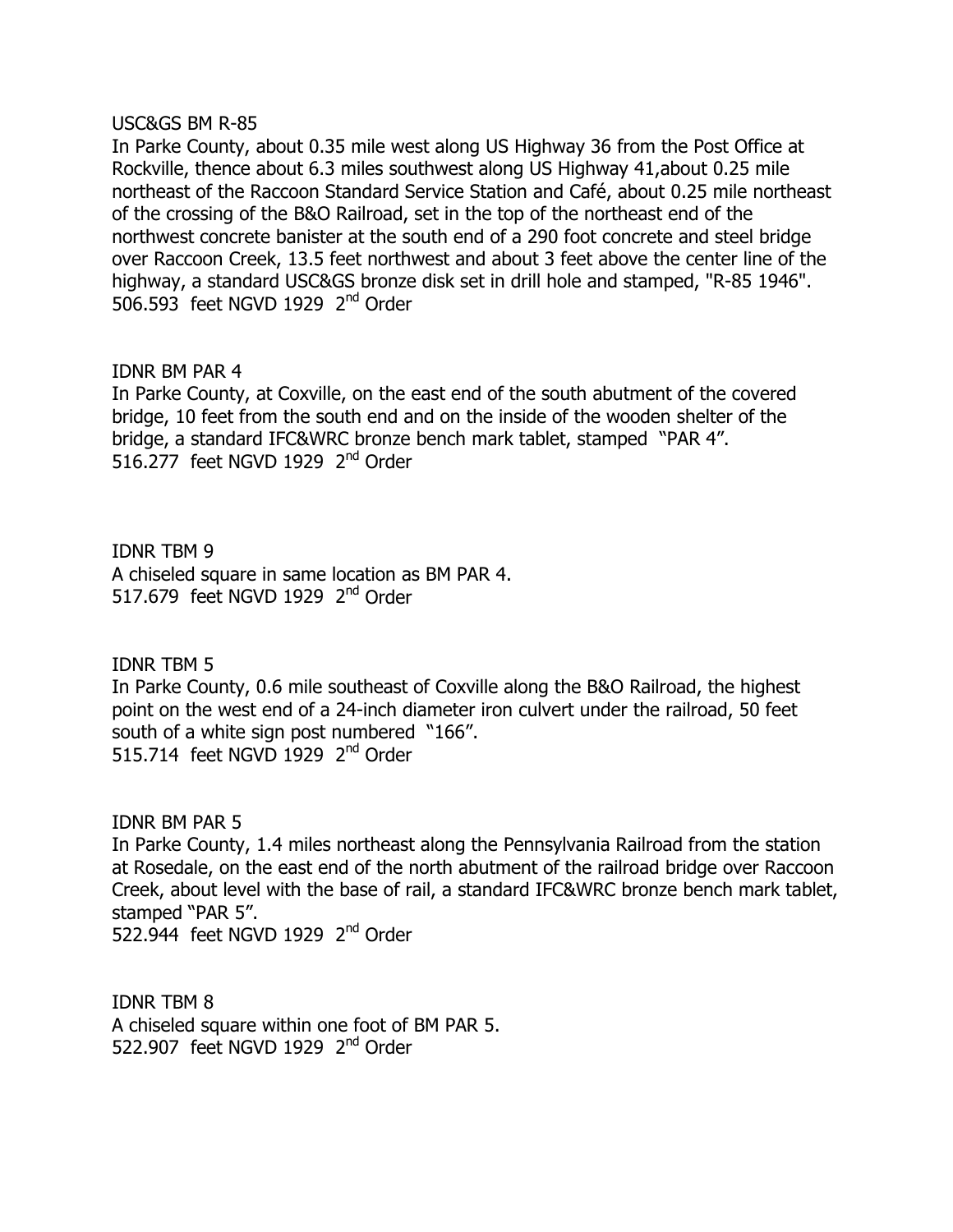IDNR BM PAR 6 In Parke County, 1.3 miles northeast of Rosedale, at the Thorpe Forde covered bridge over Raccoon Creek, on the south end of the west abutment, 3 feet south of the south edge of the wooden shelter of the bridge, a standard IFC&WRC bronze bench mark tablet, stamped "PAR 6". 520.197 feet NGVD 1929  $2<sup>nd</sup>$  Order

**IDNR TBM 7** A chiseled square within two feet of BM "PAR 6". 520.161 feet NGVD 1929  $2<sup>nd</sup>$  Order

 $IDNR$  TBM  $B$  16

In Parke County, 1.0 mile east along a gravel road from Rosedale, 0.25 mile west of a corn crib, in the center of the north concrete headwall of a culvert, a chiseled triangle. 522.521 feet NGVD 1929  $2<sup>nd</sup>$  Order

**IDNR PAR 7** In Parke County, 1.5 miles northeast of Rosedale, on the east end of the north abutment of a covered bridge over Raccoon Creek, a standard IFC&WRC bronze bench mark tablet, stamped "PAR 7". 534.752 feet NGVD 1929  $2<sup>nd</sup>$  Order

**IDNR TBM 6** A chiseled square within 2 feet of BM PAR 7. 534.714 feet NGVD 1929  $2<sup>nd</sup>$  Order

**IDNR TBM 12** 

In Parke County, 2.2 miles northeast of Rosedale, from Rosedale 1.5 miles eastward along a gravel road to a T-road west, thence about 0.7 mile northward and across Raccoon Creek to a T-road east, thence eastward 0.5 mile to a right-angle turn in the road with tangents north and west, 40 feet west of the center line of the road north, 10 feet north of the center line of the road west, on the north headwall of a culvert under the road to the west, a chiseled square. 544.041 feet NGVD 1929  $2<sup>nd</sup>$  Order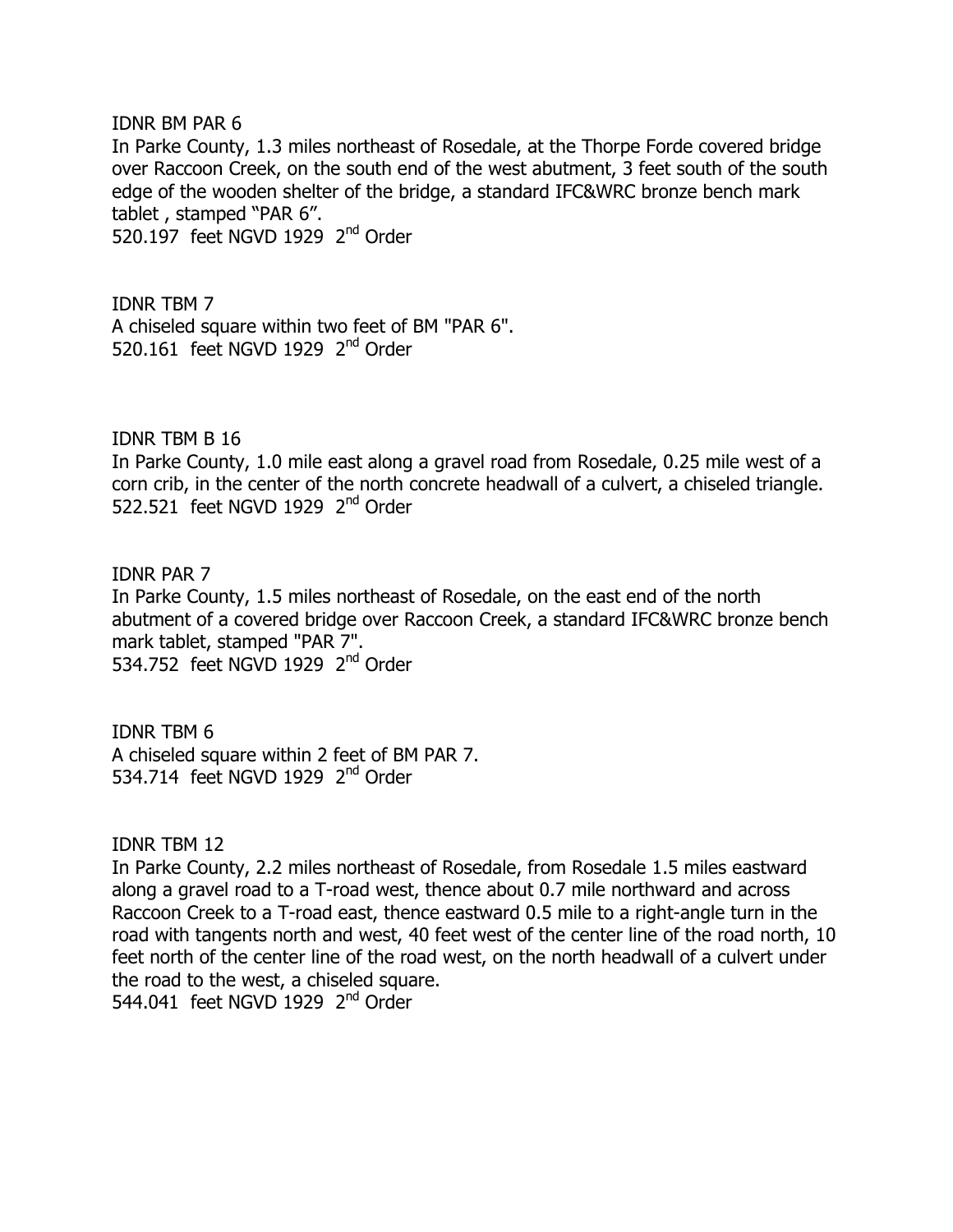USGS BM 29 EOM 1949

In Parke County, 3.0 miles northeast of Rosedale, from Rosedale 1.5 miles east along a gravel road, thence 0.7 mile northward, thence 1.5 miles eastward along a gravel road to a T-road north, about 70 feet east of the road leading north and 70 feet north of the east-west road, a standard USGS bench mark tablet set in the top of a concrete post and stamped "29 EOM 1949".

566.334 feet NGVD 1929 2<sup>nd</sup> Order

### IDNR TBM B 11

In Parke County, 2.3 miles southwest of Bridgeton, 0.6 mile west of T-road north 0.2 mile west of the Norman Hartman farm, 300 feet west of an old school building, on the north headwall of a culvert, 8 inches from the east end and at the north edge of the headwall, a chiseled square.

549.589 feet NGVD 1929  $2<sup>nd</sup>$  Order

USGS TBM UE

In Parke County, 1.8 miles west of Bridgeton, at a T-road west, on the west end of the south concrete headwall of a culvert, a chiseled square painted white with marking of "543.4" on nearby telephone pole, a chiseled square. 543.372 feet NGVD 1929 2<sup>nd</sup> Order

IDNR BM PAR 8

In Parke County, 2.2 miles southwest of Bridgeton on the Jefferies Ford covered bridge over Raccoon Creek, 12 feet west of the center line of the bridge, 2 feet from the downstream wall of the wooden bridge shelter, at the north end of the bridge, a standard IFC&WRC bronze bench mark tablet stamped, "PAR 8". 542,373 feet NGVD 1929  $2<sup>nd</sup>$  Order

**IDNR TBM 5** In Parke County, 2.2 miles southwest of Bridgeton, on the northwest wingwall of the Jefferies Ford covered bridge over Raccoon Creek, a chiseled square. 542.320 feet NGVD 1929  $2<sup>nd</sup>$  Order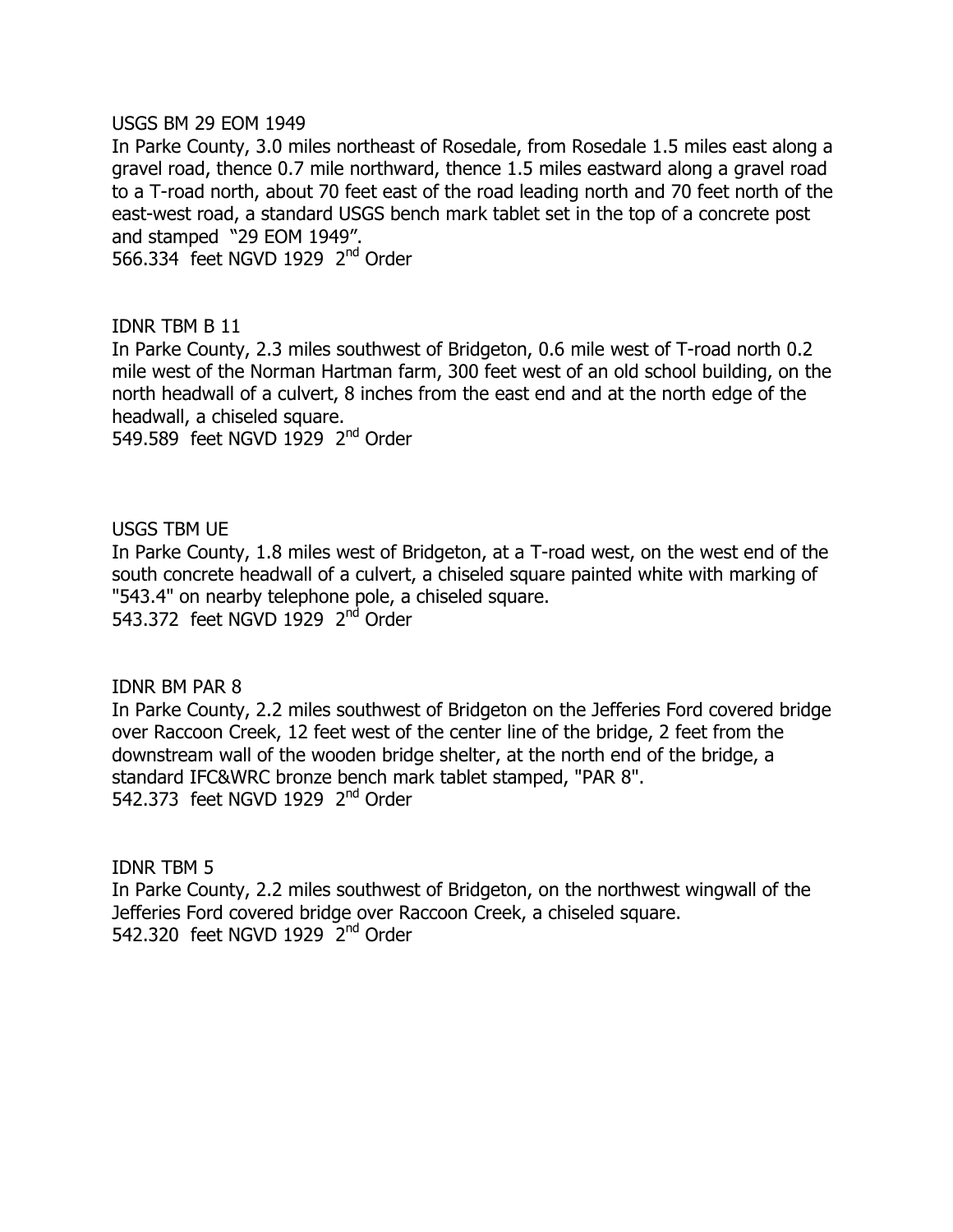IDNR BM PAR 9

In Parke County, 1.0 mile west along a gravel road from the covered bridge at Bridgeton, 30 feet west of the gravel road, 66 feet north of the yard entrance, at the north end of the concrete retaining wall in front of the Marvin Case home, a standard IFC&WRC bronze bench mark tablet, stamped "PAR 9". 557.362 feet NGVD 1929  $2<sup>nd</sup>$  Order

**IDNR TBM 4** 

In Parke County, at Bridgeton, on the west end of the northwest wingwall of a covered bridge over Raccoon Creek, 13.5 feet west of the west edge of the wooden shelter of the bridge, 5 feet from a telephone pole, directly above the face of the dam, 7.5 feet above the crest, a chiseled square. 555,609 feet NGVD 1929  $2<sup>nd</sup>$  Order

IDNR BM PAR 10

In Parke County, at Bridgeton, on the southeast sandstone abutment of a covered bridge over Raccoon Creek, 12 feet east of the center line of the bridge, level with the bridge floor, 4 feet east of the east wall of the wooden bridge shelter, a standard IFC&WRC bronze bench mark tablet, stamped "PAR 10". 559.914 feet NGVD 1929  $2<sup>nd</sup>$  Order

**IDNR TBM B 7** In Parke County, 0.3 mile east of Bridgeton, the center of the "C" in the date "October 14, 1909" inscribed in the top of the south headwall of a large culvert. 558.985 feet NGVD 1929  $2<sup>nd</sup>$  Order

**IDNR TBM E 7** 

In Parke County, 1.0 mile east of Bridgeton, a 2 inch by 1/2 inch iron anchor, 8 inches from the top and cemented in the northeast corner of the north concrete gate post south of Raymond Kerr's home, 14 feet west of the center line of the road the top of the anchor bolt.

575.399 feet NGVD 1929  $2<sup>nd</sup>$  Order

IDNR BM PAR 11

In Parke County, 1.1 miles east of Bridgeton, on the north end of the northwest abutment of a steel truss bridge over Raccoon Creek, 12 feet west of the center line of the bridge, a standard IFC&WRC bronze bench mark tablet, stamped, "PAR 11". 568,332 feet NGVD 1929  $2<sup>nd</sup>$  Order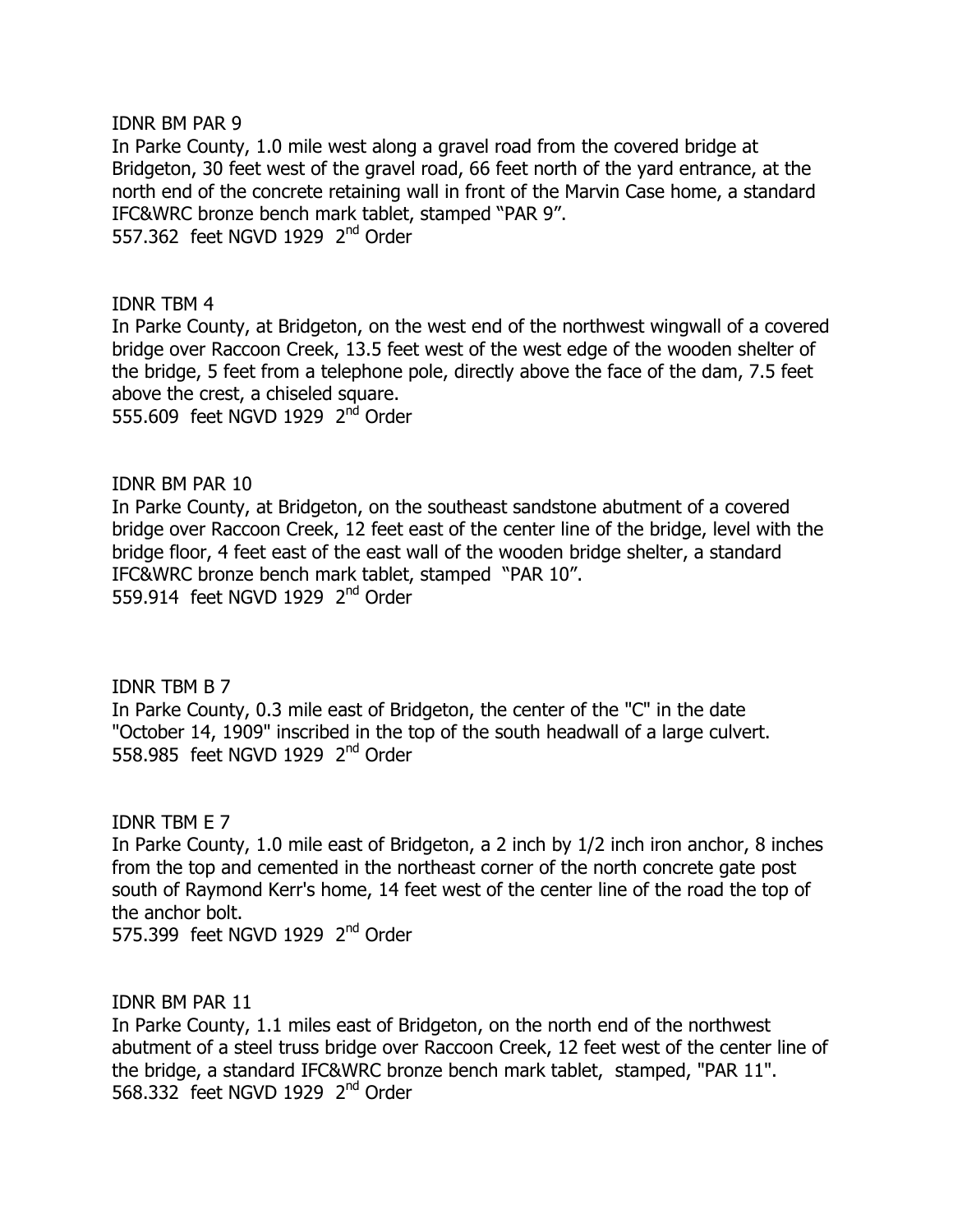**IDNR TBM 3** In Parke County, 1.1 mile east of Bridgeton, a chiseled square on the downstream corner of the right downstream (northwest) wingwall of the steel truss bridge over Raccoon Creek. 568.252 feet NGVD 1929  $2<sup>nd</sup>$  Order

**IDNR TBM B 6** 

In Parke County, 1.8 miles southwest of Mansfield, at a T-road west, an old chiseled square on the center of the north headwall of a culvert on the east-west road. The date of bridge erection stamped on the headwall is October 27, 1909. 572.034

## IDNR BM PAR 12

In Parke County, 1.9 miles southwest of Mansfield, on the east end of the south abutment of a covered bridge over Raccoon Creek, 8 feet east of the center line of the bridge, 6 feet north of the south end of the wooden shelter, one foot above the bridge floor, a standard IFC&WRC bronze bench mark tablet, stamped "PAR 12". 577.830 feet NGVD 1929 2<sup>nd</sup> Order

## **IDNR TBM 2**

In Parke County, 1.9 miles southwest of Mansfield, a chiseled square on the west end of the south abutment of a covered bridge over Raccoon Creek, 7.5 feet west of the center line of the roadway, 9.4 feet north of the south end of the wooden bridge shelter, level with the bridge floor.

576.837 feet NGVD 1929  $2<sup>nd</sup>$  Order

**IDNR TBM 3** 

In Parke County, 1.8 miles southwest of Mansfield, the highest point on the top of a one foot square, 3 feet high concrete corner fence post, on the inside of a sharp bend in the gravel road with tangents northeast and west, at the west base of a 100 foot high hill.

 $600.904$  feet NGVD 1929  $2<sup>nd</sup>$  Order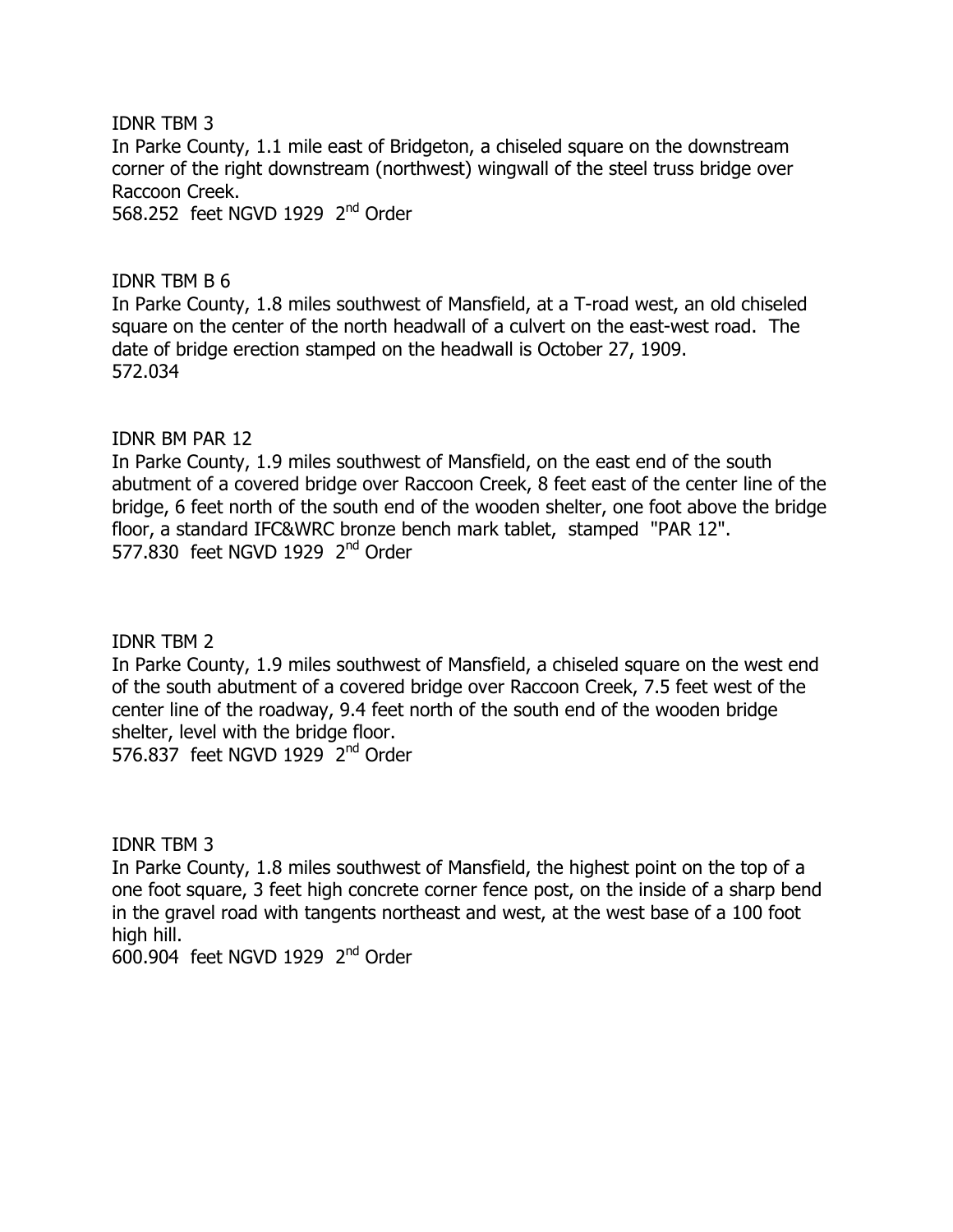#### $IDNR$  TBM  $B$  4

A chiseled triangle on the top of a concrete gate post across the road from TBM 3.  $603.771$  feet NGVD 1929  $2<sup>nd</sup>$  Order

#### **IDNR TBM B2**

In Parke County, about 1.3 miles southwest of Mansfield, a chiseled triangle 10 inches west of the east end of the base of the south handrail of a bridge over a small stream. 581.311 feet NGVD 1929  $2<sup>nd</sup>$  Order

### IDNR BM PAR 13

In Parke County, 1.2 miles southwest of Mansfield, 0.3 mile west of the junction of a gravel road and SR 59, on the northeast wingwall of a small bridge, 2 feet north of the north handrail of the bridge, level with the road, a standard IFC&WRC bronze bench mark tablet, stamped "PAR 13". 584.506 feet NGVD 1929  $2<sup>nd</sup>$  Order

### SR BM 586

In Parke County, on the new SR 59 bridge over Raccoon Creek, 0.3 mile southwest of Mansfield, on the west end of the south abutment, 21.5 feet west of the center line of the highway, a standard Indiana State Highway Commission bronze bench mark tablet, stamped "BM 586".

586.477 feet NGVD 1929  $2<sup>nd</sup>$  Order

#### **IDNR TBM 1**

In Parke County, at Mansfield, on the east end of the north abutment of the covered bridge at Mansfield, 9 feet east of the center line of the roadway, 0.9 foot north of the face of the bridge, a chiseled square. 592.210 feet NGVD 1929 2<sup>nd</sup> Order

#### IDNR BM PAR 14

In Parke County, at Mansfield, on the west end of the north abutment of the covered bridge over Raccoon Creek, 6 feet south of the north end and on the inside of the wooden bridge shelter, 9 feet west of the center line of the roadway, a standard IFC&WRC bronze bench mark tablet, stamped "PAR 14". 592.266 feet NGVD 1929 2<sup>nd</sup> Order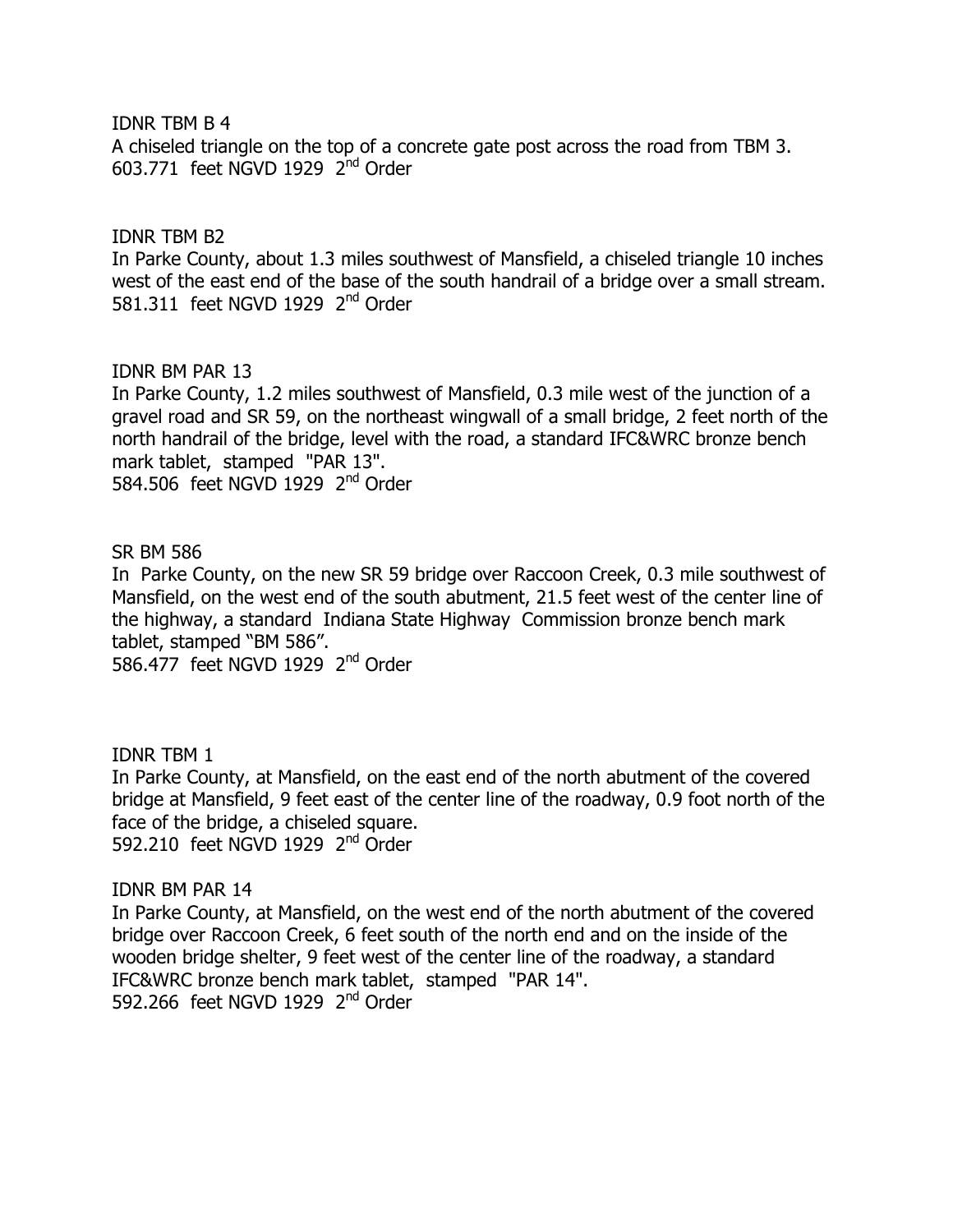### $USC&GS$  BM  $G$  71

In Parke County, at Mansfield, about 0.3 mile north along SR 59 from the crossroads at the First Methodist Church, 21.5 feet north of the north corner of the church building, 66 feet west and across the highway from the southwest corner of an unpainted house, 25 feet southwest of the center line of the highway, 6 feet south of a corner fence post, about 3 feet higher than the highway level, a standard USC&GS bronze disk set in top of a concrete post, stamped "G 71 1946".

625.415 feet NGVD 1929  $2<sup>nd</sup>$  Order

# USGS RM 1 MANSFIELD GAGE

In Parke County at Mansfield, 200 feet upstream from the covered bridge, at the west end of the Mansfield dam abutment, at the northeast corner of the Mill Building, set in the top of the downstream corner of the wingwall about 6 feet higher than the crest of the dam, a chiseled square.

585.929 feet NGVD 1929  $2<sup>nd</sup>$  Order

## USGS RM 3 MANSFIELD GAGE

In Parke County, at Mansfield, at the USGS stream gaging station, on the covered bridge over Raccoon Creek, on the west edge of the north abutment, a chiseled square. 592.241 feet NGVD 1929  $2<sup>nd</sup>$  Order

## USGS RM 4 MANSFIELD GAGE

In Parke County, at Mansfield, at the USGS stream gaging station at the covered bridge over Raccoon Creek, 48 feet south and 59 feet west of the 24-inch spiral welded gage pipe well, set in the top of an 8-inch concrete post, a standard USGS bronze stream gaging station marker (not stamped). 580.515 feet NGVD 1929  $2<sup>nd</sup>$  Order

#### USCE BM

In Parke County, at Mansfield, 72 feet northeast of road crossing at Mansfield, 15 feet northwest of center line of NE-SW road, 37 feet northwest of northwest edge of sidewalk at grocery store, 3.0 feet southeast of a telephone pole, set in the top of a concrete post, projecting 0.2 foot above ground, a standard USCE bronze bench mark tablet, not stamped.

593.079 feet NGVD 1929  $2<sup>nd</sup>$  Order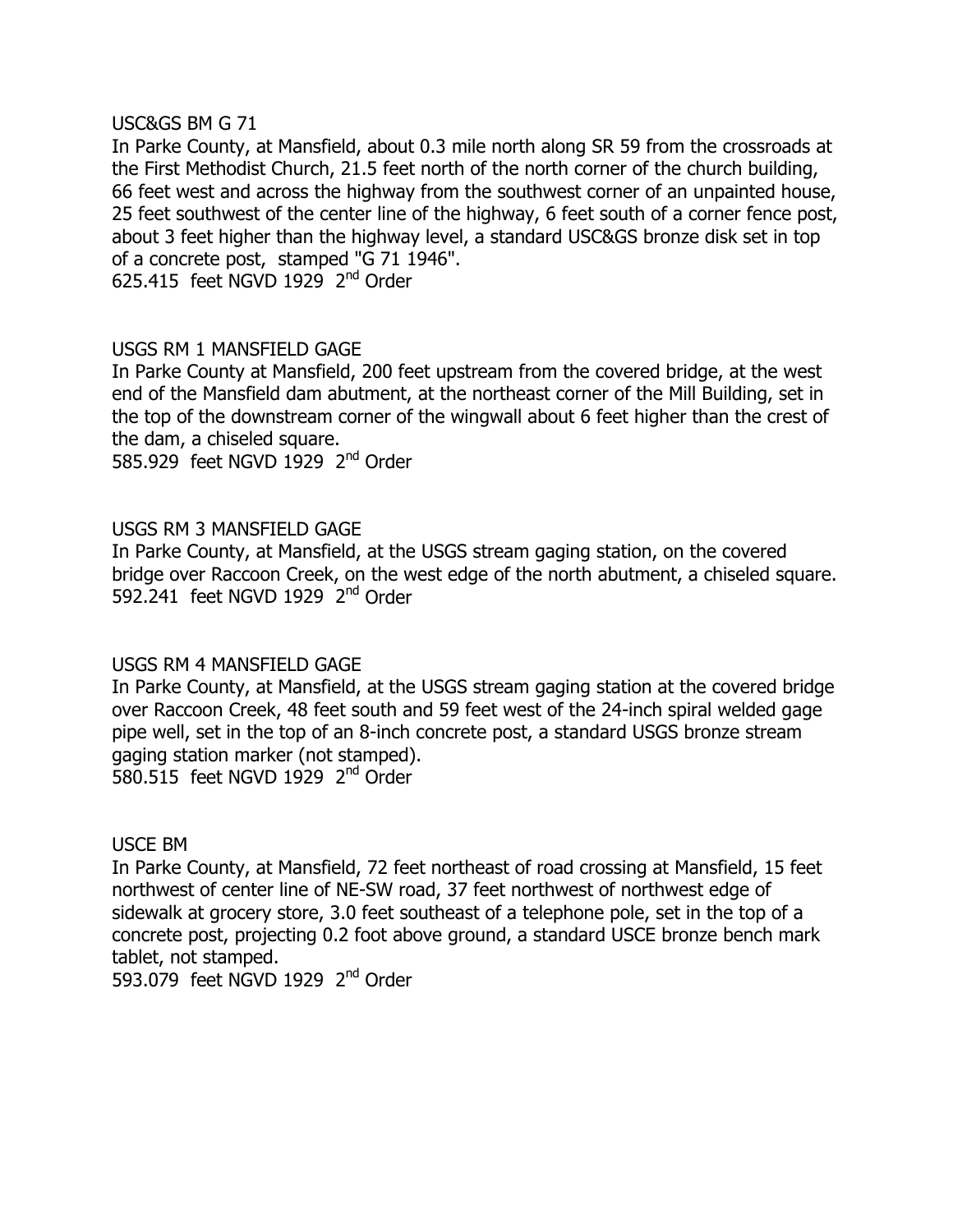#### **IDNR TBM RC 12**

In Parke County, about 0.22 mile southeast of Mansfield, 0.22 mile southeast along a paved road from covered bridge over Raccoon Creek at Mansfield, 85 feet west of the center of a T-road junction, 19 feet south of the center line of the paved road, 1.5 feet above the ground, set in the north side of a 40-inch Sycamore tree, about level with road, a boat spike driven through a brass plate, stamped "TBM RC 12 1957". 590.873 feet NGVD 1929  $2<sup>nd</sup>$  Order

## USC& GS BM F 71

In Parke County, about 0.5 mile southeast of Mansfield, about 0.25 mile east, thence 0.25 mile south along a paved road from Mansfield at a T-road junction west, 105 feet northwest of northwest corner of a small white house, 77 feet south-southeast of a double trunk White Ash Tree, 2 feet southeast of power pole #A4A-63, 20 feet east of center line of the paved road, 8 feet south of extended center line of T-road west, set in the top of a concrete post, a standard USC&GS bronze bench mark tablet, stamped "F 71 1946".

596.272 feet NGVD 1929  $2<sup>nd</sup>$  Order

## **IDNR TBM 596**

In Parke County, about 0.42 mile southeast of Mansfield, 0.42 mile southeast along a paved and gravel road from the covered bridge over Raccoon Creek at Mansfield, at a 6-foot box culvert, 10 feet south of center line of the road, 0.6 foot west of the east end of the south headwall, 2 feet above the roadway, a chiseled square. 595.572 feet NGVD 1929  $2<sup>nd</sup>$  Order

## IDNR TBM 594

In Parke County, 0.8 mile east of Mansfield, 0.9 in southeast and northeast along a paved and gravel road from the covered bridge over Raccoon Creek at Mansfield, at a one-span steel truss bridge over Rocky Fork, 10 feet south of the center line of the road, set in the top of west bridge seat, 1.8 feet west of east face of seat, 1 foot below the roadway, a chiseled square.

593.666 feet NGVD 1929  $2<sup>nd</sup>$  Order

## **IDNR TBM 598**

In Parke County, 1 mile east of Mansfield, 1.3 miles east and north along a paved and gravel road from the covered bridge over Raccoon Creek at Mansfield at a T-road junction east, 125 feet east of the center line of the road, 15 feet north of the center line of the T-road east, set in the top of the east headwall of a twin 24-inch pipe culvert, 0.8 foot north of south end of the headwall, a chiseled square. 597,823 feet NGVD 1929  $2<sup>nd</sup>$  Order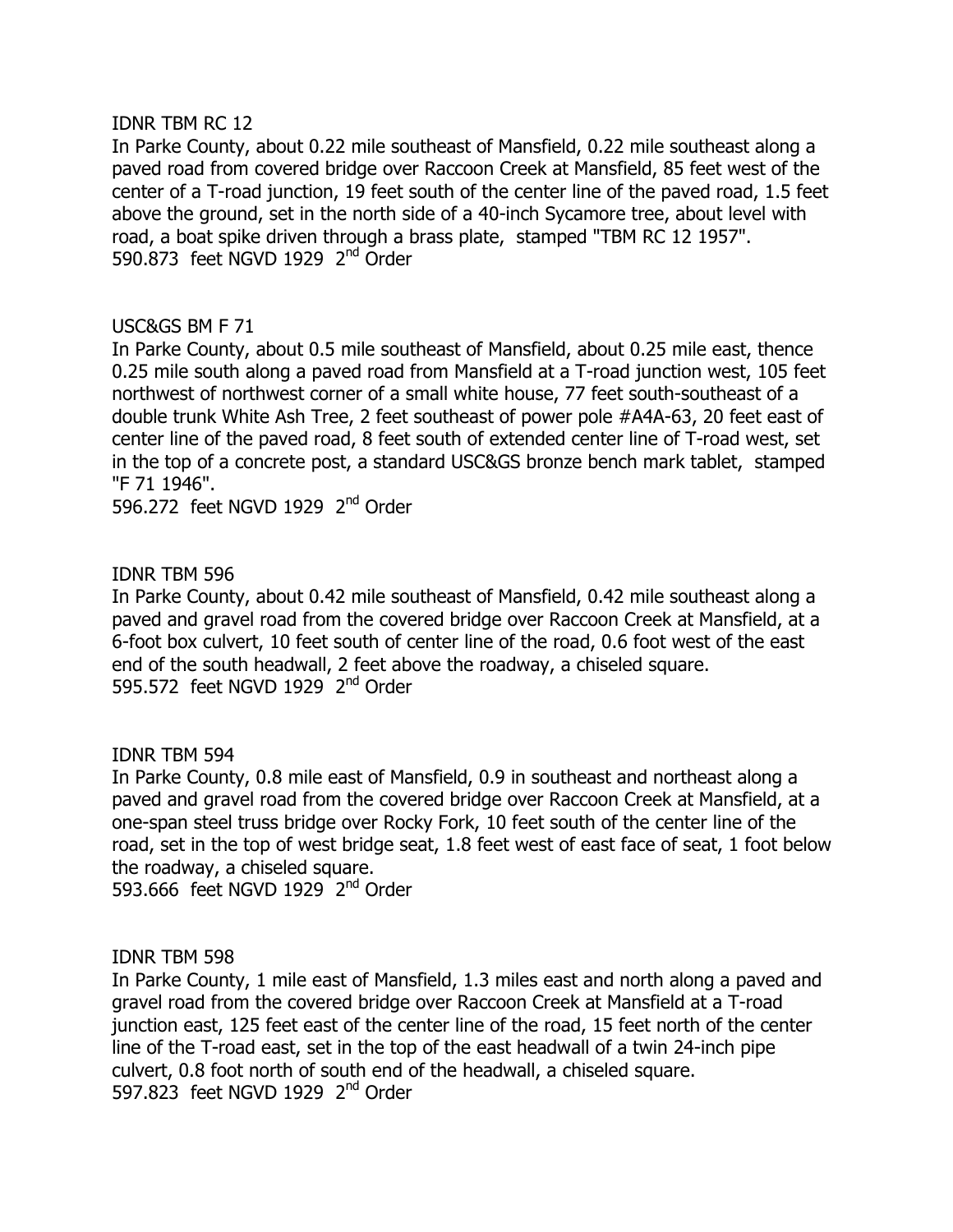### **IDNR TBM RC 13**

In Parke County, about 1.2 miles northeast of Mansfield, 1.7 miles east and north along a paved and gravel road from the covered bridge at Mansfield over Raccoon Creek, 0.1 mile south of a farm lane east, 8 feet north of a small drain, 21 feet west of the center line of the road, set in the east side of a 36-inch Cottonwood tree, 1.5 feet above the ground, a railroad spike driven through an aluminum plate stamped, "TBM RC 13 1957".  $589.817$  feet NGVD 1929  $2<sup>nd</sup>$  Order

## **IDNR TBM 604**

In Parke County, 1.4 miles northeast of Mansfield, 2.3 miles east and north along a paved and gravel road from the covered bridge over Raccoon Creek at Mansfield, 14 feet west of the center line of the road, 29 feet south of a 24-inch Sycamore Tree, 1 foot lower than the roadway, set in the top of south end of west headwall of a 1-foot culvert under the road, 0.5 foot north of the south end of the headwall, a chiseled square.

 $603.671$  feet NGVD 1929  $2<sup>nd</sup>$  Order

# USGS RM 3

In Parke County, 1.8 miles northeast of Mansfield, 2.67 miles east and north along a paved and gravel road from the covered bridge over Raccoon Creek at Mansfield, 19 feet northwest of the center line of the road, 20 feet southeast from the southeast cable tower, set in the top of the cable dead man, 1.4 feet south of the north corner of the concrete dead man on the SE bank of Raccoon Creek (holds anchor cable), a USGS bronze tablet, not stamped.

 $601.088$  feet NGVD 1929  $2<sup>nd</sup>$  Order

**IDNR TBM 595** 

In Parke County, 1.9 miles northeast of Mansfield, 1.0 mile southwest of Ferndale, 2.78 miles east and north along the Mansfield-Ferndale Road, from the covered bridge over Raccoon Creek at Mansfield, 21 feet south of a field entrance road, at a 12-foot bridge over a small drain set in the top of the northeast wingwall, 0.4 foot above the roadway, 0.8 foot south of north corner of the wingwall, a chiseled square. 594.606 feet NGVD 1929 2<sup>nd</sup> Order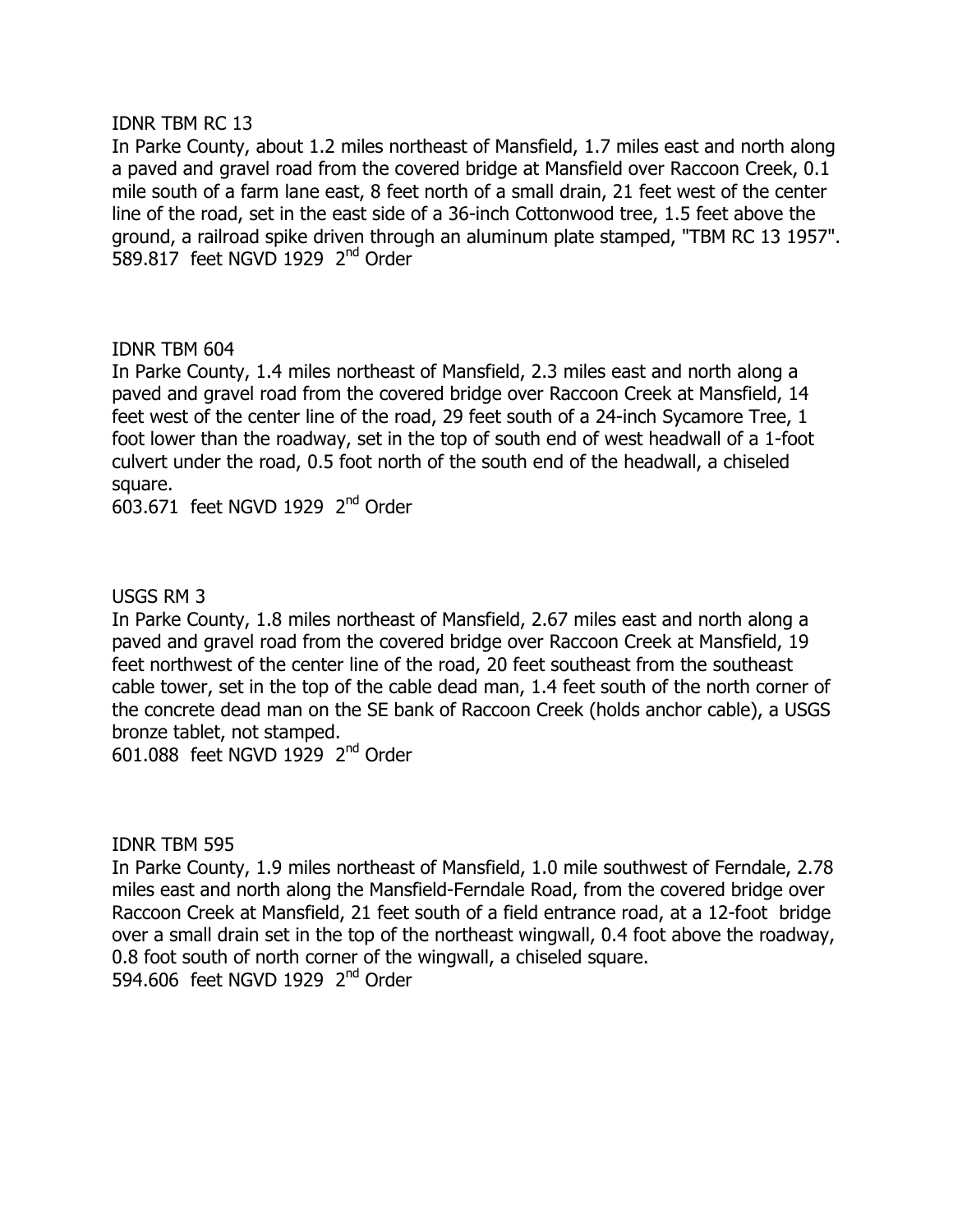### **IDNR TBM 608**

In Parke County, Mansfield Quad., set in the NE 1/4 of section 33, T. 15 N., R6 W.,  $2<sup>nd</sup>$  P. M. About 0.65 mile southwest of Ferndale, 0.71 mile southwest along the gravel road from its junction at Ferndale, 11 feet east of the center line of a farm lane north, 14 feet north of center line of the gravel road, set in the top of the south end of the east headwall of a 3-foot box culvert, 0.4 foot north of the south end of the east headwall, about level with the roadway, a chiseled square.  $608.341$  feet NGVD 1929  $2<sup>nd</sup>$  Order

## **IDNR TBM 724**

In Parke County, 0.35 mile southwest of Ferndale, 0.37 mile southwest along a gravel road from its junction at Ferndale, 70 feet north of a mailbox and entrance to "Rowings" Kenneth" residence, 14 feet west of the center line of the road, set in the east side of a 15-inch Walnut tree, 1.3 feet above the ground, 1.0 foot above the roadway, a railroad spike.  $724.249$  feet NGVD 1929  $2<sup>nd</sup>$  Order

## **IDNR TBM RC 14**

In Parke County, at Ferndale, 120 feet west of the center line of a T-road south, 43 feet west of the west face of the east abutment of a washed out bridge over a small creek, 23.5 feet north of the center line of an east-west road, 1 foot above the roadway, set in the south edge of a rock outcrop on the south slope, a chiseled square (north corner of square).  $620.048$  feet NGVD 1929  $2<sup>nd</sup>$  Order

## USGS BM 51 EOM

In Parke County, about 0.42 mile northwest of Ferndale, 0.42 mile northwest of Ferndale along an asphalt road, at a one-span steel truss bridge over Raccoon Creek, 21 feet north of the center line of the east-west road, 48 feet east of the center line of the bridge, 28 feet south of the south end of the bridge, 2 feet southeast of a telephone pole, set in the top of a concrete post projecting 0.5 foot above ground, a standard USGS bronze bench mark tablet, stamped "51 EOM 1949". 610.25 feet NGVD 1929  $2<sup>nd</sup>$  Order (IDNR Elev. Sept. 1995)

#### TBM RM

In Parke County, about 0.42 mile northwest of Ferndale, 0.42 mile northwest of Ferndale along an asphalt road, at a one-span steel truss bridge over Raccoon Creek, 22 feet south of the center line of the east-west road, 60 feet east of the center line of the bridge, set in the top of a rock, 1.5 feet above ground, 0.5 foot south of north edge and 0.8 foot east of west edge of the rock, a chiseled square. 613.893 feet NGVD 1929  $2<sup>nd</sup>$  Order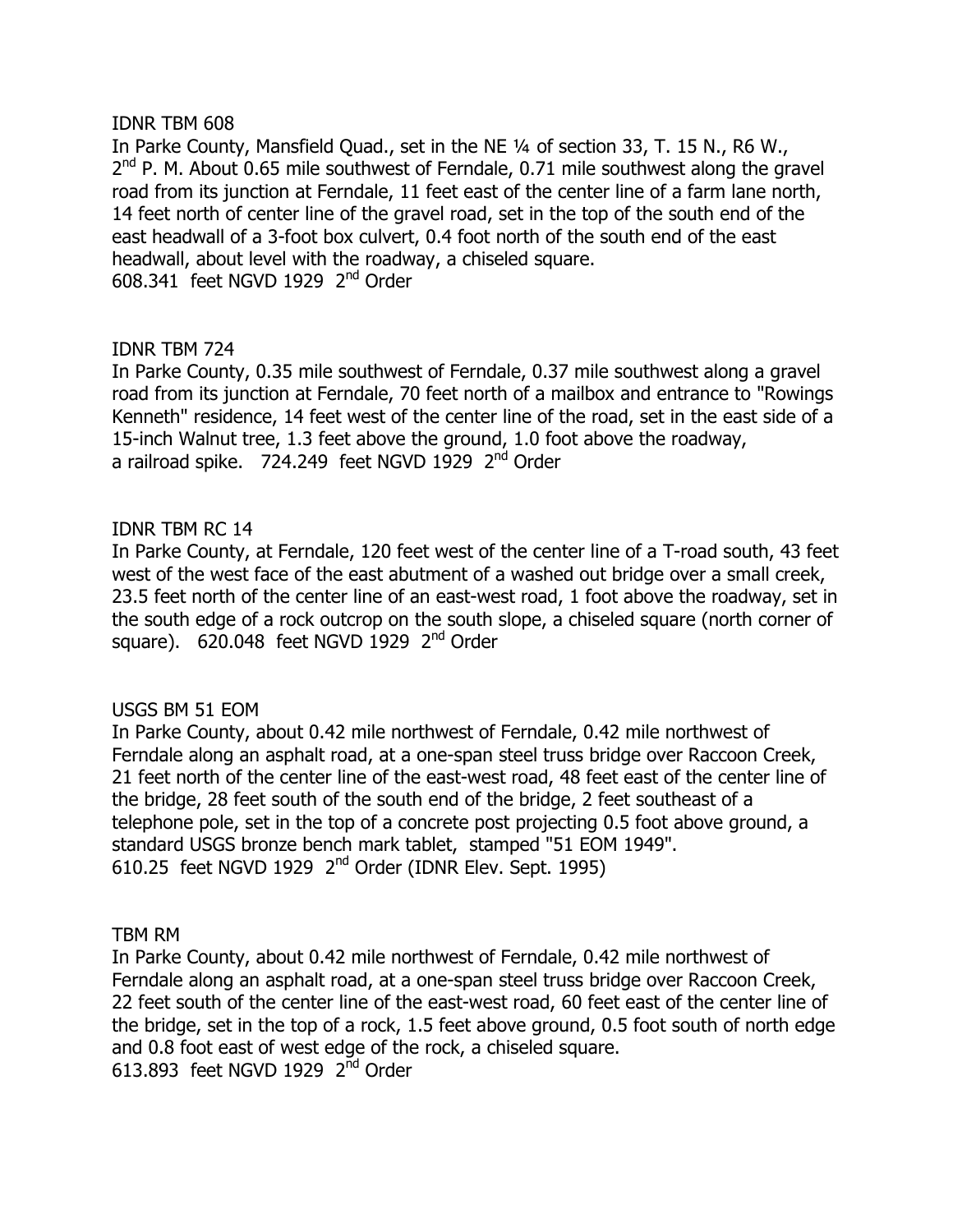#### **USGS RM 5**

In Parke County, about 0.42 mile northwest of Ferndale, 0.42 mile northwest of Ferndale along an asphalt road, at a one-span steel truss bridge over Raccoon Creek at the southeast corner of the bridge, set in the top of the 5th rivet from the girder base plates, in the west row of rivets of the east truss, 1.4 feet above the bridge floor, a chiseled cross on the top of the rivet.

613.070 feet NGVD 1929  $2<sup>nd</sup>$  Order

## **IDNR TBM RC 15**

In Parke County, 0.65 mile northwest of Ferndale, 0.69 mile northwest of Ferndale, along an asphalt road at a T-road junction in the southeast quarter of the junction, 16 feet south of the center line of the east-west road, 26 feet east of the center line of the T-road north, set in the north side of a telephone pole, 1.7 feet above the ground, about level with the roadway, a boat spike driven through an aluminum plate stamped, "TBM RC 15 1957".

 $603.544$  feet NGVD 1929  $2<sup>nd</sup>$  Order

## IDNR TBM 614

In Parke County, 2.7 miles south of Hollandsburg, 2.81 miles south along a gravel road from its junction with US Highway 36 at Hollandsburg, on the concrete sidewalk of a burned down house (Hillside Farm C. M. Cannon), 28 feet southwest of the center line of the road, 13.3 feet east of a guy pole, at the northeast corner of foot landing of the steps, a chiseled square.

613.965 feet NGVD 1929  $2<sup>nd</sup>$  Order

## **IDNR TBM RC 16**

In Parke County, 2.45 miles south of Hollandsburg, 2.54 miles south along a gravel road from its junction with US Highway 36 at Hollandsburg at a concrete bridge over a creek, 10 feet east of the center line of the road set in the top of the south end of the east handrail of the concrete bridge at the southwest corner of the handrail, 3.8 feet above the roadway, a chiseled cross. 618.962 feet NGVD 1929  $2<sup>nd</sup>$  Order

## **IDNR TBM 647**

In Parke County, 2.1 miles south of Hollandsburg, 2.2 miles south along a gravel road from its junction with US Highway 36 at Hollandsburg, in the front yard of a white house, 22 feet east of the center line of the road 8 feet northwest of the northwest corner of the front porch, set in the southwest side of a 48-inch tree, 1.3 feet above the around, a railroad spike.

647.236 feet NGVD 1929  $2<sup>nd</sup>$  Order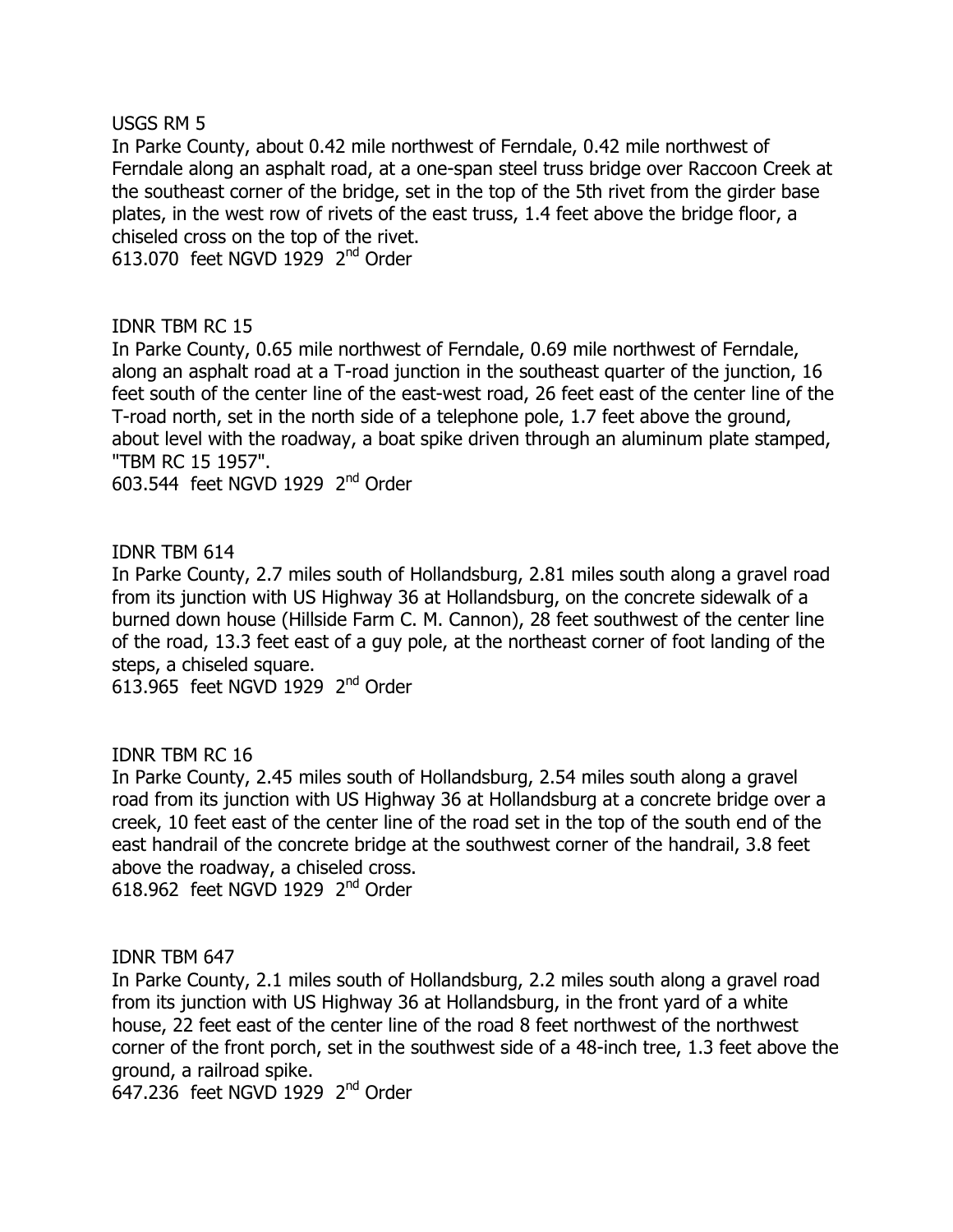### **IDNR TBM RC 17**

In Parke County, 1.85 miles south of Hollandsburg, 1.95 miles south along a gravel road from its junction with US Highway 36 at Hollandsburg, 21 feet east of the center line of the road, 30 feet north of the center line of a T-road east, set in the west side of a telephone pole, about level with the ground, a boat spike driven through an aluminum plate stamped, "TBM RC 17 1957".

726.792 feet NGVD 1929  $2<sup>nd</sup>$  Order

## **IDNR TBM RC 18**

In Parke County, 1.7 miles south of Hollandsburg, 1.77 miles south along a gravel road from its junction with US Highway 36 at Hollandsburg, at a T-road east, 34 feet east of the center line of the gravel road, 17 feet south of the center line of the T-road east, set in the west side of a 6-inch tree, 0.8 foot above ground, a boat spike driven through an aluminum plate, stamped "TBM RC 18 1957". 744.150 feet NGVD 1929  $2<sup>nd</sup>$  Order

### **IDNR TBM 748**

In Parke County, 1.55 miles south of Hollandsburg, 1.60 miles south along a gravel road from its junction with US Highway 36 at Hollandsburg, 33 feet southeast of an entrance to a house, 14 feet southwest of the center line of the gravel road, set in the northeast side of an 18-inch Walnut tree, 1.3 feet above the ground, about level with the roadway, a boat spike set near the original TBM at approximately the same elevation.

748.252 feet NGVD 1929 2<sup>nd</sup> Order

## **IDNR TBM 688**

In Parke County, 0.85 miles south of Hollandsburg, 0.86 miles south along a gravel road from its junction with US Highway 36 at Hollandsburg, 35 feet north of the center line of a farm lane east, 14.5 feet west of the center line of the gravel road, set in the west side of a 15-inch Elm tree, 1.7 feet above the ground, a boat spike set on the opposite side of the same tree as the original TBM. 687.635 feet NGVD 1929  $2<sup>nd</sup>$  Order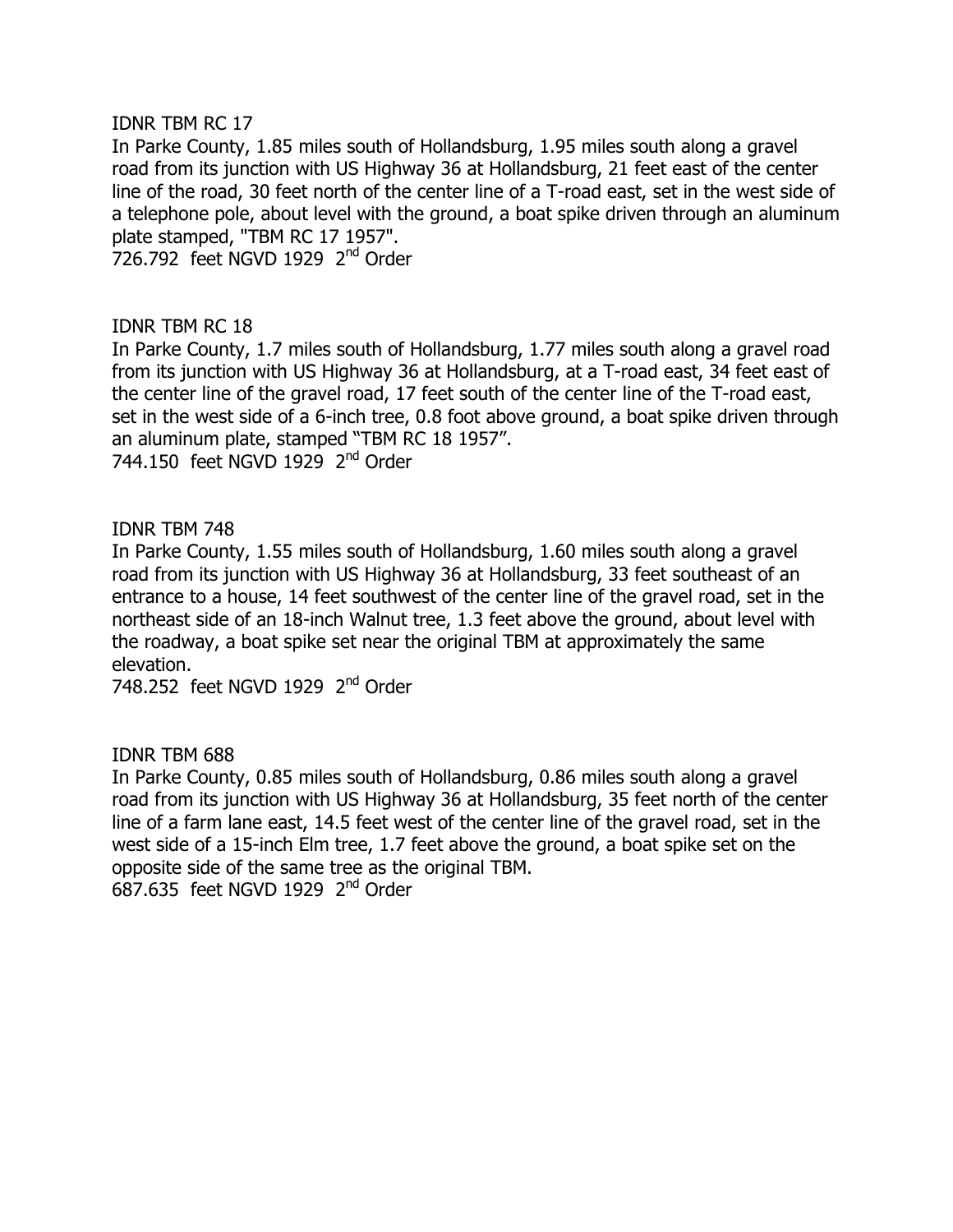### $USCAGS$  BM W 71

In Parke County, at Hollandsburg, 330 feet west along US Highway 36 from its junction with a gravel road leading north to Russellville, 120 feet east of the gravel T-road junction leading south to Ferndale and Mansfield, about 190 feet west and across the highway from a sign on the south side of the right-of-way reading "Hollandsburg", 27 feet north of the center line of the highway, 8 feet below the highway, set in the east end of the north headwall of a 5-foot concrete box culvert, a standard USC&GS bench mark tablet stamped, "W 71 1946".

727.955 feet NGVD 1929  $2<sup>nd</sup>$  Order

### USC&GS BM Y 71

In Parke County, about 3.65 miles east of Bellmore, about 3.65 miles east along US Highway 36 from the Community Hall at Bellmore, about 0.25 mile east of the Crazy Run Roadside Park, at the US Highway 36 20-inch pipe culvert number 16, at a gravel T-road leading north, set in the top at the west end of the south headwall of the culvert, 75 feet east of the extended center line of the gravel road leading north, 63 feet east of the center line of the private driveway leading to a white house and a barn on the south side of the highway, 29 feet south of the center line of the highway, 6 feet below the highway, 2 feet east of the west end of the south headwall of the 20-inch corrugated pipe culvert, a standard USC&GS bronze bench mark tablet stamped, "Y 71 1946". 748.739 feet NGVD 1929  $2<sup>nd</sup>$  Order

# IDNR TBM RC 10

In Parke County, about 1.3 miles southwest of Portland Mills, about 1.2 miles west of the bridge over Raccoon Creek at Portland Mills to a T-farm land leading south, thence 0.3 mile south, at the abandoned bridge abutments on Raccoon Creek, set in the top at the southeast end of the southwest abutment, 10 feet southeast of the center line of the abandoned road, set in the top at the south corner of the southwest abutment, a chiseled square.

657.457 feet NGVD 1929  $2<sup>nd</sup>$  Order

#### **IDNR TBM RC 9**

In Parke County, about 1.3 miles southwest of Portland Mills, about 1.2 miles west of the bridge over Raccoon Creek at Portland Mills to a T-farm lane leading south, thence 0.26 mile south at the abandoned bridge abutments on Raccoon Creek, set in the top at the northwest end of the northeast abutment, 10 feet northwest of the center line of the abandoned road, set in the top at the north corner of the northeast abutment, a chiseled square.

657,336 feet NGVD 1929  $2<sup>nd</sup>$  Order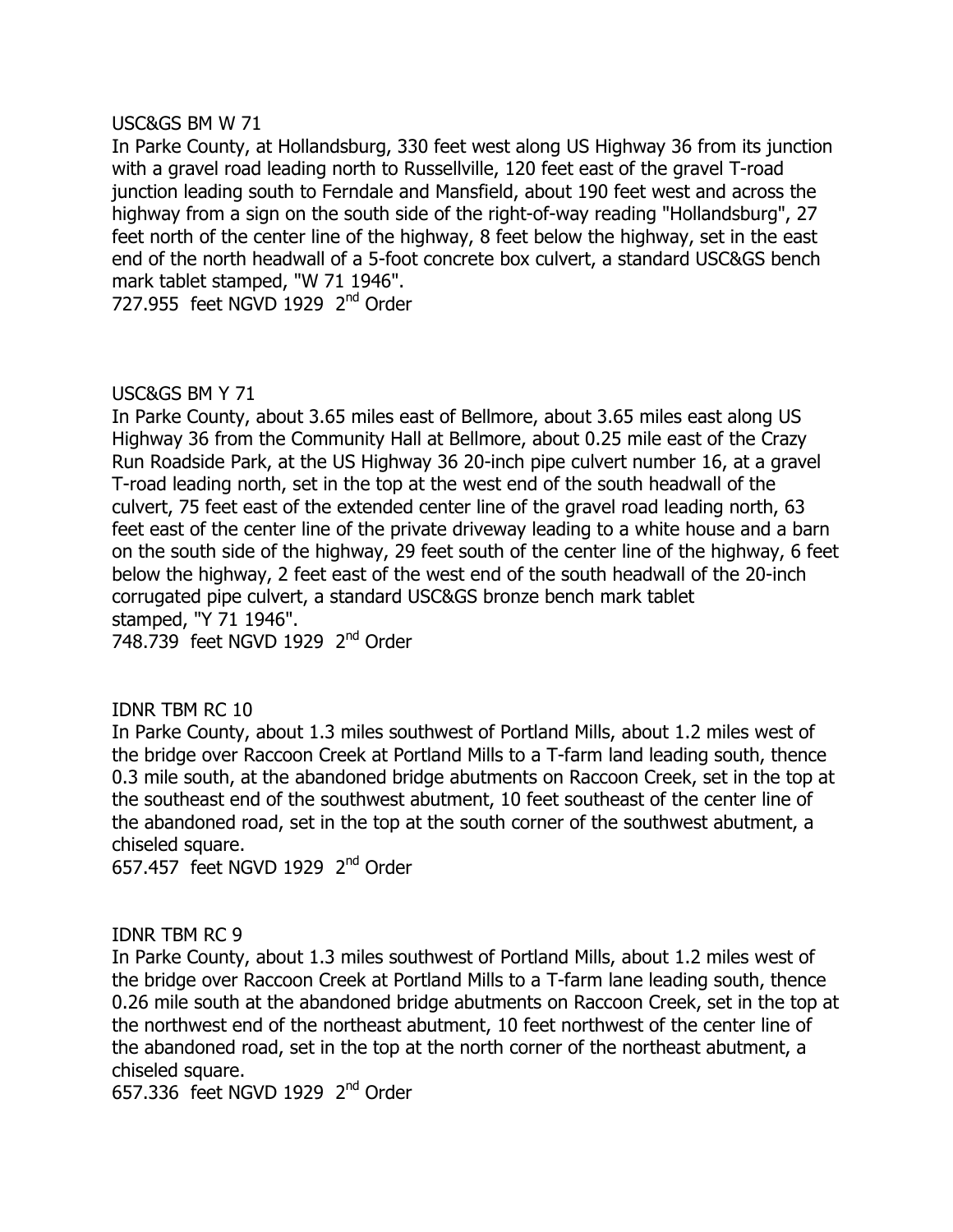### **IDNR TBM RC 8**

In Parke County, about 1.2 miles west of Portland Mills, about 1.2 miles west of the bridge over Raccoon Creek at Portland Mills, at road junction 662 of a farm land leading south, at a culvert under the road, set in the top of the southeast wingwall, 26 feet west of the center line of T-road leading south, 15 feet south of the center line of the road, 1.9 feet south of the south face of the south quardrail, set in the top at the southeast corner of the southeast wingwall, a chiseled square.  $662.608$  feet NGVD 1929  $2<sup>nd</sup>$  Order

## **IDNR TBM RC 7**

In Parke County, about 0.7 mile west of Portland Mills, about 0.64 mile west of the bridge over Raccoon Creek at Portland Mils, at a culvert under the road, set in the top at the east end of the south headwall, 12 feet south of the center line of the road, 1.0 foot west of the east end of the south concrete headwall, 0.6 foot south of the north edge of the south headwall, about level with the road, a chiseled triangle.  $666.431$  feet NGVD 1929  $2<sup>nd</sup>$  Order

## IDNR TBM RC 6

In Parke County, about 0.2 mile west of Portland Mills, about 0.2 mile southwest of the bridge over Raccoon Creek at Portland Mills, at a T-road junction, at a culvert under the road, set in the top at the northwest corner of the south guardrail, 40 feet west of the center of the T-road junction, 18 feet south of the center line of the east-west road, 1 foot above the roadway, set in the top at the northwest corner of the south concrete quardrail, a chiseled square.

662.877 feet NGVD 1929  $2<sup>nd</sup>$  Order

## USCE BM

In Parke County, at Portland Mills, 285 feet north of the 2nd Y-road junction (leading) into Portland Mills from the south), 198 feet southeast of the dam, 60 feet southwest of the southwest corner of a barn, 27 feet east of the center line of the road,, 10 feet southwest of a 70-inch tree, set in the top of a concrete post, a standard Corps of Engineers bench mark tablet, not stamped.

 $65$ <sub>7</sub>.109 feet NGVD 1929  $2<sup>nd</sup>$  Order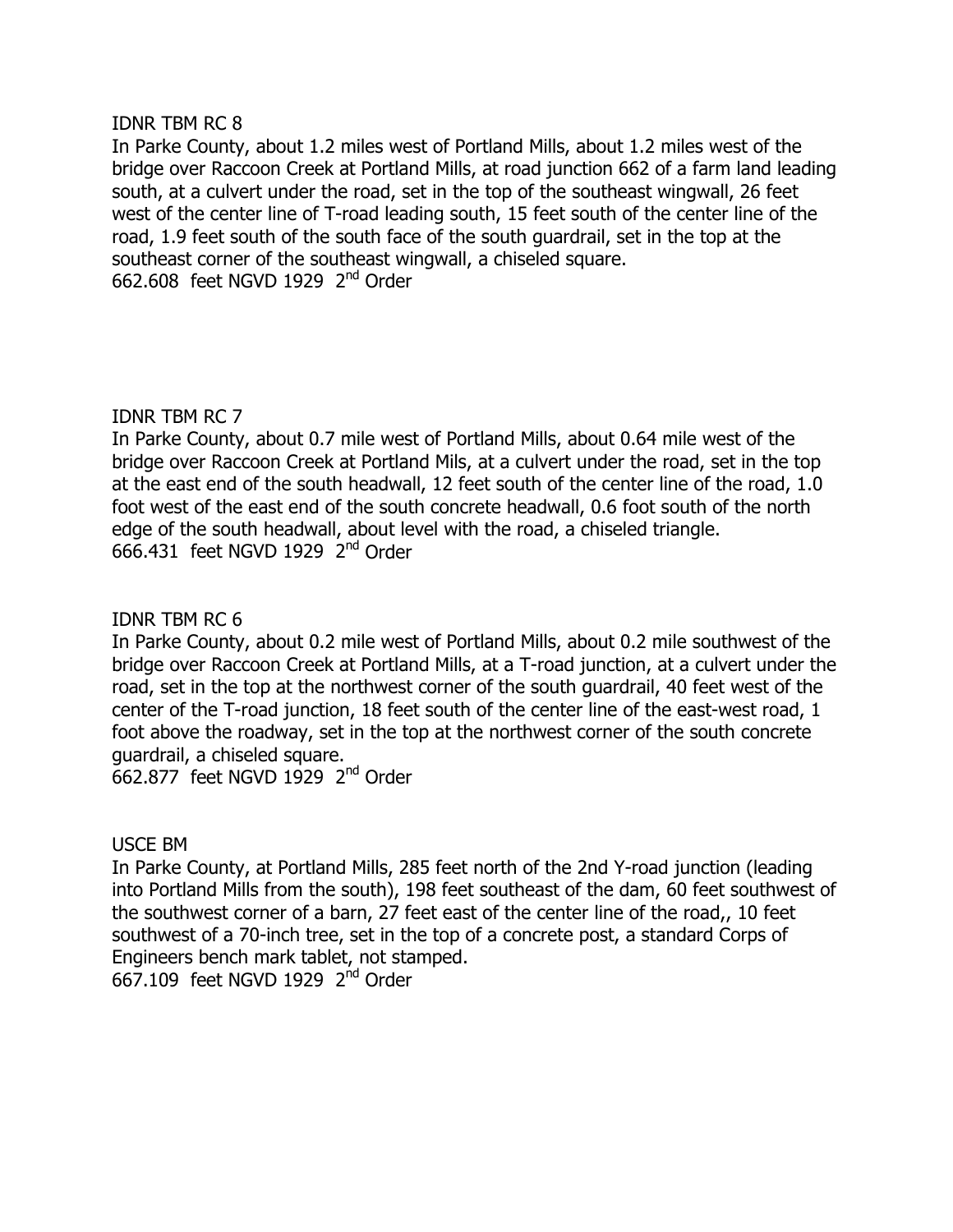## **IDNR TBM RC 5**

In Parke County, at Portland Mills, at the Portland Mills Covered Bridge over Raccoon Creek, set in the top at the northeast end of the northwest abutment, on the outside of bridge, 10 feet northeast of the center line of the road, 0.8 foot southwest of the northeast edge of the northwest abutment, 0.3 foot southeast of the northwest edge of the abutment, set in the top at the northeast end of the northwest abutment, a 2-inch chiseled square.

 $671.884$  feet NGVD 1929  $2<sup>nd</sup>$  Order

# **IDNR TBM RC 4**

In Parke County, at Portland mills, at the Portland Mills covered bridge over Raccoon Creek, set in the top at the northeast end of the northwest abutment, on inside of bridge, 7 feet northeast of the center line of the road, 5 feet southeast of the northwest edge of the northwest abutment, 0.4 foot northeast of the southwest edge of the abutment, set in the top at the northeast end of the northwest abutment, a 2-inch chiseled square.

 $671.849$  feet NGVD 1929  $2<sup>nd</sup>$  Order

# USCE BM

In Parke County, Portland Mills, at the Portland Mills covered bridge over Raccoon Creek, set in the top of a concrete post, 48 feet southeast of the southeast end of the bridge, 12 feet southwest of the center line of the road, 0.5 foot above the ground, set in the top of a concrete post, a standard Corps of Engineers bench mark tablet, not stamped.

 $665.375$  feet NGVD 1929  $2<sup>nd</sup>$  Order

## **IDNR TBM RC 3**

In Parke County, at Portland Mills, at the Portland Mills covered bridge over Raccoon Creek, set in the top at the northeast end of the southeast abutment, (on inside of bridge), 7 feet northeast of the center line of the road, 0.4 foot northwest of the southeast edge of the southeast abutment, 0.4 foot northeast of the southwest edge of the southeast abutment, 0.4 foot northeast of the southwest edge of the abutment, set in the top at the north corner of a 2-inch chiseled "out" square.  $671.829$  feet NGVD 1929  $2<sup>nd</sup>$  Order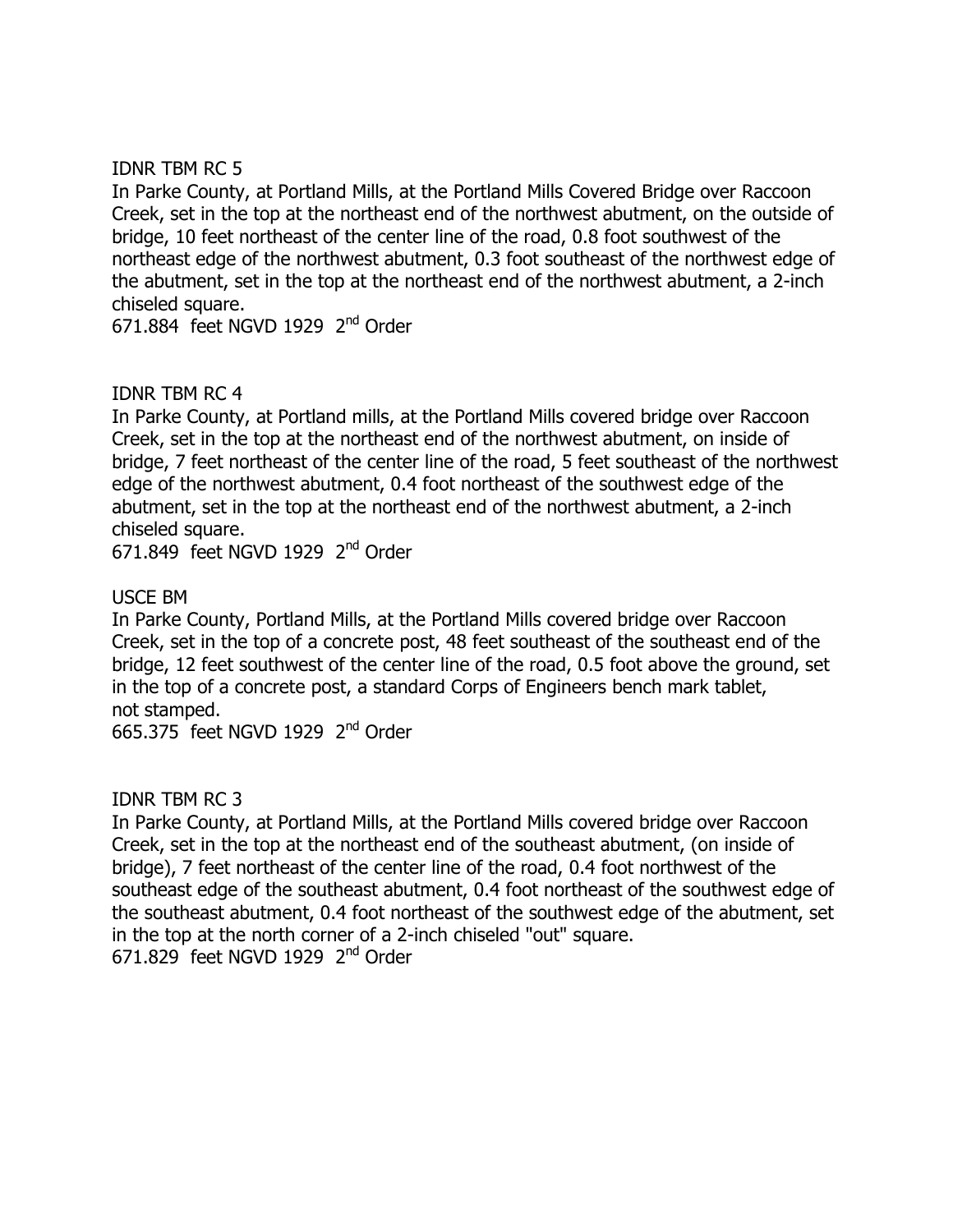### USC&GS BM Z 71

In Parke County, about 4.6 miles east of Bellmore, about 4.8 miles east along US Highway 36 from the Community Hall at Bellmore, about 0.6 mile east of the Thomas Cemetery on the south side of the US Highway 36, about midway between a 2-story farm house on the south side of the highway and a small farm house on the north side of the highway, at the US Highway 37 14-inch pipe culvert number 22, set in the top at the east end of the south concrete headwall of the culvert, 26 feet south of the center line of the highway, 3 feet lower than the highway, 0.7 foot west of the east end of the south headwall of the 14-inch pipe culvert, a standard USC&GS bronze bench mark tablet stamped, "Z 71 1946". 816.711 feet NGVD 1929  $2<sup>nd</sup>$  Order

## **IDNR TBM RC 2**

In Putnam County, about 5.1 miles northeast of Bellmore, about 0.6 mile southeast of Portland Mills Christian Church, about 5.4 miles east along US Highway 36 from the Community Hall at Bellmore to a T-road leading north, thence 0.96 mile north, at a Troad junction, set in the south side of a telephone pole, 49 feet east of the extended center line of the road leading south, 15 feet north of the center line of the road leading east, 3.2 feet south of a white wooden fence line, 0.7 foot above the ground, set in the south side of telephone pole #LIB 4-1, a railroad spike.  $806.979$  feet NGVD 1929  $2<sup>nd</sup>$  Order

## **IDNR TBM RC 1**

In Putnam County, about 5.2 miles east of Bellmore, Parke County, about 5.4 miles east along US Highway 36 from the Community Hall at Bellmore, about 0.2 mile east of the Parke-Putnam County Line, set in the north side of a power pole, at a T-road junction, 28 feet south of the center line of the highway, 20 feet west of the extended center line of the T-road leading north, 6 feet north of a fence line, 0.5 foot above the ground, a railroad spike set in the north side of a power pole (highway painted  $286 + 51$ ). 848.241 feet NGVD 1929 2<sup>nd</sup> Order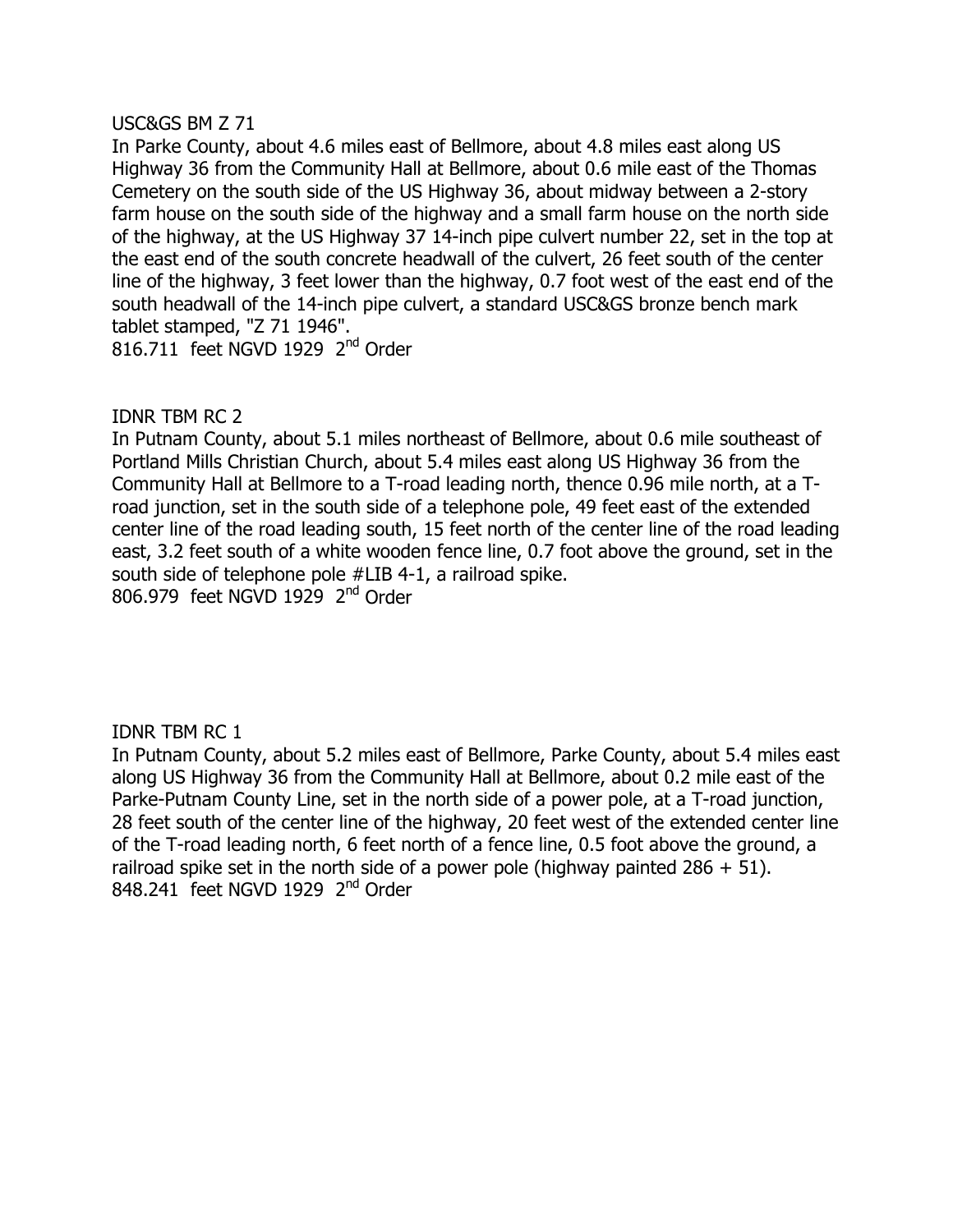### USC&GS G 102

In Parke County, at Montezuma, at the eastern city limits, 0.5 mile northeast along the Montezuma-Bloomingdale road from the Post Office at Montezuma, 81 feet northeast and across the road from the northeast corner of a house with a concrete porch, 19 feet north from the center line of the road, 1.7 feet east of a fence line, about 3 feet above the road, set in the top of a concrete post, a standard USC&GS bench mark tablet, Stamped "G 102 1946".

517,784 feet NGVD 1929  $2<sup>nd</sup>$  Order

## **IDNR TBM SC 23**

In Parke County, about 0.76 mile northeast of Montezuma, 0.76 mile northeast along the Montezuma-Bloomingdale road from the Post Office at Montezuma, set in the side of a power pole, 18 feet north from the center line of the road, 0.5 foot above the ground, a boat spike driven through an aluminum plate stamped, "TBM SC 23 1957". 497.632 feet NGVD 1929 2<sup>nd</sup> Order

## **USC&GS F 102**

In Parke County, about 1.3 miles northeast of Montezuma, 1.3 miles north and east along the Montezuma-Bloomingdale road from the Post Office at Montezuma to a northsouth crossroad, set in the northeast quarter of the intersection, 57 feet east from the center line of the north-south road, 18 feet north from the center line of the Montezuma-Bloomingdale road, 0.5 foot above the ground, set in the top of a concrete post, a standard USC&GS bench mark tablet stamped, "F 102 1946". 490.501 feet NGVD 1929  $2<sup>nd</sup>$  Order

## **IDNR TBM SC 24**

In Parke County, about 1.5 miles northeast of Montezuma, 1.3 miles north and east along the Montezuma-Bloomingdale road from the Post Office at Montezuma to a northsouth crossroad, thence 0.65 mile north to a farm lane west, set in the side of a power pole on the extended center line of the farm land, 16 feet east of the north-south road, 0.5 foot above ground, a boat spike driven through an aluminum plate stamped, "TBM SC 24 1957".

489.793 feet NGVD 1929 2<sup>nd</sup> Order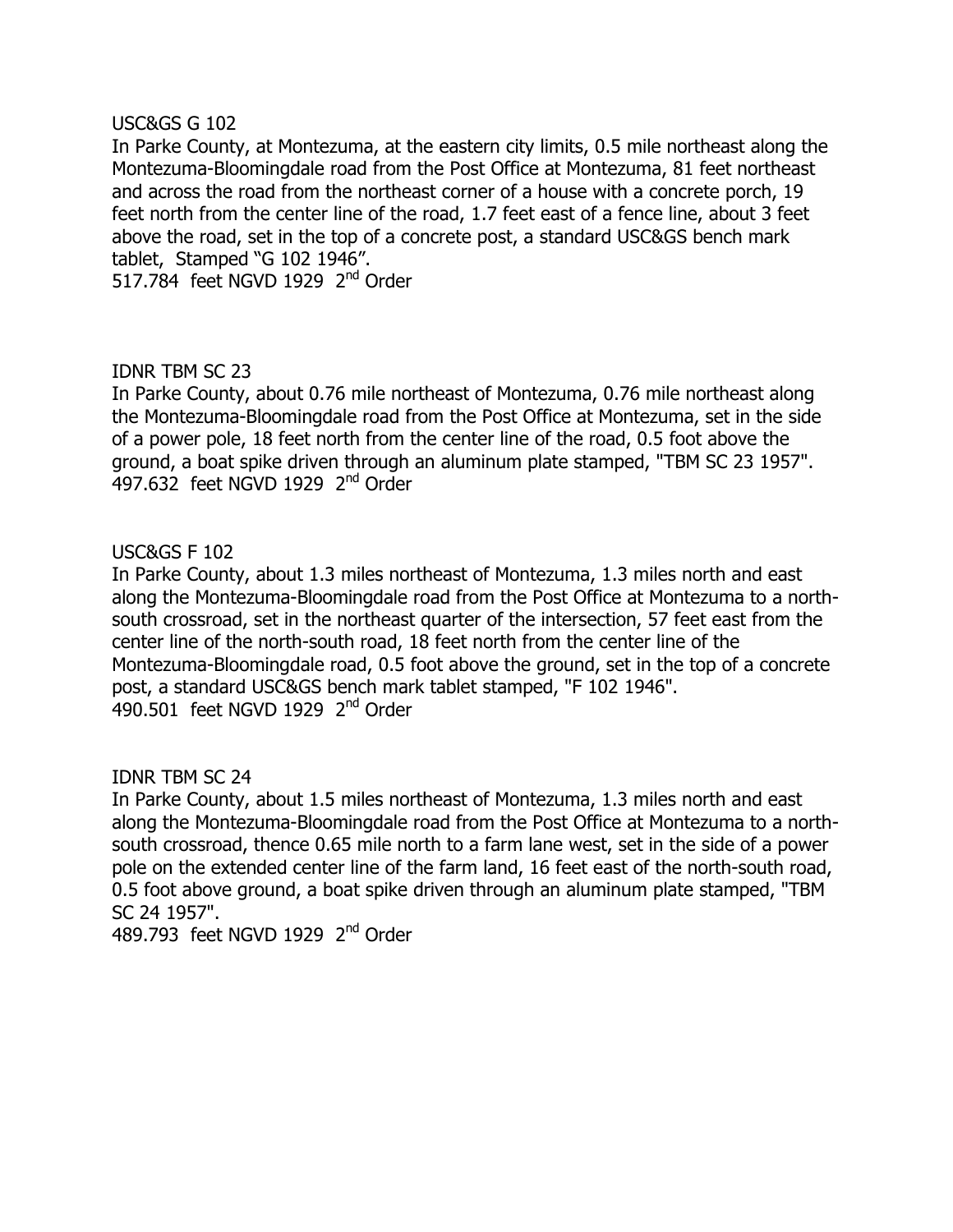## **IDNR TBM SC 25**

In Parke County, about 2.05 miles northeast of Montezuma, 1.3 miles north and east along the Montezuma-Bloomingdale road from the Post Office at Montezuma to a northsouth crossroad, thence 1.3 miles north to an east-west crossroad, set in the northeast quarter of the intersection, 25 feet northeast from the center line of the intersection, 15 feet east from the center line of the north-south road, 1 foot above the roads, set in the side of a 36-inch Sycamore tree, a boat spike driven through an aluminum plate stamped, "TBM SC 25 1957".

528.219 feet NGVD 1929  $2<sup>nd</sup>$  Order

# **IDNR TBM SC 26**

In Parke County, about 3.0 miles northeast of Montezuma, 1.3 miles north and east along the Montezuma-Bloomingdale road from the Post office at Montezuma to a northsouth crossroad, thence 2.18 miles north to a pony truss bridge over a small stream, set in the top of the southwest wingwall of the bridge, 12 feet west from the center line of the road, 5.7 feet from the face of the bridge abutment, 0.3 foot northeast from the southwest end of the wingwall, 0.3 foot southeast from the northwest face of the wingwall, a chiseled triangle.

518.125 feet NGVD 1929  $2<sup>nd</sup>$  Order

# **IDNR TBM SC 27**

In Parke County, about 3.6 miles northeast of Montezuma, 1.3 miles north and east along the Montezuma-Bloomingdale road from the Post Office at Montezuma to a northsouth crossroad, thence 2.9 miles north to a right angle turn east and a gravel road junction wet, set in a power pole in the southeast quarter of the junction, 69 feet south from the center line of the east-west road, 18 feet east of the north-south road, 0.5 foot above the road, a boat spike driven through an aluminum plate stamped, "TBM SC 27 1957".

522.813 feet NGVD 1929 2<sup>nd</sup> Order

# **USGS 42 RHP**

In Parke County, about 0.9 mile north of West Union, 0.9 mile generally north along a paved road from the general store at West Union to a covered bridge over Sugar Creek, set in the top of the northwest end of the southeast concrete headwall, 11 feet northeast from the center line of the road, 4.6 feet southeast from the southeast corner of the wooden end of the bridge, 1.5 feet above the road, a standard USGS bench mark tablet, stamped "42 RHP".

498,441 feet NGVD 1929  $2<sup>nd</sup>$  Order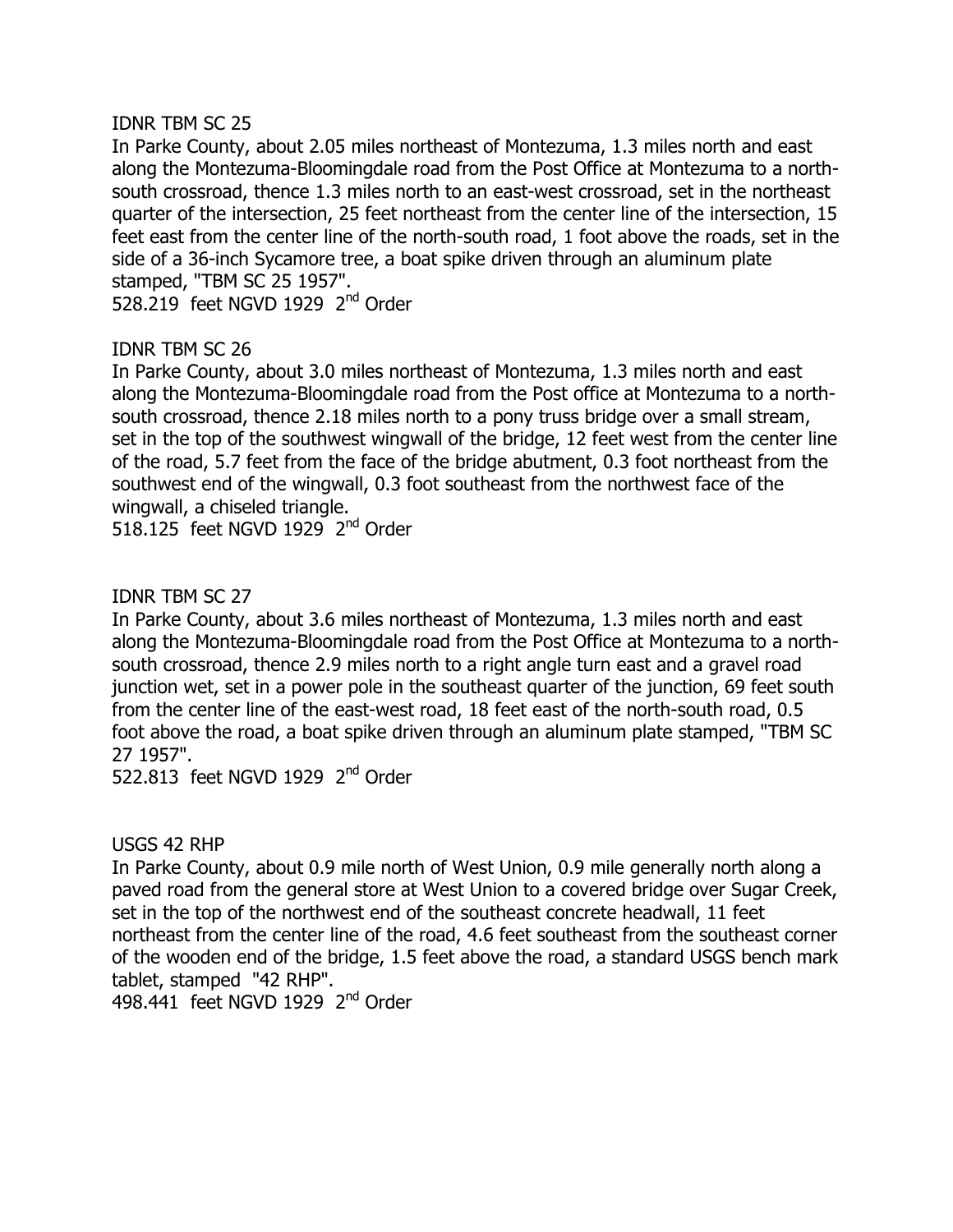### **IDNR TBM SC 1**

In Parke County, about 1.15 miles north of West Union, 1.15 miles generally north along a paved road from the general store at West Union to a T-road southwest, set in the northwest corner of the junction, 36 feet west from the center line of the paved road north, 28 feet northwest from the center line of the T-road, 0.6 foot above the ground set in the south side of a 13-inch Elm tree, a railroad spike driven through a brass plate stamped, "TBM SC 1 1957". 515.816 feet NGVD 1929  $2<sup>nd</sup>$  Order

### IDNR PAR 15

In Parke County, about 1.65 miles northeast of West Union, 1.2 miles generally north along a paved road from the general store at West Union to a gravel T-road east, thence 1.0 mile generally north to a one-span steel truss bridge over Rush Creek, set in the top of the northwest wingwall, 10 feet northwest from the center line of the road, 1.1 feet east from the west face of the wingwall, 1.1 feet above the road, a standard IFC&WRC bronze bench mark tablet, stamped "PAR 15 1957". 514.993 feet NGVD 1929 2<sup>nd</sup> Order DESTROYED

## $USGS$  TT 15 DWP

In Parke County, about 2.05 miles northeast of West Union, 1.2 miles generally north along a paved road from the general store at West Union to a T-road northeast, thence 1.65 miles northeast to a right angle turn north and Cecil Williams residence, in the southwest corner of Cecil Williams yard, 68 feet southwest from the southwest corner of the porch, 15 feet northwest from a gate, 2 feet north of a fence line, 0.5 foot above the ground, set in the top of a concrete post, a standard USGS bench mark tablet, stamped "TT 15 DWP".

 $672.954$  feet NGVD 1929  $2<sup>nd</sup>$  Order

## **IDNR TBM SC 28**

In Parke County, about 2.35 miles northeast of West Union, 1.2 miles generally north along a paved road from the general store at West Union to a T-road northeast, thence 1.91 miles northeast at a right angle turn north, set in the side of a twin-trunk Oak tree, on the outside corner of turn, 2.5 feet below the road, 0.6 foot above ground, a boat spike driven through an aluminum plate, stamped "TBM SC 28 1957".  $658.600$  feet NGVD 1929  $2<sup>nd</sup>$  Order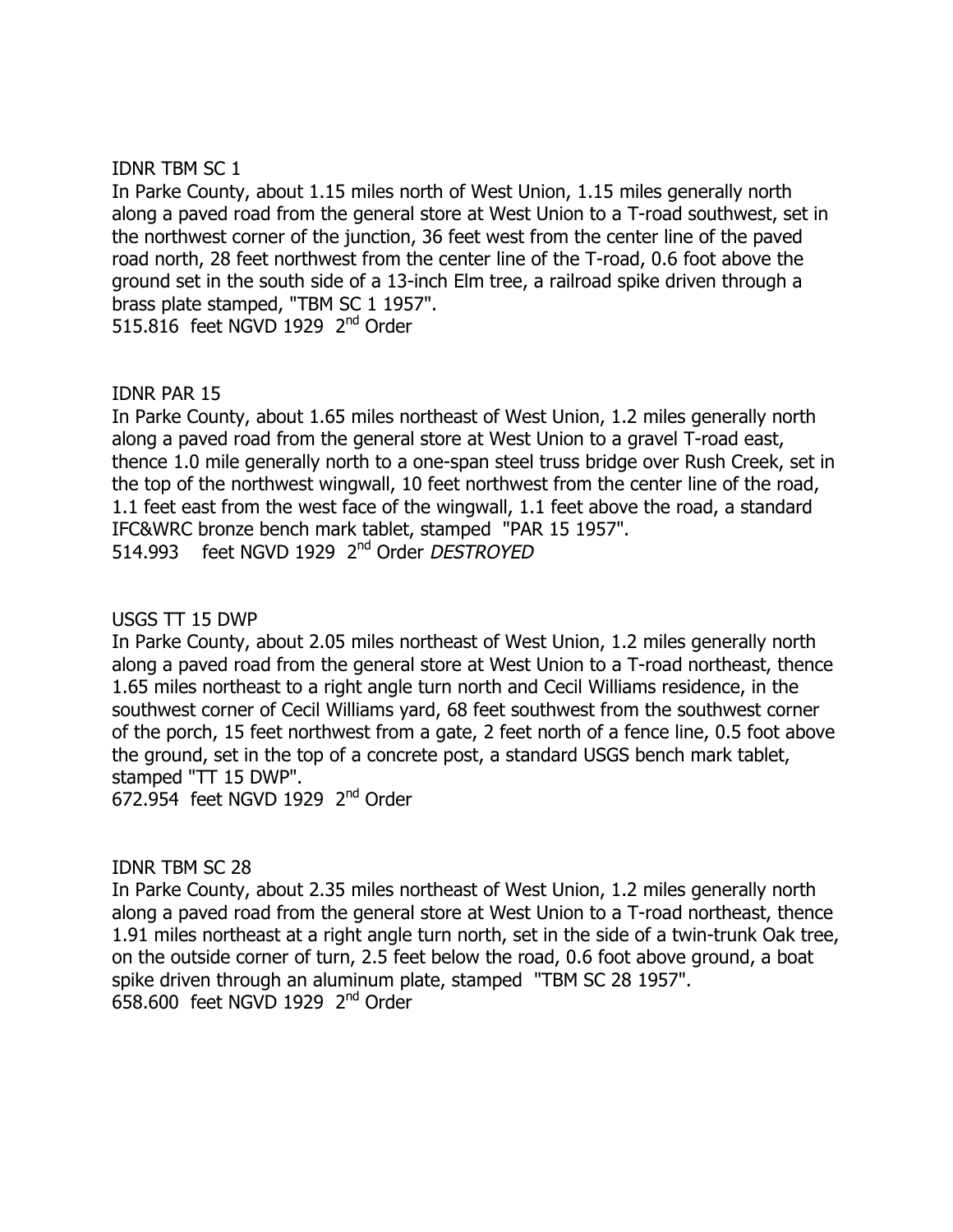### $USGS$  TT 14 DWP

In Parke County, about 3 miles south of Sylvania, 3.3 miles generally south along a paved road from the crossroad in Sylvania to a T-road southwest, thence 0.65 mile generally west to a farm lane north, (Ed Waldon residence), in the northeast corner of the junction, 23 feet north from the center line of the road, 6 feet east from the center line of the farm drive, 1.7 feet west from a fence corner post, level with the ground, set in the top of a concrete post, a standard USGS bench mark tablet, stamped "TT 14 DWP". 629.847 feet NGVD 1929  $2<sup>nd</sup>$  Order

## **IDNR TBM SC 2**

In Parke County, about 2.6 miles northwest of Annapolis, 3.15 miles generally north along a paved road from the crossroads at Annapolis to a right angle turn southwest and a gravel crossroad in the northeast quarter of the intersection, 96 feet northeast from the intersection, 23 feet northwest from the center line of the gravel road, 1.1 feet above the ground, set in the southwest side of a 30-inch Sycamore tree, a railroad spike driven through a brass plate, stamped "TBM SC 2 1957". 509.369 feet NGVD 1929 2<sup>nd</sup> Order

## IDNR PAR 16

In Parke County, about 2.45 miles northwest of Annapolis, 3.1 miles generally north along a paved road from the crossroads at Annapolis to a covered bridge over Sugar Creek, in top of the northwest end of the southeast abutment of the bridge, 9 feet northwest from the center line of the road, 1.1 feet southwest from the northwest face of the abutment, about level with the road, a standard IFC&WRC bronze bench mark tablet, stamped "PAR 16 1957".

512.698 feet NGVD 1929  $2<sup>nd</sup>$  Order

## **IDNR TBM SC 29**

In Parke County, about 2.1 miles northwest of Annapolis, 2.3 miles generally north along a paved road from the crossroads at Annapolis to a vacant house on the northeast side of the road, set in the southwest side of a triple-forked Maple tree in the front of the house, 33 feet northeast from the center line of the road, 1.2 feet above ground, a boat spike driven through an aluminum plate, stamped "TBM SC 29 1957".  $653.527$  feet NGVD 1929  $2<sup>nd</sup>$  Order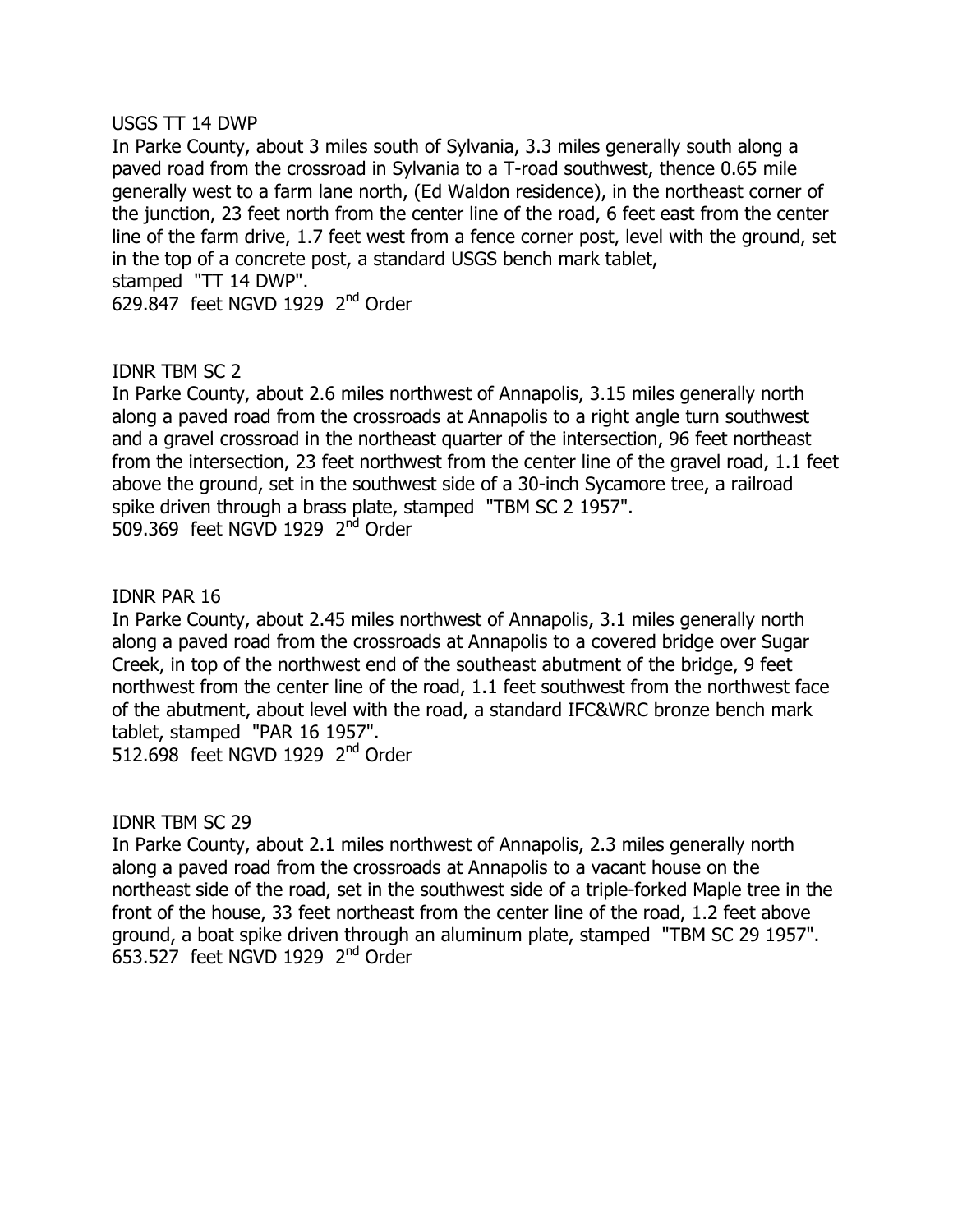### $USGS$  TT 13 DWP

In Parke County, about 1.55 miles northwest of Annapolis, 1.9 miles generally north along a paved road from the crossroads at Annapolis to a gravel T-road north, in line with the extended east edge of the T-road north, 38 feet southeast and across the road from a power pole  $#295$ , 18 feet south from the T-road north, set in the top of a concrete post, a standard USGS bench mark tablet, stamped "TT 13 DWP".  $666.573$  feet NGVD 1929  $2<sup>nd</sup>$  Order

## $USGS$  TT 12 DWP

In Parke County, about 1.3 miles north of Annapolis, 1.5 miles generally north along a paved road from the crossroads at Annapolis to a T-road east, thence 0.5 mile east along a gravel road to a right angle turn north at the Wolfe residence, 24 feet north from the northeast corner of a tin barn, 12 feet south from the center line of the road, 5 feet northwest from a fence corner post, 0.2 foot above the ground, set in the top of a concrete post, a standard USGS bench mark tablet, stamped "TT 12 DWP". 659.823 feet NGVD 1929  $2<sup>nd</sup>$  Order

## **TBM UE 542.6**

In Parke County, about 2.3 miles northeast of Annapolis, 0.3 mile north along US Highway 41 from its junction with SR 47 to a T-road northwest, thence 0.7 mile northwest to a T-road southwest, thence 0.2 mile southwest to a 55 foot concrete bridge over Roaring Creek, set in the top of the northeast wingwall of the bridge, 9.7 feet north from the center line of the road, 1.0 foot east from the west face of the wingwall, 0.2 foot above the road, a painted chiseled square. 542.798 feet NGVD 1929  $2<sup>nd</sup>$  Order

**IDNR TBM SE 3** 

In Parke County, about 2.3 miles north of Annapolis, 0.3 mile north along US Highway 41 from its junction with SR 47 to a T-road northwest, thence 0.7 mile northwest to a T-road southwest, set in the west side of a 14-inch Apple tree, 15 feet northeast from the center line of the junction, 4 feet above the road, 0.9 foot above the ground, a railroad spike driven through a brass plate, stamped "TBM SC 3 1957".  $620.492$  feet NGVD 1929  $2<sup>nd</sup>$  Order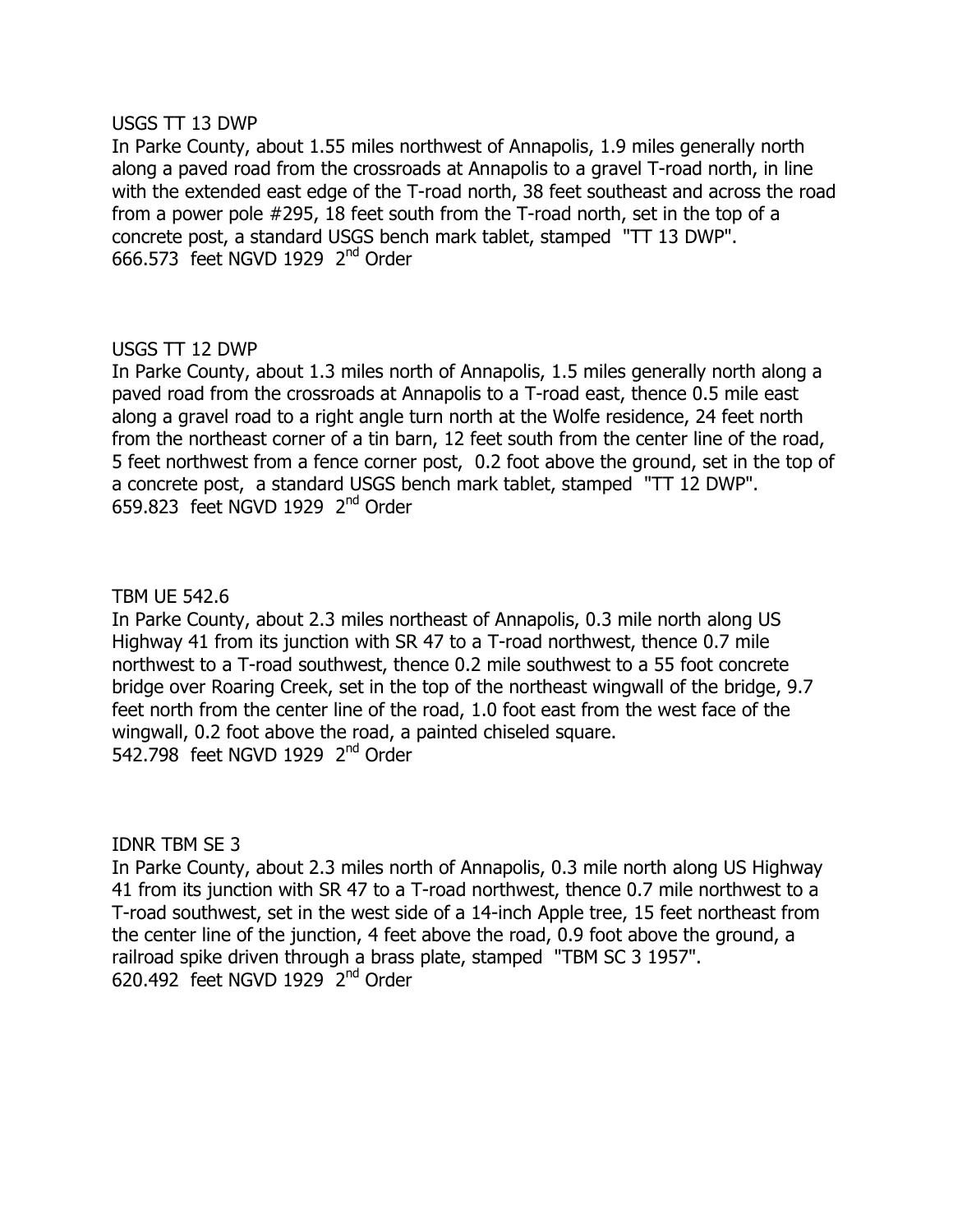### **IDNR TBM SC 30**

In Parke County, about 2.1 miles northeast of Annapolis, 0.3 mile north along US Highway 41 from its junction with SR 47 to a T-road northwest, in the southwest corner of the junction, set in the north side of an Ash tree, 45 feet west from the center line of the highway, 33 feet north from the north end of a concrete culvert, 30 feet from the south end of a concrete culvert, 2 feet above the highway, 0.5 foot above the ground, a boat spike driven through an aluminum plate, stamped "TBM SC 30 1957".  $666.473$  feet NGVD 1929  $2<sup>nd</sup>$  Order

## $USC&GSV$  101

In Parke County, about 2.6 miles northeast of Annapolis, 0.9 mile north along US Highway 41 from its junction with SR 47 to the US Highway 41 concrete bridge over Sugar Creek, set in the top of the north end of the east concrete guardrail of the bridge, 13 feet east from the center line of the highway, 3.5 feet above the highway, a standard USC&GS bench mark tablet, stamped "V 101 1946". 529.792 feet NGVD 1929  $2<sup>nd</sup>$  Order

## IDNR PAR 17

In Parke County, about 2.9 miles northeast of Annapolis, 1.3 miles generally north along US Highway 41 from its junction with SR 47 to the US Highway 41 2-span concrete arch bridge over Sugar Mill Creek, set in the top of the southeast end of the southwest quardrail, 12 feet southwest from the center line of the highway, 2.8 feet northwest from the southeast end of the guardrail, 2.7 feet above the highway, a standard IFC&WRC bronze bench mark tablet, stamped "PAR 17 1957". 526.845 feet NGVD 1929  $2<sup>nd</sup>$  Order

## **IDNR PAR 18**

In Parke County, about 3.3 miles northeast of Annapolis, 1.6 miles generally north along US Highway 41 from its junction with SR 47 to a T-road east, thence  $0.15$  mile generally east to a covered bridge over Sugar Mill Creek, set in the top of the northeast end of the southeast abutment of the bridge, 9.0 feet northeast from the center line of the bridge, 2.8 feet northwest from the southeast end of the abutment, 0.4 foot above the road, a standard IFC&WRC bronze bench mark tablet, stamped "PAR 18 1957". 528.115 feet NGVD 1929  $2<sup>nd</sup>$  Order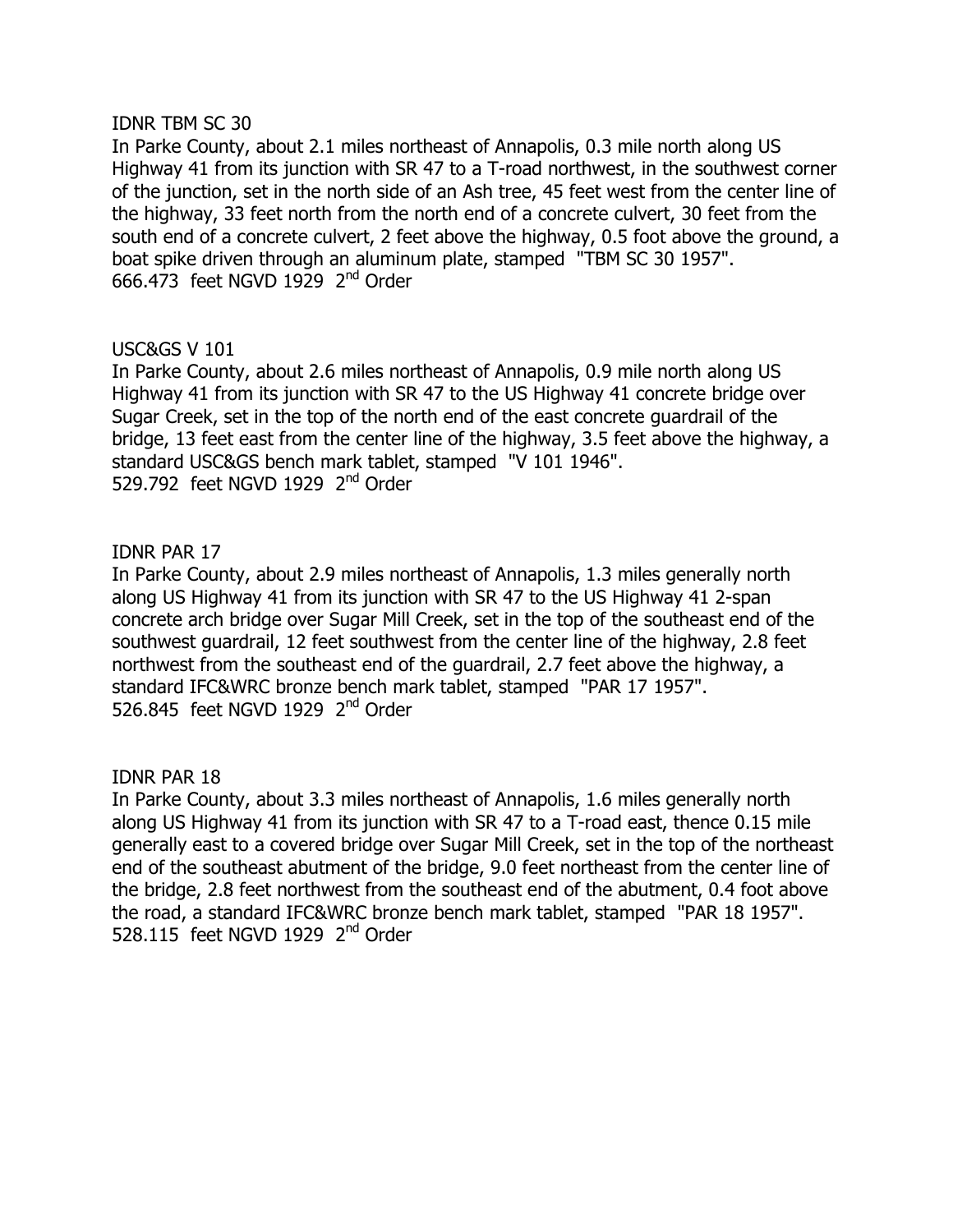### **IDNR TBM SC 31**

In Parke County, about 2.65 miles northeast of Annapolis, 0.7 mile east along SR 47 from its junction with US Highway 41 to a north-south crossroad, thence 1.23 miles north and west to a right angle turn north and a farm lane west, set in the southwest corner of the junction, 39 feet southeast from a fence corner, 16 feet south from the center line of the farm lane, 15 feet west from the extended center line of the road north, 0.7 foot above ground, 0.4 foot below the road, set in the north side of a 30-inch leaning Oak tree, a boat spike driven through an aluminum plate, stamped "SC 31 1957". 570.640 feet NGVD 1929  $2<sup>nd</sup>$  Order

## IDNR BM PAR 19

In Parke County, about 2.55 miles northeast of Annapolis, 0.7 mile east along SR 47 from its junction with US Highway 41 to a north-south crossroad, thence 0.65 mile generally north to a covered bridge over Sugar Creek, set in the top of the northeast end of the northwest abutment, 9.0 feet northeast from the center line of the road, 0.9 foot southeast from the northwest end of the abutment, 0.9 foot above the road, a standard IFC&WRC bronze bench mark tablet, stamped "PAR 19 1957". 532.037 feet NGVD 1929 2<sup>nd</sup> Order

## USGS 655.617

In Parke County, about 2.4 miles northeast of Annapolis, 0.7 mile east along SR 47 from its junction with US Highway 41 to a north-south crossroad, and a 1.5 foot corrugated pipe culvert under the highway, set in the top at the center of the south concrete headwall of the culvert, 304 feet east from the center of the crossroad, 23 feet south from the center line of the highway, 1.5 feet below the highway, a chiseled square.

655.907 feet NGVD 1929  $2<sup>nd</sup>$  Order

# USC&GS U 101

In Parke County, about 2.9 miles northeast of Annapolis, 1.25 miles east along SR 47 from its junction with US Highway 41 to a T-road south and a 4-foot concrete culvert under the highway, set in the top at the west end of the south headwall of the culvert, 90 feet east from the center line of the T-road south, 27 feet south from the center line of the highway, 5 feet below the highway, a standard USC&GS bench mark tablet, stamped "U 101 1946".

647.394 feet NGVD 1929  $2<sup>nd</sup>$  Order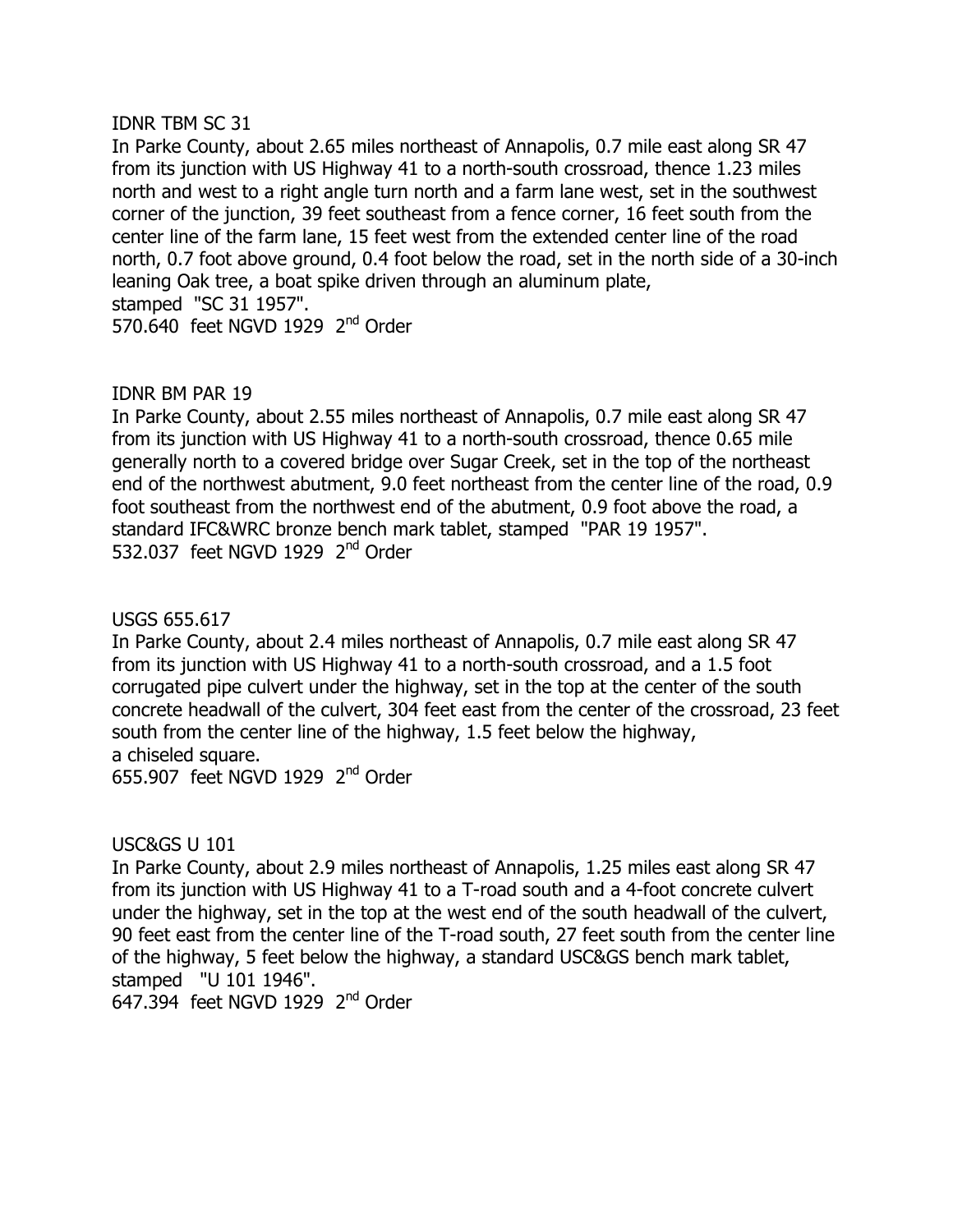### **IDNR TBM TR 1**

In Parke County, about 2.5 miles north of Marshall, 1.4 miles east along SR 47 from its junction with US Highway 41 to a dirt T-road north, thence 0.3 mile north to the concrete bridge over Turkey Run, in Turkey Run State Park, set in the top of the south end of the west concrete quardrail, 10.5 feet west from the center line of the road, 4 feet above the road, 0.7 foot north from the south end of the west guardrail, a painted chiseled triangle.

581.181 feet NGVD 1929  $2<sup>nd</sup>$  Order

# USGS TBM 612.519

IN Parke County, about 2.45 miles northwest of Marshall, 1.65 miles east along SR 47 from its junction with US Highway 41 to the SR 47 350-foot concrete bridge over Turkey Run Creek, set in the top at the southeast corner of the sidewalk of the bridge, 14 feet north from the center line of the highway, 0.5 foot above the highway, a chiseled square.

612.742 feet NGVD 1929  $2<sup>nd</sup>$  Order

# USC&GS T 101

In Parke County, about 2.45 miles northwest of Marshall, 1.65 miles east along SR 47 from its junction with US Highway 41 to the SR 47 350-foot concrete bridge over Turkey Run Creek, set in the top at the east end of the north sidewalk of the bridge,, 18 feet north from the center line of the highway, 0.5 foot west from the east end of the north sidewalk, 0.5 foot above the highway, a standard USC&GS bench mark tablet, stamped "T 101 1946".

612.801 feet NGVD 1929  $2<sup>nd</sup>$  Order

**USGS 19 M** 

In Parke County, about 2.3 miles north of Marshall, 2.6 miles east along SR 47 from its junction with US Highway 41 to a crossroad, set in the northwest quarter of the intersection, 41.5 feet north from the center line of the highway, 41 feet west from the center line of the crossroad, 24 feet southwest from a telephone pole, 0.2 foot above ground, about level with the highway, set in the top of a concrete post, a standard USGS bench mark tablet stamped, " $\&$  19 M 1946". 676.249 feet NGVD 1929  $2<sup>nd</sup>$  Order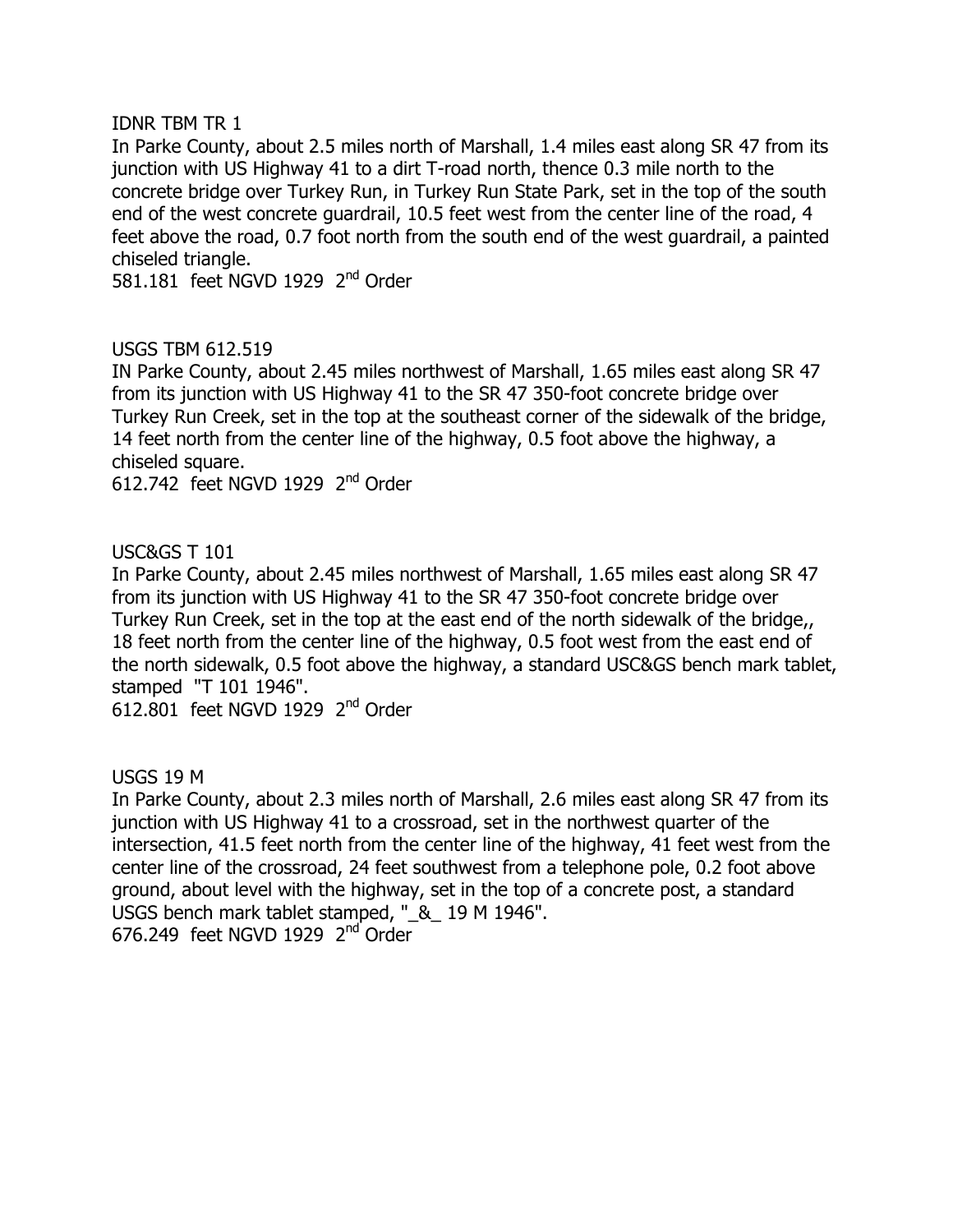### **IDNR PAR 20**

In Parke County, about 3.0 miles north of Marshall, 2.6 miles east along SR 47 from its junction with US Highway 41 to a north-south crossroad, thence 0.7 miles generally north to a covered bridge over Sugar Creek, set in the top of the east end of the south abutment, 9 feet east from the center line of the road, 5.4 feet south from the north face of the south abutment, 0..5 foot below the road, a standard IFC&WRC bronze bench mark tablet, stamped "PAR 20 1957". 542.860 feet NGVD 1929  $2<sup>nd</sup>$  Order

## IDNR TBM BC 1

In Parke County, about 3.15 miles north of Marshall, 2.6 miles east along SR 47 from its junction with US Highway 41 to a north-south crossroad, thence 0.8 mile generally north to a Y-road northeast, thence 0.25 mile northeast to a 30-foot concrete arch bridge over Brush Creek, set in the top of the west end of the north guardrail of the bridge, 9.5 feet north from the center line of the road, 1.7 feet east from the west end of the north quardrail, 1.2 feet above the road, a painted chiseled triangle. 527.987 feet NGVD 1929 2<sup>nd</sup> Order

## **IDNR TBM SC 4**

In Parke County, about 2.4 miles southeast of Grange Corner, 2.6 miles east along SR 47 from its junction with US Highway 41 to a north-south crossroad, thence 0.8 mile generally north to a Y-road northeast, thence 1.3 mile northeast to a field entrance southeast, set in the west side of a 20-inch Oak tree, (tree is used as a fence corner) 123 feet southwest from the center line of the field entrance, 38 feet southeast from the center line of the road, 0.5 foot above the ground, a railroad spike driven through a brass plate, stamped "TBM SC 4 1957".  $700.478$  feet NGVD 1929  $2<sup>nd</sup>$  Order

## IDNR PAR 21

In Parke County, about 2.1 miles southeast of Grange Corner, 2.6 miles generally east along SR 47 from its junction with US Highway 41 to a north-south crossroad, thence 0.8 mile generally north to a Y-road northeast, thence 1.6 miles northeast to a dirt Troad west, in the northwest corner of the junction, 62 feet north from the center line of the dirt T-road west, 24 feet west from the center line of the road northeast, 41.6 feet southwest from a telephone pole, 0.4 foot above the ground, set in the top of a concrete post, a standard IFC&WRC bronze bench mark tablet, stamped "PAR 21 1957".

695.957 feet NGVD 1929  $2<sup>nd</sup>$  Order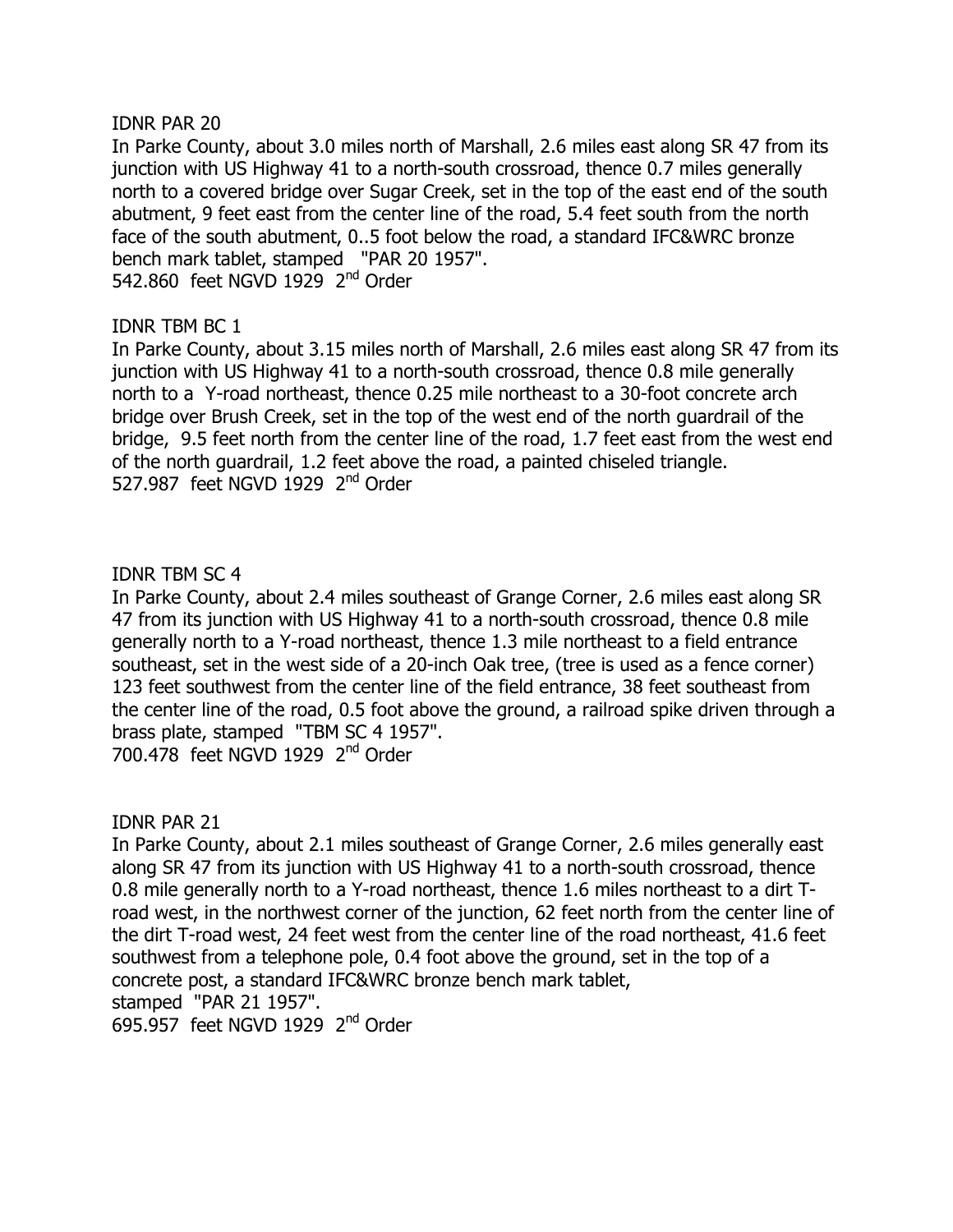### **IDNR TBM SC 32**

In Parke County, about 1.75 miles southeast of Grange Corner, 2.6 miles east along SR 47 from its junction with US Highway 41 to a north-south crossroad, thence 0..8 mile generally north to a Y-road northeast, thence 2.3 miles northeast to a right angle turn east, set in the south side of a power pole, 150 feet east from the right angle turn, 18 feet north from the center line of the road, 0.5 foot above the ground, a boat spike driven through an aluminum plate, stamped "TBM SC 32 1957". 715.480 feet NGVD 1929  $2<sup>nd</sup>$  Order

## **IDNR PAR 22**

In Parke County, about 2.0 miles southeast of Grange Corner, 1.8 miles east along a paved road from the crossroads at Grange Corner to a T-road south, thence 1.25 miles south to a right angle turn west and field roads east and south, in the northeast corner of the intersection, 50 feet east from the east edge of the paved road, 22 feet north from the center line of the field road east, 3.3 feet northwest from a fence corner post, 0.2 foot above the ground, set in the top of a concrete post, a standard IFC&WRC bronze bench mark tablet, stamped "PAR 22 1957". 708.410 feet NGVD 1929  $2<sup>nd</sup>$  Order

**USGS 10 M** 

In Parke County, about 2 miles east of Grange Corner, 2 miles east along a paved road from the crossroads in Grange Corner to a T-road north, on the extended center line of the T-road north, 21 feet south of the paved road east, 27 feet east of a power pole, 8 feet east of the extended center line of the T-road north, 0.3 feet above the ground, about level with the roads, set top of a concrete post, a standard USGS bench mark tablet, stamped  $"10 M 1946"$ . 720.905 feet NGVD 1929  $2<sup>nd</sup>$  Order

## **IDNR TBM SC 33**

In Parke County, about 3.15 miles east of Grange corner, 3.35 miles east and south along a paved road from the crossroads at Grange Corner to a bend in the road southeast, set in the southwest side of a 30-inch Maple tree, 25 feet northeast from the center line of the road, 22 feet from the southwest corner of a corn crib, a boat spike driven through an aluminum plate, stamped "TBM SC 32 1957". 718.191 feet NGVD 1929  $2<sup>nd</sup>$  Order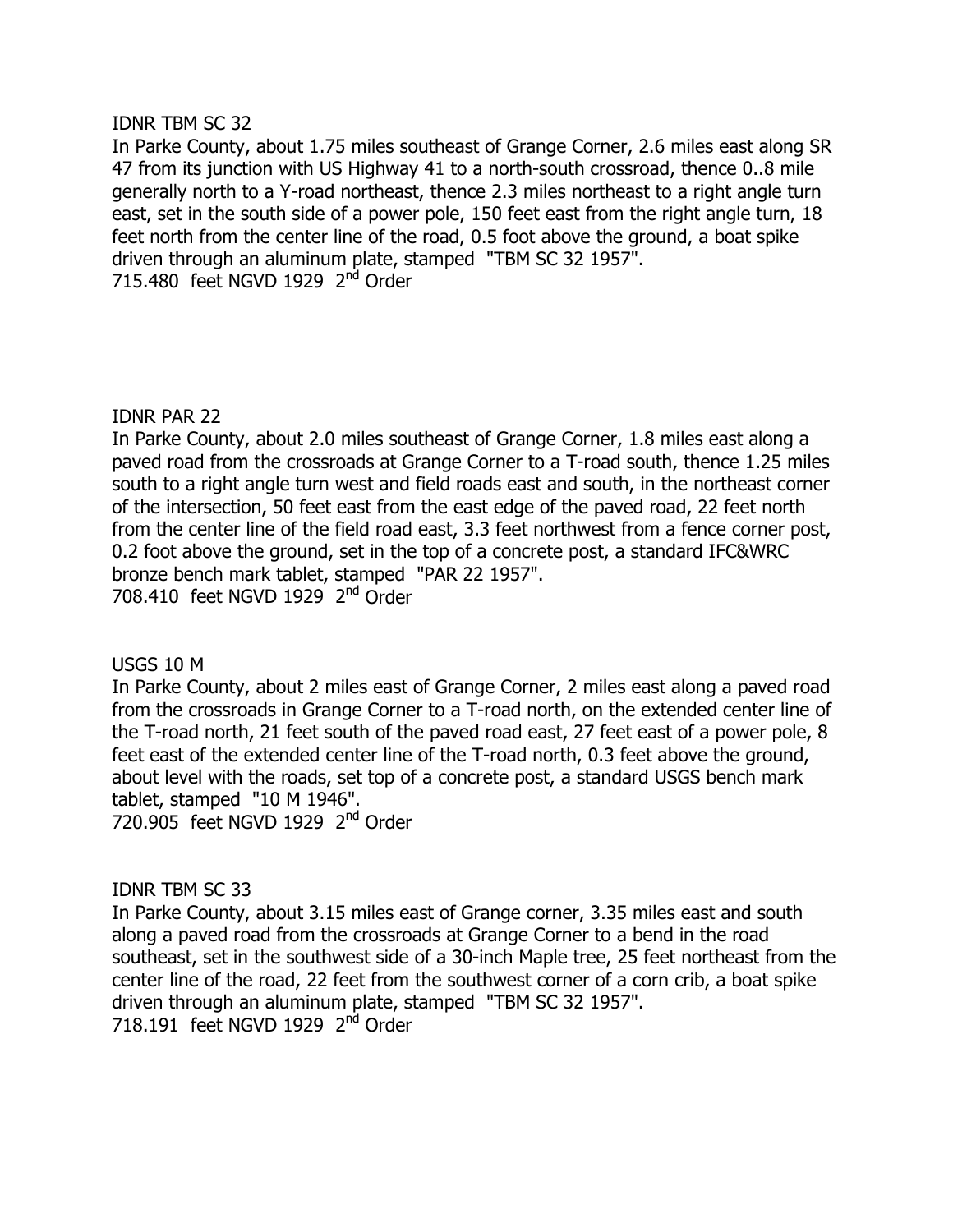### **IDNR TBM SC 34**

In Parke County, about 2.3 miles northwest of Byron, 1 mile north along a paved road from the Byron Christian Church at Byron to an east-west crossroad, thence 2 miles west and north along another paved road to a steel truss bridge over Sugar Creek,, set in the northeast side of a 12-inch Walnut tree, 32 feet northwest from the northwest corner of the southwest steel truss, 14 feet southwest from the center line of the road, 1.5 feet below the road, 0.5 foot above ground, a boat spike driven through an aluminum plate, stamped "TBM SC 34 1957". 588.591 feet NGVD 1929  $2<sup>nd</sup>$  Order

## USGS RM 5

In Parke County, about 2.5 miles northwest of Byron, 4.8 miles west along SR 234 from its junction with SR 47 to where SR 234 turns north, thence continues west 0.9 mile to a north-south T-road, thence 0.6 mile south, thence 3.5 miles generally west to a onespan high steel truss bridge over Sugar Creek, about 145 feet upstream along the right bank from the right upstream end steel truss of bridge, 8 feet upstream from outside gage plank with sections from 14.5 to 20 feet, about 2.5 feet south from a wooden fence line, a standard USGS bronze tablet set in top of a pock ledge... 554.919 feet NGVD 1929  $2<sup>nd</sup>$  Order

## USGS RM 6

In Parke County, about 2.5 miles northwest of Byron, 4.8 miles west along SR 234 from its junction with SR 47 to where SR 234 turns north, thence continue 0.9 mile west to a north-south T-road, thence 0.6 mile south, thence 3.5 miles generally west to a onespan high steel truss bridge over Sugar Creek, about 140 feet upstream along the right bank from the right upstream end steel truss, 4 feet upstream from outside gage plank with sections from 14.5 to 20 feet, the head of a bolt in a rock ledge. 554,989 feet NGVD 1929  $2<sup>nd</sup>$  Order

## **USCE BM 613**

In Parke County, about 2.5 miles northwest of Byron, 4.8 miles west along SR 234 from its junction with SR 47 to where SR 234 turns north, thence continues west 0.9 mile to a north-south T-road, thence 0.6 mile south, thence 3.5 mile generally west to a T-lane east leading to a barn, about 50 yards southeast to a one-span high steel truss bridge over Sugar Creek, 92 feet east from the center line of the blacktop road, 29 feet south from the center line of the drive, 26.2 feet southwest from southwest corner of barn, 1.4 feet north from a fence line, a standard USCE bronze disk set in the top of a concrete post projecting 0.6 foot above ground stamped, "613". 613.927 feet NGVD 1929  $2<sup>nd</sup>$  Order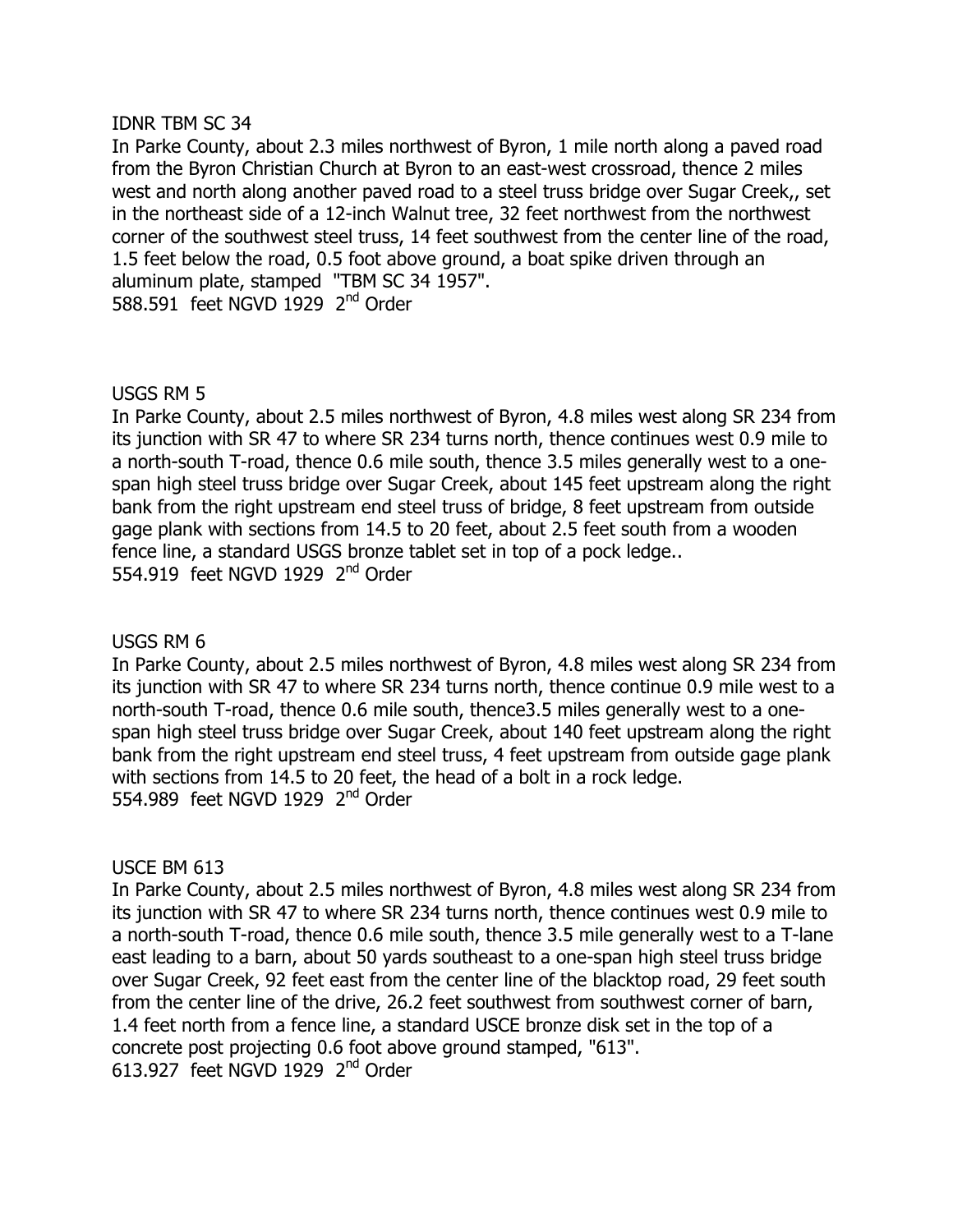### USCE TBM E

In Parke County, about 2.5 miles northwest of Byron, 4.8 miles west along SR 234 from its junction with SR 47 to where SR 234 turns north, thence continues 0.9 mile generally west to a north-south T-road, thence 0.6 mile south, thence 3.5 miles generally west to a one-span steel high truss bridge over Sugar Creek, set in the top of the southwest stone abutment of the bridge, 7.5 feet southwest from the center line of the road, 1 foot northwest from the southwest end of the bridge, 0.8 foot below the bridge floor level, a painted chiseled square. 590.931 feet NGVD 1929  $2<sup>nd</sup>$  Order

## **IDNR TBM SC 35**

In Parke County, about 1.4 miles northwest of Byron, 1 mile north along a paved road from the Byron Christian Church in Byron to an east-west crossroad, thence 0.95 mile west and north to a turn northwest, set in the east side of a 36-inch Elm tree, 45 feet from a fence corner, 20 feet west from the center line of the road, 0.2 foot above the ground, a boat spike driven through an aluminum plate, stamped "TBM SC 35 1957". 743.159 feet NGVD 1929 2<sup>nd</sup> Order

## **USGS 4 M**

In Parke County, about 1 mile north of Byron, 1 mile north along a paved road from the Byron Christian Church in Byron to an east-west crossroad, set in the northwest corner of the intersection, 27 feet north from the center line of the east-west road, 19.4 feet west from the center line of the north-south road, 0.9 foot east of a fence line, 0.1 foot above the ground, set in the top of a concrete post, a standard USGS bench mark tablet, stamped "4 M 1956".

778.175 feet NGVD 1929  $2<sup>nd</sup>$  Order

## **IDNR PAR 23**

In Parke County, about 2.2 miles northeast of Byron, 2 miles north along a paved and gravel road from the Byron Christian Church in Byron to a T-road east, thence 0.1 mile east to a 12 foot concrete bridge over Rass Clove Branch, set in the top of the north end of the east abutment, 10.5 feet north from the center line of the road, 1.0 foot east from the west face of the east abutment, 0.9 foot below the road, a standard IFC&WRC bronze bench mark tablet, stamped "PAR 23 1957". 698.310 feet NGVD 1929  $2<sup>nd</sup>$  Order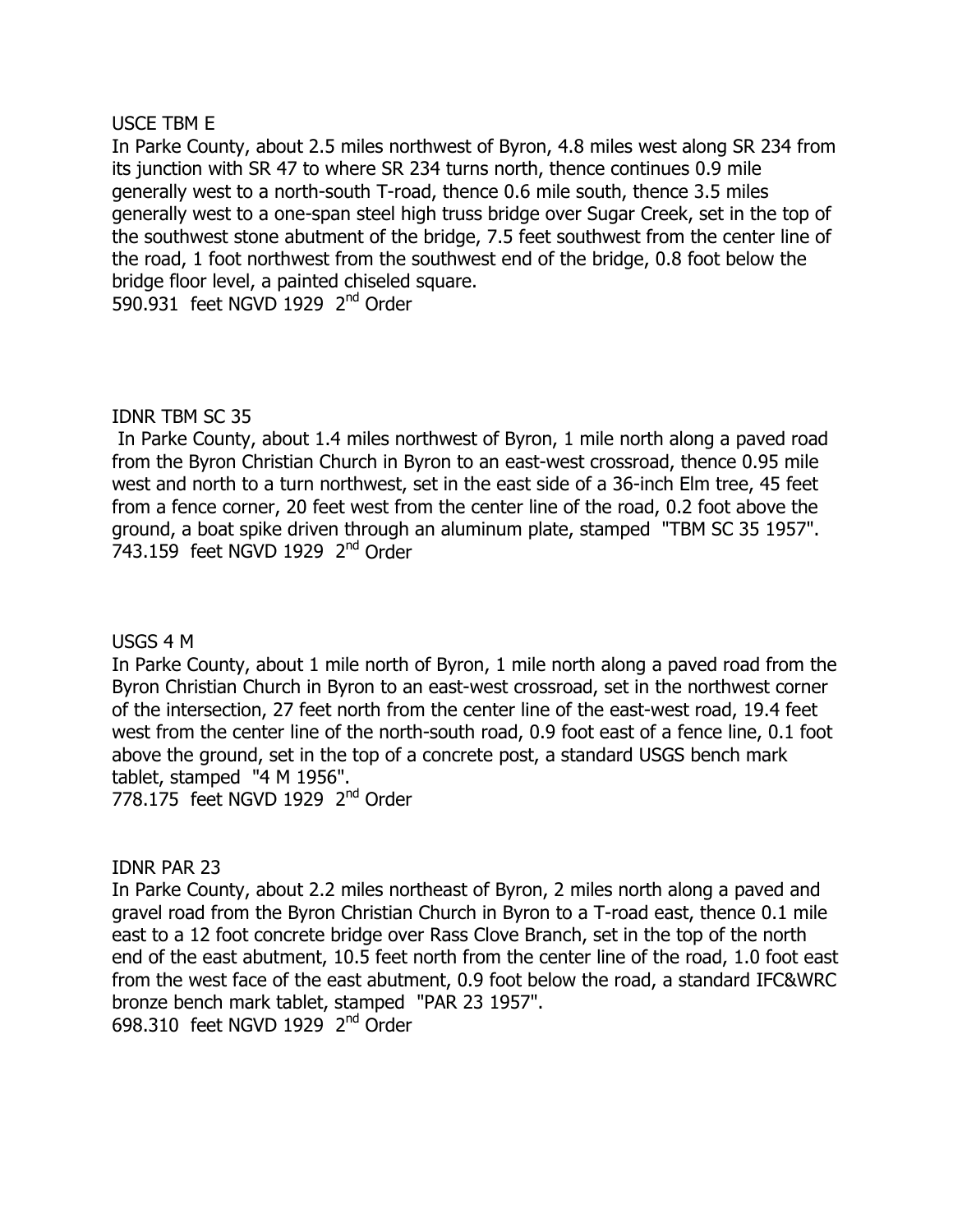### **IDNR TBM 699.2**

In Parke County, about 2.2 miles northeast of Byron, 2.0 miles north along a paved and gravel road from the Byron Christian Church in Byron to a T-road east, thence 0.1 mile east to a 12-foot concrete bridge over Rass Clove Branch, set in the top at the center of the bridge floor, 7 feet south from the center line of the road, a painted chiseled square. 699.322

**IDNR TBM SC 36** 

In Parke County, about 2.05 miles northeast of Byron, 2 miles north along a paved and gravel road from the Byron Christian Church in Byron to a T-road east, thence 0.45 mile east, set in the north side of a 24-inch Maple tree on the south side of the road, 130 feet west from the Parke-Montgomery County Line, 32 feet south from the center line of the road, 1.5 feet south from a fence line, 0.4 foot above ground, a boat spike driven through an aluminum plate, stamped "TBM SC 36 1957". 735.221 feet NGVD 1929  $2<sup>nd</sup>$  Order

### **IDNR TBM SMC 1**

In Parke County, about 3.3 miles northeast of Annapolis, 1.6 miles generally north along US Highway 41 from its junction with SR 47 to a T-road east, thence 0.1 mile east to a 2-span concrete bridge over Sugar Mill Creek set in the top at the east end of the south concrete guardrail, 9.0 feet south from the center line of the road, 9.8 feet west from the east end of the quardrail, 3.0 feet above the road, a painted chiseled triangle.

524.907 feet NGVD  $19\overline{2}9$  2<sup>nd</sup> Order

**USGS 21 M** 

In Parke County, about 9.15 miles south of Steam Corner, 2.65 miles generally north along US Highway 41 from its junction with SR 47 to a T-road east, set in the top of a concrete post, 25 feet west from the center line of the highway, 17 feet south of the extended center line of the T-road east, 3 feet southeast of a T-fence corner post, about 1 foot below the highway, a standard USGS bench mark tablet, stamped "540 21 M 1946". 540.734 feet NGVD 1929  $2<sup>nd</sup>$  Order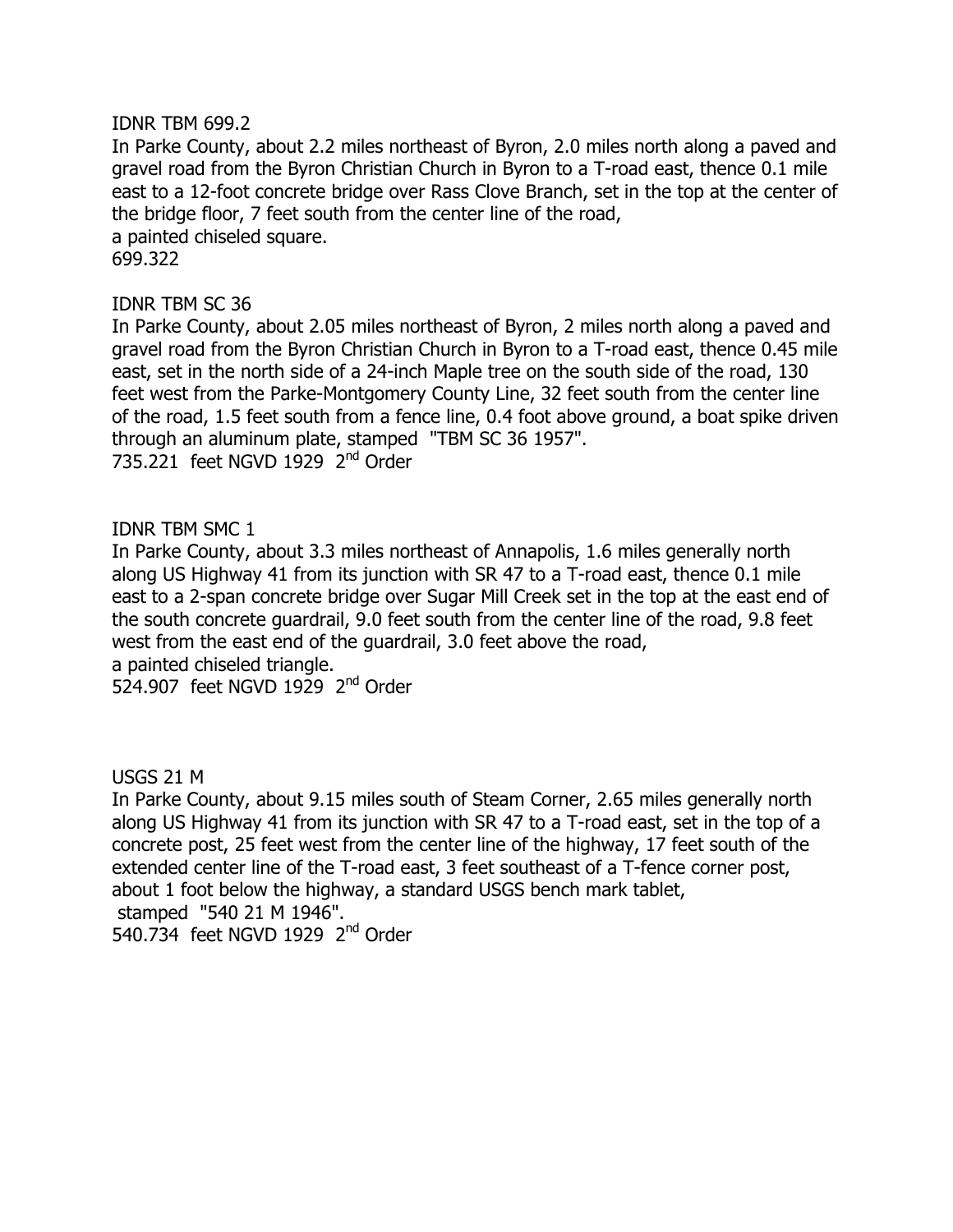#### **IDNR TBM 539.775**

In Parke County, about 9.15 miles south of Steam Corner, Fountain County, 2.65 miles generally north along US Highway 41 from its junction with SR 47 to a T-road east and a 1.5 foot pipe culvert under the highway, set in the top at the center of the west headwall of the culvert, 18 feet west from the center line of the highway, 17 feet northeast from a power pole, 0.35 foot east from west face of headwall, a chiseled square. 540.005

### IDNR TBM SMC 21

In Parke County, about 10.7 north of Rockville, 2.65 miles generally north along US Highway 41 from its junction with SR 47 to a T-road east, thence 0.05 mile east to a small concrete bridge over Green Creek, set in the top of the southwest concrete wingwall of the bridge, 12 feet south of the center line of the road, 1.4 feet southwest of the west face of the south quardrail, 0.6 foot southeast of the northwest face of the wingwall, about 0.6 foot above the road, a chiseled square (this mark would be USGS RM 549.6). 554.824 feet NGVD 1929  $2<sup>nd</sup>$  Order

## **IDNR TBM SMC 2**

In Parke County, about 3.25 miles southwest of Grange Corner, 2.65 miles generally north along US Highway 41 from its junction with SR 47 to a T-road east, thence  $0.5$ mile east to a brown shingle abandoned house on the south side of the road, 56 feet south from the center line of the road, 16 feet east from the northeast corner of the house, 0.5 foot above ground, set in the north side of a 21-inch Beechnut tree, a railroad spike driven through a brass plate, stamped "TBM SMC 2 1958".  $661.482$  feet NGVD 1929  $2<sup>nd</sup>$  Order

## **IDNR TBM SMC 3**

In Parke County, about 2.75 miles southwest of Grange Corner, 2.65 miles generally north along US Highway 41 from its junction with SR 47 to a T-road east, thence 0.95 mile generally east to a T-road south, set in the top of the base of a concrete fence corner post, 38 feet east from the extended center line of the T-road south, 14 feet north from the center line of the road, about 1 foot below the roads, 0.2 foot south from south face of post, a painted chiseled square (this mark could be USGS BM 670.3).  $670.464$  feet NGVD 1929  $2<sup>nd</sup>$  Order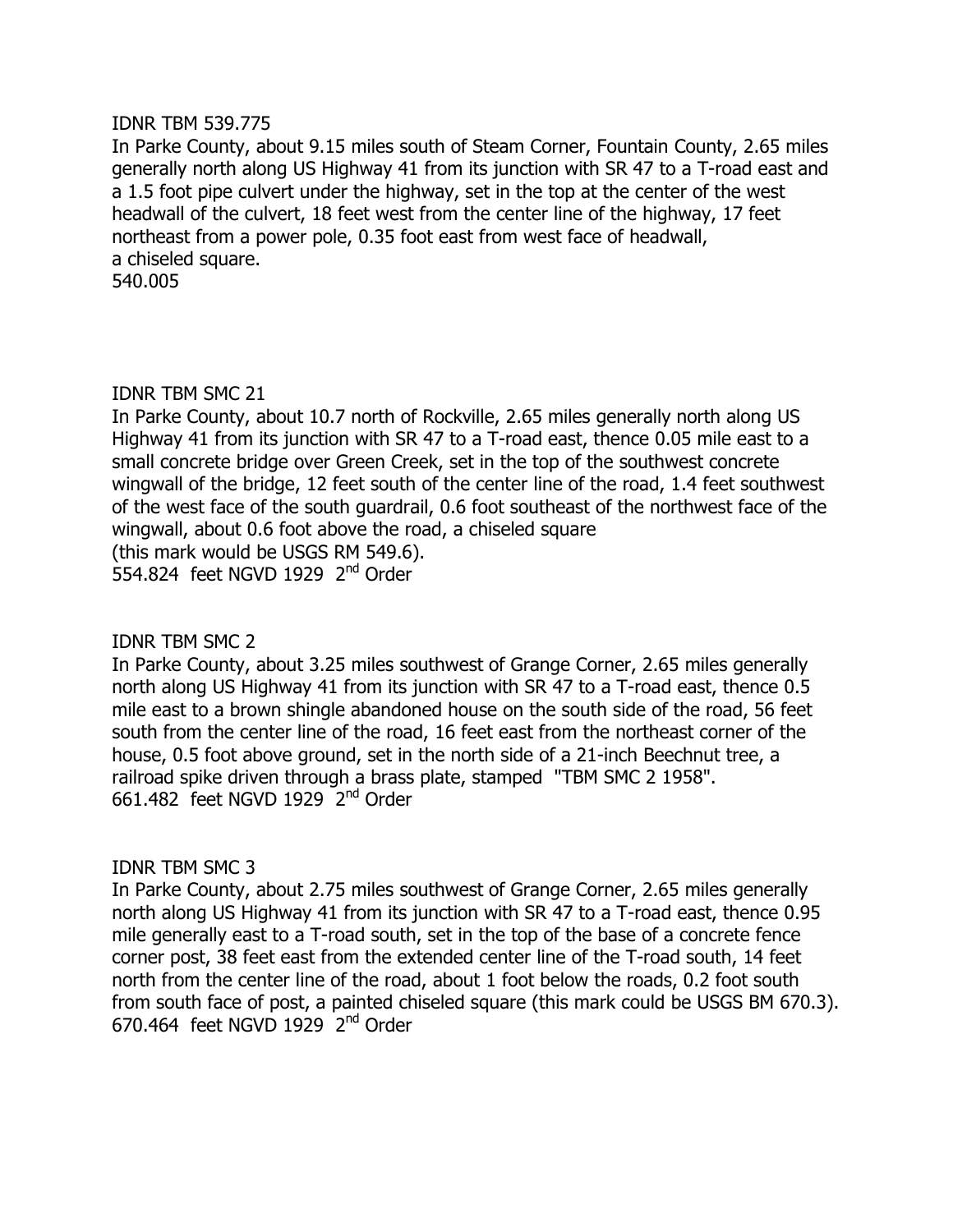### **IDNR TBM SMC 4**

In Parke County, about 2.45 miles southwest from Grange Corner, 2.65 miles generally north along US Highway 41 from its junction with SR 47 to a T-road east, thence 1.55 miles east to a dirt road entrance to Cashatt Cemetery, set in the northwest quarter of the junction, 22 feet south from the center line of the road, 10 feet west from the center line of the cemetery entrance, 0.7 foot above ground, set in the north side of a power pole, a railroad spike driven through a brass plate, stamped "TBM SMC 4 1958". 563.087 feet NGVD 1929  $2<sup>nd</sup>$  Order

# **IDNR TBM SMC 5**

In Parke County, about 2.25 miles southwest from Grange Corner, 2.65 miles generally north along US Highway 41 from its junction with SR 47 to a T-road east, thence 2.15 miles east to a north-south T-road (gravel road north and dirt road south), thence 0.05 mile south along the dirt road to a abandoned bridge over Sugar Mill Creek, set in the top of the northwest wingwall of the abandoned bridge, 13 feet west from the center line of the dirt road, 3.0 feet southeast from the northwest end of the northwest wingwall, 1.7 feet northeast from southwest face of wingwall, about level with the dirt road, a chiseled square.

548.840 feet NGVD 1929  $2<sup>nd</sup>$  Order

## **IDNR BM PAR 24**

In Parke County, about 2.20 miles southwest of Grange Corner, 2.65 miles generally north along US Highway 41 from its junction with SR 47 to a T-road east, thence  $2.15$ miles east to a north-south T-road (gravel road north and dirt road south), set in the southeast quarter of the junction, 28 feet east from the center line of the dirt road, 6 feet south from the extended center line of the gravel road, 0.3 foot above ground, about level with the road, set in the top of a concrete post, a standard IFC&WRC bronze bench mark tablet,

stamped "PAR 24 1958".

551.748 feet NGVD 1929  $2<sup>nd</sup>$  Order

## **IDNR TBM SMC 6**

In Parke County, about 1.8 miles southwest from Grange Corner, 2.1 miles west along a paved road from the crossroads in Grange Corner to a north-south crossroad, thence 2.05 miles generally south, set in the west side of a 15-inch Walnut tree, 16 feet east from the center line of the road, 0.7 foot above ground, about level with the road, tree is on the north-south fence line, a railroad spike driven through a brass plate stamped, "TBM SMC 6 1958". feet NGVD 1929 2<sup>nd</sup> Order 662.716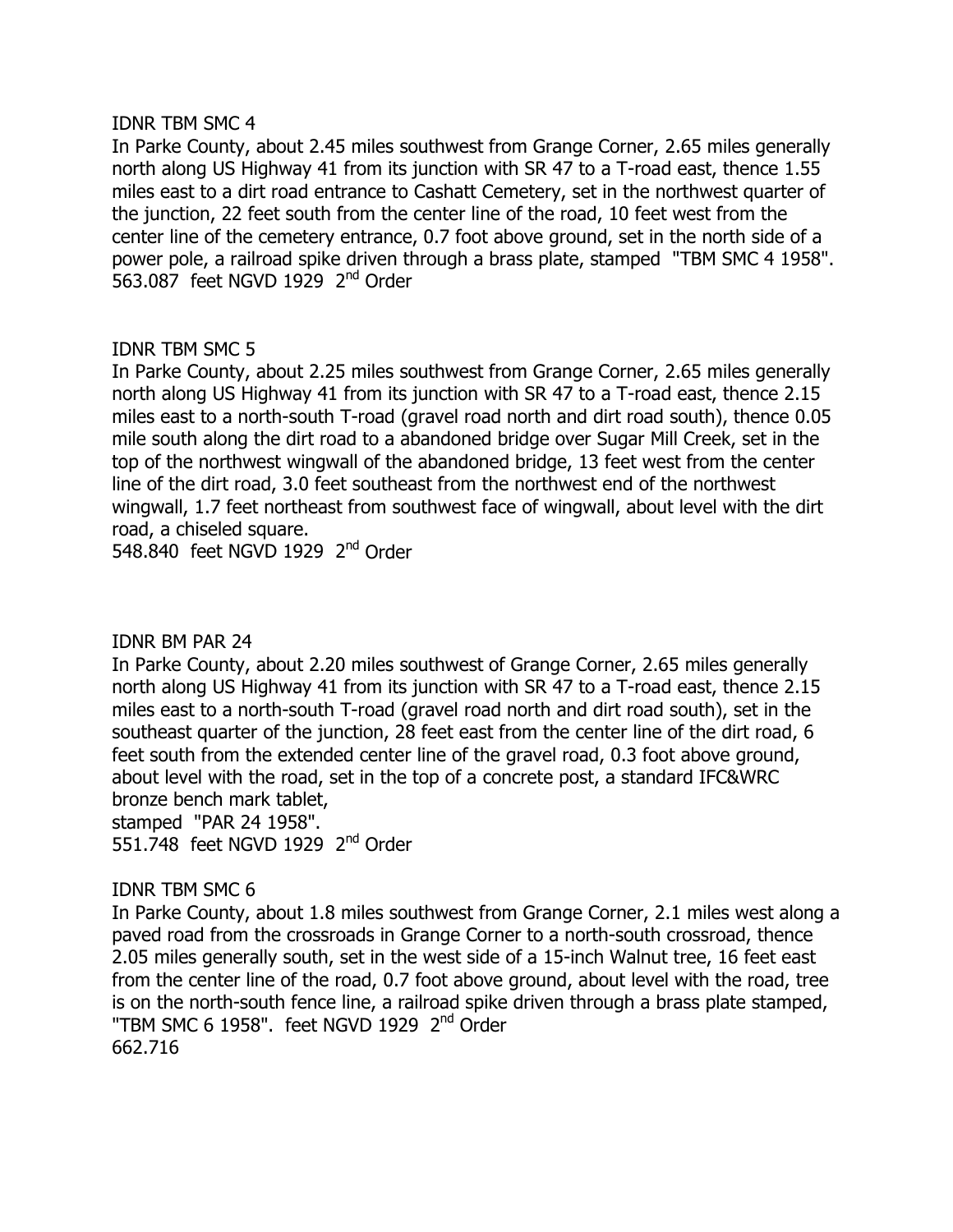## **IDNR BM PAR 25**

In Parke County, about 1.8 miles southwest of Grange corner, 2.1 miles west along a paved road from the crossroads in Grange Corner to a north-south crossroad, thence 1.65 miles generally south to a T-road northeast, set in the top of a concrete post, 18 feet southeast from the center line of the T-road, 16 feet northeast from the center line of the road, 3 feet southeast of a power pole, 0.5 foot below the junction, 0.2 foot above ground, a standard IFC&WRC bronze bench mark tablet, stamped "PAR 25 1958".

 $673.511$  feet NGVD 1929  $2<sup>nd</sup>$  Order

# **IDNR TBM SMC 7**

In Parke County, about 2.1 miles southwest from Grange Corner, 2.1 miles west along a paved road from the crossroads in Grange Corner to a north-south crossroad, thence 0.55 mile south to a field entrance west, set in the northwest quarter of the junction, 17 feet west from the center line of the road, 16 feet north from the center line of the field entrance, 14 feet northeast from the field entrance gate post, 0.4 foot above ground, 0.5 foot above the road, set in the east side of an 18-inch Maple tree, a railroad spike driven through a brass plate, stamped "TBM SMC 7 1958". 682.514 feet NGVD 1929  $2<sup>nd</sup>$  Order

## **IDNR TBM SMC 8**

In Parke County, about 2.1 miles west of Grange Corner, 2.1 miles west along a paved road from the crossroad in Grange Corner to a north-south crossroad, set in the northeast quarter of the intersection, 14 feet north from the center line of the east-west road, 18 feet east from the center line of the north-south road, set in the top of the north end of a V shaped concrete headwall of a 2-foot pipe culvert under the road, 2.1 feet south from north face of headwall, 0.5 foot west from east face, about level with road, a painted chiseled square.

673.196 feet NGVD 1929  $2<sup>nd</sup>$  Order

**USGS 25 M** 

In Parke County, about 2.1 miles west of Grange Corner, 2.1 miles west along a paved road from the crossroads at Grange Corner to a north-south crossroad, set in the southeast quarter of the intersection, 40 feet east from the center line of the northsouth road, 15 feet south from the center line of the east-west road, 1 foot north from a fence line, 0.5 foot above ground, set in the top of a concrete post a standard USGS bench mark tablet, stamped "674 25M 1946".  $674.018$  feet NGVD 1929  $2<sup>nd</sup>$  Order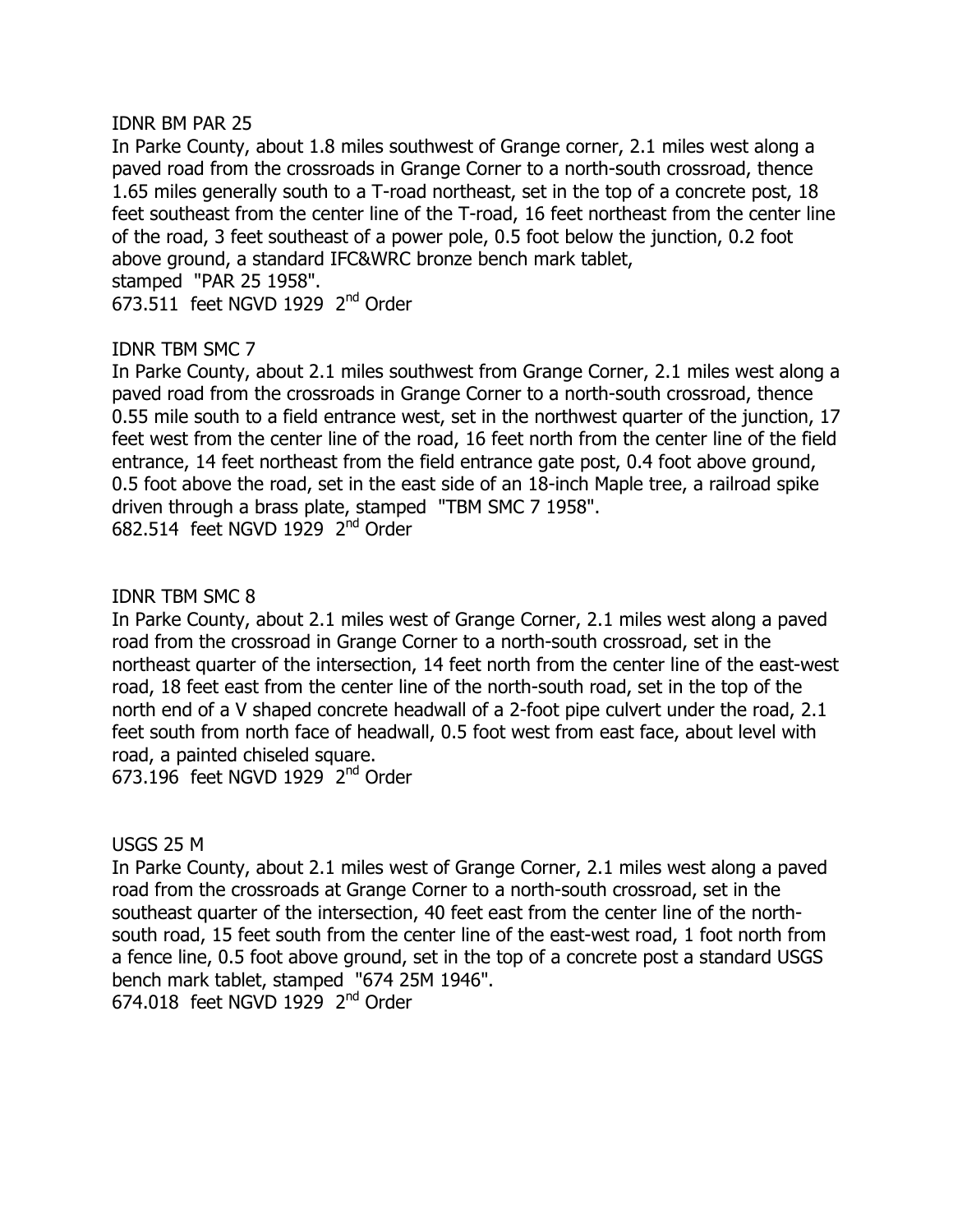### **IDNR TBM SMC 9**

In Parke County, about 1.80 miles west of Grange Corner, 1.80 miles west along a paved road from the crossroad in Grange Corner, set in the east side of a 26-inch Walnut tree, 17 feet north from the center line of the road, 0.5 foot above ground, tree is on a fence line, a railroad spike driven through a brass tag, stamped "TBM SMC 9 1958". 693.945 feet NGVD 1929  $2<sup>nd</sup>$  Order

### IDNR PAR 26

In Parke County, about 1.3 miles west of Grange Corner, 1.3 miles west along a paved road from the crossroads in Grange Corner to a one-span covered bridge over Sugar Mill Creek, set in the top of the southeast wingwall of the bridge, 14 feet south from the center line of the road, 10.8 feet northwest from the southeast end of the wingwall, 6 feet below the road, a standard IFC&WRC bronze bench mark tablet, stamped "PAR 26 1958". 577.911 feet NGVD 1929  $2<sup>nd</sup>$  Order

### IDNR TBM SMC 10

In Parke County, about 1.3 miles west of Grange Corner, 1.3 miles west along a paved road from the crossroads in Grange Corner to a one-span covered bridge over Sugar Mill Creek, set in the top of the southeast wingwall of the bridge, 19 feet south from the center line of the road, 5.6 feet northwest from the southeast end of the wingwall, 6.2 feet below the road, a painted chiseled square (this mark could be USGS 577.1) 577.317 feet NGVD 1929 2<sup>nd</sup> Order

## **IDNR TBM SMC 11**

In Parke County, about 0.8 mile west of Grange Corner, 0.8 mile west along a paved road from the crossroads in Grange Corner to a 13-foot concrete arch bridge over a small tributary of Sugar Mill Creek, set in the top of the north wingwall of the bridge, 12 feet northeast from the center line of the road, 0.5 foot northwest from the northwest end of the northeast concrete quardrail, 0.4 foot above the road, a painted chiseled triangle.

 $618.485$  feet NGVD 1929  $2^{nd}$  Order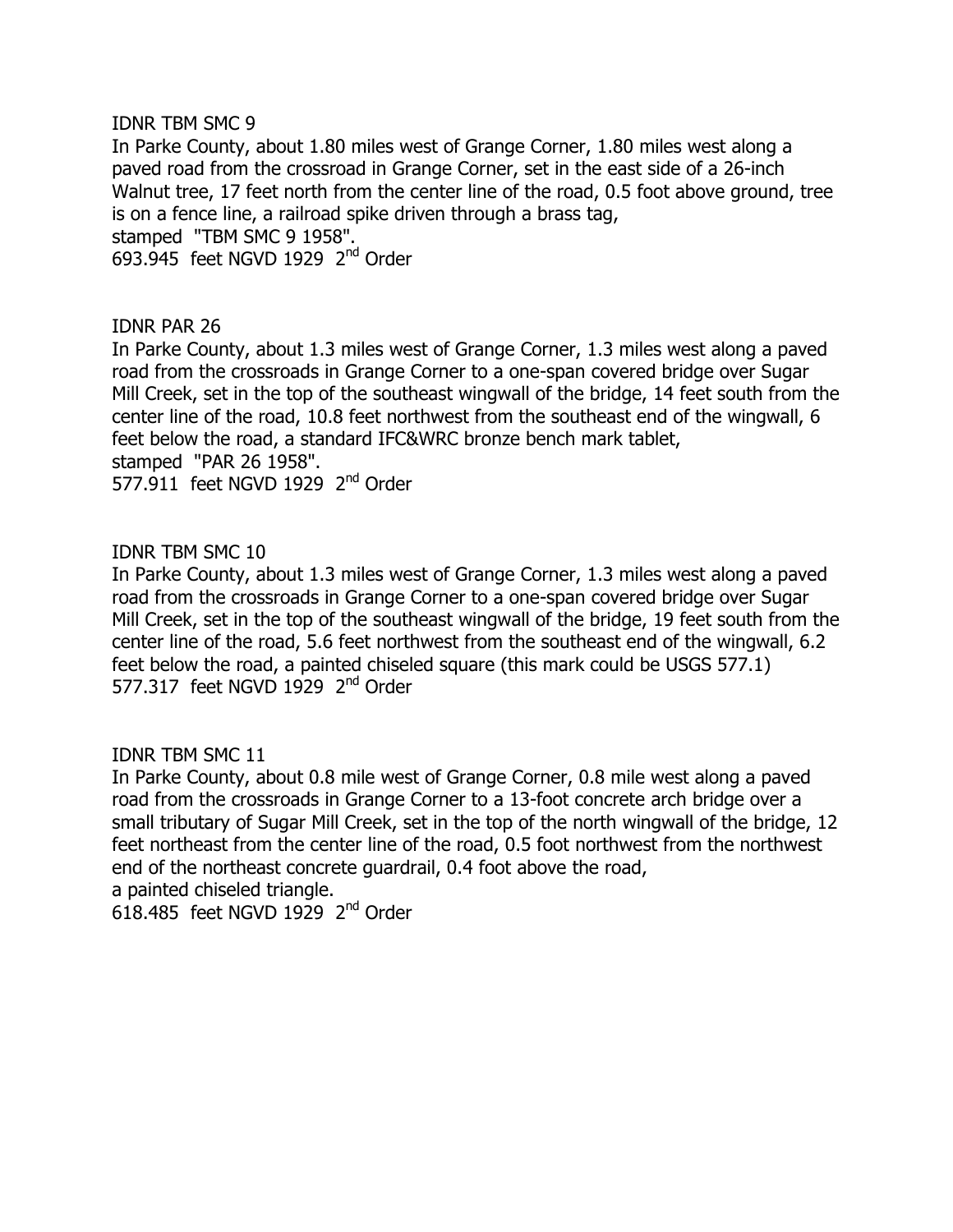#### **USGS 26M**

In Parke County, at Grange Corner, at the School Building set in the northwest corner of the school grounds, 185 feet northwest from the northwest corner of the school building, set in the top of a concrete post, 20 feet south from the center line of the road, 3 feet east from a fence corner post,, about level with the ground, a standard USGS bench mark tablet, stamped "26M 696 1946". 696.281 feet NGVD 1929  $2<sup>nd</sup>$  Order

## IDNR TBM SMC 12

In Parke County, about 0.5 mile north of Grange Corner, 0.5 mile north along a gravel road from the crossroads in Grange Corner, set in the west side of a 13-inch Walnut tree, 18 feet west from the center line of the road, 3 feet north of an iron T-fence corner post, 0.5 foot above the road, 0.3 foot above the ground, tree is on fence line, a railroad spike driven through a brass plate, stamped "TBM SMC 12 1958".  $700.379$  feet NGVD 1929  $2<sup>nd</sup>$  Order

## **IDNR TBM SMC 13**

In Parke County, about 0.95 mile north of Grange Corner, 0.95 mile north along a gravel road from the crossroads in Grange Corner to an east-west T-road (Fountain County-Parke County Line Road), set in the southwest quarter of the junction, 27 feet west from the center line of the road south, 24 feet west from the center line of the east-west road, 2 feet above the junction, 0.4 foot above ground, set in the southwest side of a 15-inch Walnut tree, a railroad spike driven through a brass plate, stamped "TBM SMC 13 1958".

686.609 feet NGVD 1929  $2<sup>nd</sup>$  Order

**IDNR BM FOU 1** 

In Fountain County, about 1.15 miles northwest of Grange Corner, Parke County, 0.95 mile north along a gravel road from the crossroads at Grange Corner to an east-west Troad, thence 0.55 mile generally west-northwest to a one-span steel truss bridge over Sugar Mill Creek, set in the top of the northeast wingwall of the bridge, 11 feet east from the center line of the road, 1.1 feet north from the south face of the north abutment, 1 foot below the road, a standard IFC&WRC bronze bench mark tablet, stamped "FOU 1 1958".

 $604.188$  feet NGVD 1929  $2<sup>nd</sup>$  Order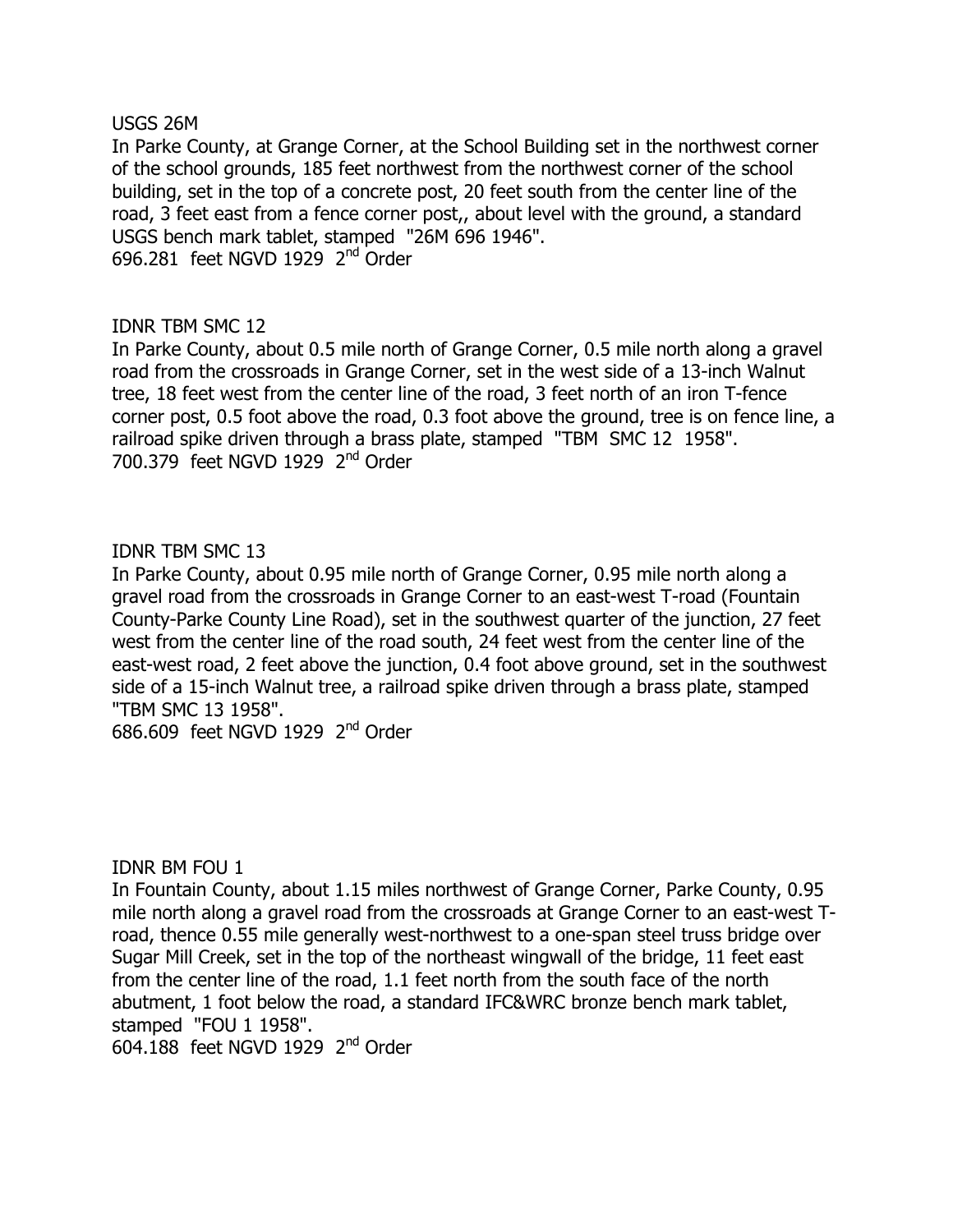#### **IDNR BM PAR 27**

In Parke County, about 3.3 miles northeast of Hollandsburg, 3.6 miles generally east along US Highway 36 from its junction with a road leading north at Hollandsburg to a T-road north, thence 0.95 mile north to a Y-road intersection, thence about 0.9 mile generally northwest through the town of Portland Mills (bear left at the 1st Y-road intersection of Portland Mills), to a concrete bridge over Raccoon Creek, set in the southwest corner of the bridge on the top of the southwest integral curb, 10.5 feet southwest of the center line of the bridge, 0.8 foot above the roadway, 0.5 foot northwest of the southwest integral curb, a standard IFC&WRC bronze bench mark tablet, stamped "PAR 27 1959". 691.175 feet NGVD 1929  $2<sup>nd</sup>$  Order

 $USC&GS$  BM  $X$  71 On the present US 36 bridge which will be removed. 647.092 feet NGVD 1929  $2<sup>nd</sup>$  Order

### USC&GS BM X 71 RESET

In Parke County, about 0.8 mile east of Hollandsburg, 0.8 mile east along US Highway 36 (new), from the Union Baptist Church in Hollandsburg to the new US 36 bridge over Raccoon Creek, set in the top of the south sidewalk of the bridge, at about the center of the bridge, 222 feet west of the east end of the bridge, 16 feet south of the center line of the highway, 0.85 foot above the highway level, a standard USC&GS bronze tablet, stamped "X 71 RESET 1960". 694.397 feet NGVD 1929  $2<sup>nd</sup>$  Order

## ISHC BM PARKE C-6

In Parke County, about 0.8 mile east of Hollandsburg, 0.8 mile east along US Highway 36 (new) from the Union Baptist Church in Hollandsburg to the new US 36 bridge over Raccoon Creek, set in the top of the north sidewalk of the bridge, at about the center of the bridge, 222 feet west of the east end of the bridge, 16 feet north of the center line of the highway, 0.85 foot above the highway level, a standard ISHC bronze tablet, stamped "PARKE C-6". 694.436 feet NGVD 1929  $2<sup>nd</sup>$  Order

#### USC&GS BM R 33

In Parke County, at Jessup, 24.5 rails north of the Pennsylvania Railroad Station at Jessup to a concrete post, set in the top of the concrete post, 8 rails north of mile post 15, 27 feet west of the west rail of the tracks, 12 feet southeast of a fence corner, 0.2 foot above the ground, a standard USC&GS bronze disk, stamped "R 33 1935". 531,098 feet NGVD 1929  $2<sup>nd</sup>$  Order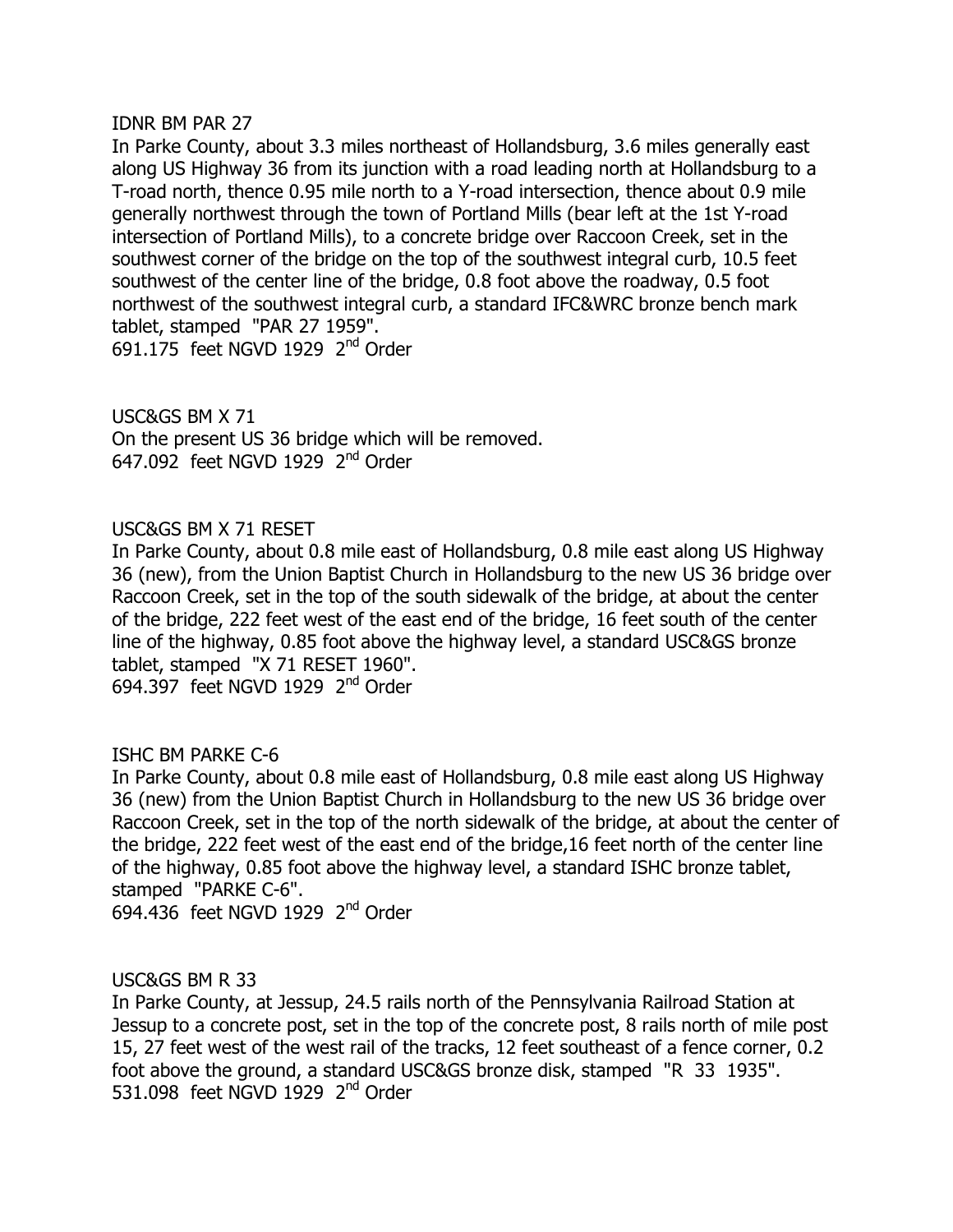## **IDNR TBM LRC 7**

In Parke County, 0.7 mile northeast of Jessup, 0.8 mile northeast along the Pennsylvania Railroad from its intersection with the north-south paved road crossing at Jessup to a 140-foot 2-span steel plate and wooden trestle bridge over Little Raccoon Creek, set in the top of the northeast concrete wingwall, 7.0 feet east of the east rail of the tracks, 2.0 feet below the rails, 1.0 foot north of the south face of the northeast wingwall, 1.0 foot west of the east edge of the northeast wingwall, a painted chiseled triangle.

530.659 feet NGVD 1929  $2<sup>nd</sup>$  Order

# **IDNR TBM LRC 6**

In Parke County, about 1.3 miles southwest of Catlin, 0.5 mile southwest along a paved road from Catlin to the Mount Olivet Church, thence 0.3 mile southwest along the paved road to the Pennsylvania Railroad tracks, thence 0.8 mile southwest along the tracks to a small clump of four 36-inch trees in an open field, set in the southeast side of the tree, 54.0 feet west of the west rail of the tracks, 2.5 feet above the ground, a railroad spike.

525.623 feet NGVD 1929 2<sup>nd</sup> Order

# USGS RM 1

In Parke County, about 1.2 miles south of Catlin, 0.75 mile south along the Pennsylvania Railroad from the T-road east at Catlin to a paved crossroad, thence 0.75 mile generally southeast along the paved road to a one-span steel truss bridge over Little Raccoon Creek, set in the top of the southwest wingwall, 14.0 feet west of the center line of the road, 11.0 feet southwest of the southwest bridge truss, 9.3 feet southeast of the southeast edge of a metal gaging station shed, 1.3 feet below the top of the wingwall, 0.4 foot north of the south edge of the wingwall, a standard USGS gaging station reference mark bronze disk. 537.671 feet NGVD 1929  $2<sup>nd</sup>$  Order

USGS RM 2

In Parke County, about 1.2 miles south of Catlin, 0.75 mile south along the Pennsylvania Railroad from the T-road east at Catlin to a paved crossroad, thence 0.75 mile generally southeast along the paved road to a one-span steel truss bridge over Little Raccoon Creek, set in the top of the northwest wingwall, 11.0 feet west of the center line of the road, 1.5 feet west of the northwest bridge truss, 0..9 foot north of the south edge of the northwest wingwall, 0.5 foot west of the east edge of the northwest wingwall, a standard USGS gaging station reference mark bronze disk. 538.614 feet NGVD 1929  $2<sup>nd</sup>$  Order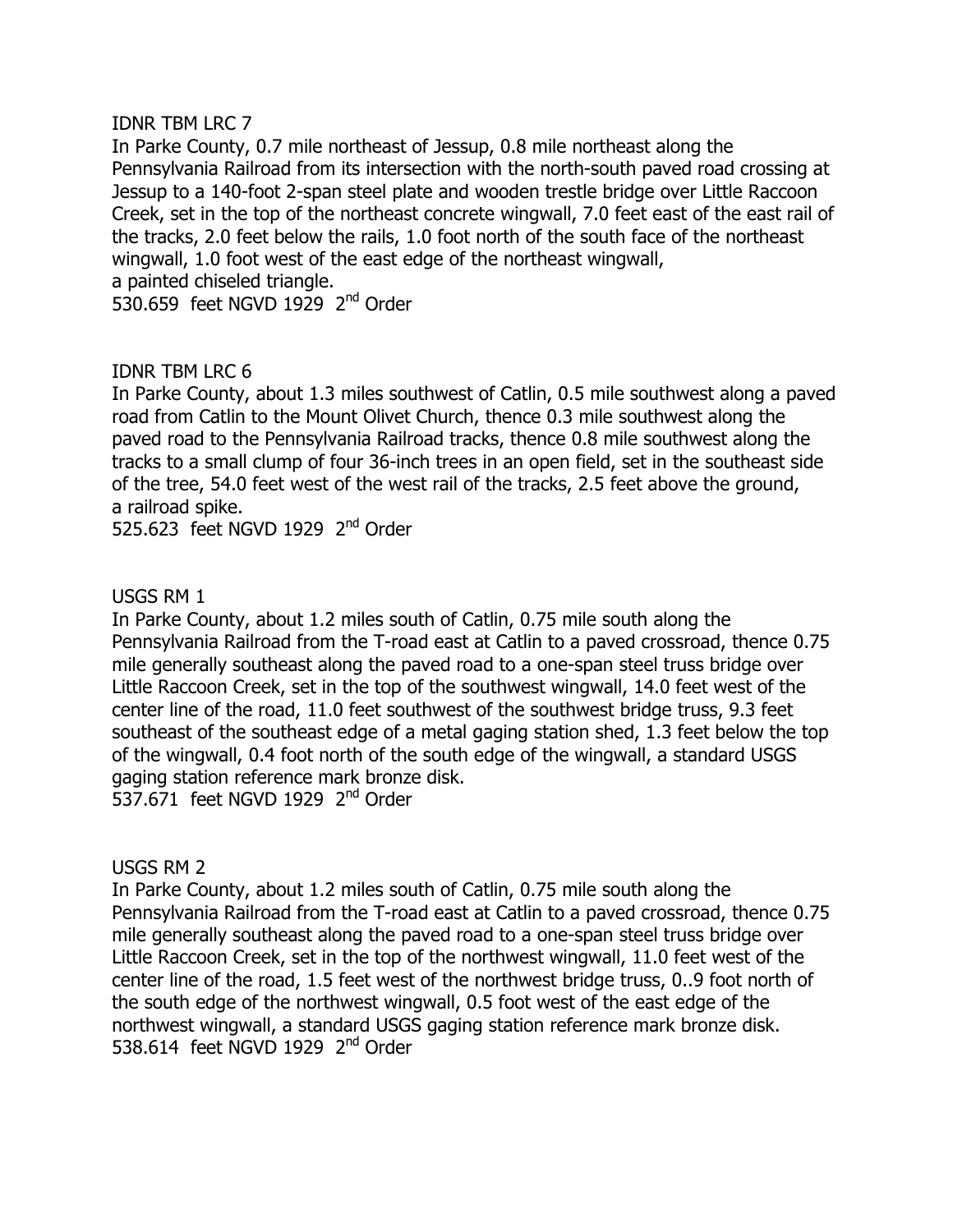## $USGS$  RM  $3$

In Parke County, about 1.2 miles south of Catlin, 0.75 mile south along the Pennsylvania Railroad from the T-road east at Catlin to a paved crossroad, thence 0.75 mile generally southeast along the paved road to a one-span steel truss bridge over Little Raccoon Creek, set in the top at the north end of the southwest wingwall, 13.0 feet west of the center line of the road, 9.2 feet east of the northeast edge of a metal gaging shed, 3.2 feet west of the southwest bridge truss, 0.3 foot west of the east edge of the southwest wingwall, 0.2 foot south of the north edge of the southwest wingwall, a painted chiseled square.

538.983 feet NGVD 1929  $2<sup>nd</sup>$  Order

# USC&GS BM O 33 RESET

In Parke County, about 0.7 mile south of Catlin, 0.7 mile south along the Pennsylvania Railroad from Catlin to a paved crossroad, in the south quarter of the crossing, set in the top of a concrete post, 20 feet southwest of the center line of the paved road, 18.1 feet southeast of a railroad crossing warning sign in the south quarter of the crossing, 14.4 feet northwest of an iron fence corner post, 2.2 feet below the rails, a standard USC&GS bronze disk, stamped "Q 33 1934". 531.799 feet NGVD 1929  $2<sup>nd</sup>$  Order

# **IDNR TBM LRC 5**

In Parke County, about 0.7 mile south of Catlin, 0.75 mile south along the Pennsylvania Railroad from the T-road east at Catlin to a paved crossroad, in the north quarter of the intersection, set in the top of the northwest rim of a 2-foot cast iron pipe culvert, the north-northeast pipe of 3 pipes under the rails, 19.0 feet north-northeast of the center line of the road, 9.5 feet west-northwest of the west-northwest rail of tracks, 1.0 foot below the tracks, a filed cross.

532.770 feet NGVD 1929  $2<sup>nd</sup>$  Order

## **IDNR TBM LRC 4**

In Parke County, about 0.2 mile north of Catlin, 0.25 mile north along the Pennsylvania Railroad from the T-road east at Catlin to a 75-foot wooden trestle bridge over a small stream, set horizontally in the northeast face of the wooden retaining wall, 8.0 feet northeast of the northeast rail of the tracks, 1.0 foot below the rails, 0.4 foot below the top of the wooden retaining wall, 0.3 foot southeast of the northwest edge of the retaining wall, a railroad spike driven in the retaining wall. 551.524 feet NGVD 1929 2<sup>nd</sup> Order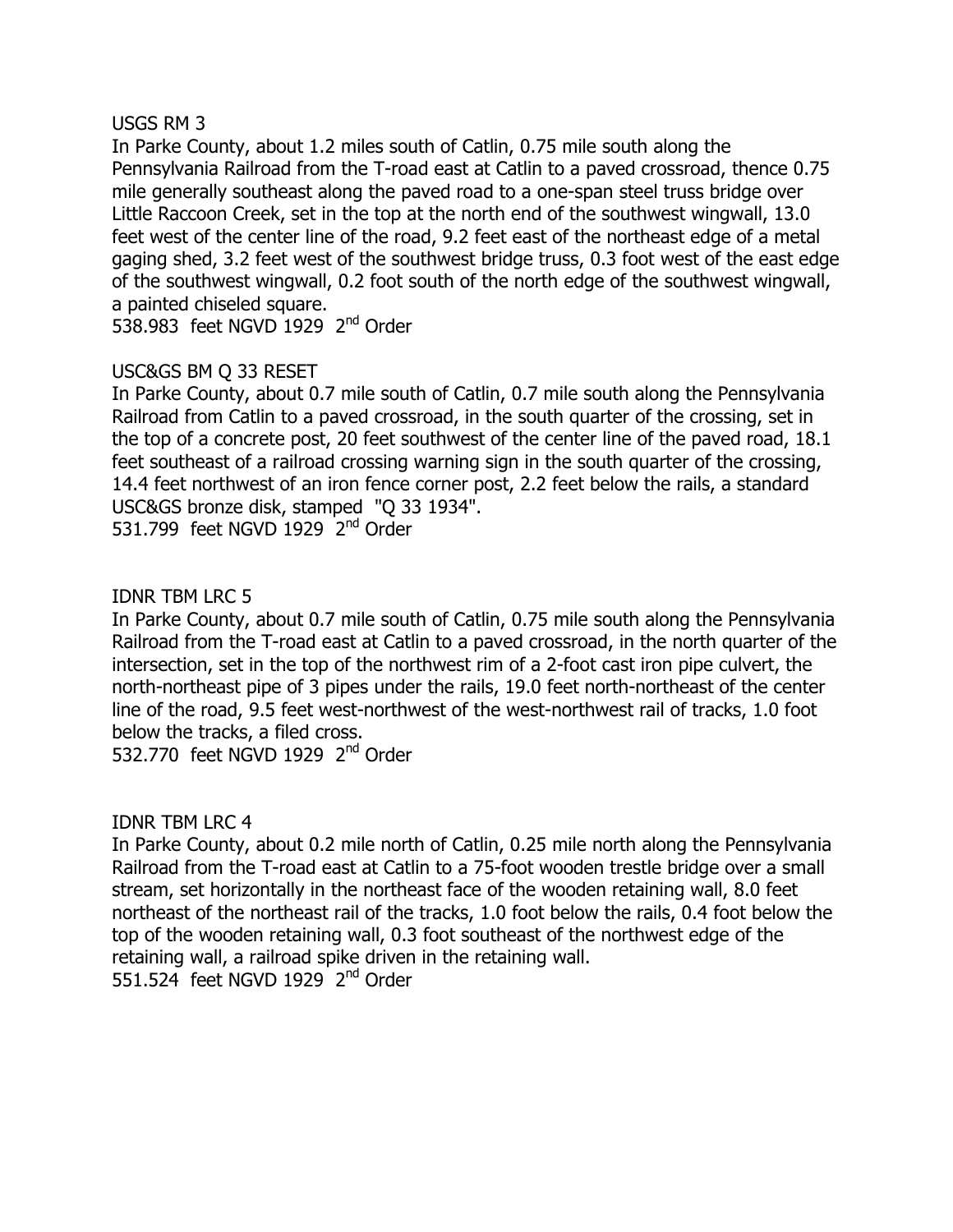### $USCAGS$  BM P 33

In Parke County, about 1.0 mile northwest of Catlin, 1.1 miles northwest along a paved road from the T-road east in Catlin to a T-road east, thence east across the Pennsylvania Railroad, set in the top of a concrete post, 39.0 feet south of the center line of the road, 28.0 feet east of the east rail of the tracks 25.0 feet southwest of a large Willow tree, 8.0 feet southwest of the center line of a field road, 4.0 feet below the track, 1.0 foot west of a wire fence, a standard USC&GS bronze disk stamped, "P 33 1934".

562.820 feet NGVD 1929 2<sup>nd</sup> Order

## IDNR TBM LRC 3

In Parke County, about 1.2 miles north of Catlin, 1.3 miles north along the Pennsylvania Railroad from the north east-west crossing at Catlin to a wooden trestle bridge over Sunderland Branch, set horizontally in the northwest side of the northwest retaining wall, 45 feet southeast of the southeast headwall of a 40-foot concrete bridge on the paved road next to the tracks, 7.7 feet west-northwest of the west-northwest rail of the tracks, 1.3 feet below the rails, 0.5 foot below the top of the wooden retaining wall, a railroad spike driven into the retaining wall.

569.412 feet NGVD 1929  $2<sup>nd</sup>$  Order

**IDNR TBM LRC 2** 

In Parke County, about 3.0 miles southwest of Rockville, 1.75 miles south along the paved road from the courthouse in Rockville to a gravel T-road east, thence 0.2 mile east to the Pennsylvania Railroad, thence 1.6 miles southwest along the Pennsylvania Railroad to a gravel crossroad, thence 0.05 mile northeast along the gravel road to a 35-foot concrete bridge over Sunderland branch, set in the top of the west-northwest concrete headwall, 60.0 feet south of the south rail of the tracks, 9.5 feet westnorthwest of the center line of the gravel road, 3.0 feet above the ground, 0.8 foot east-southeast of the west-northwest edge of the headwall, 0.5 foot north-northeast of the south-southwest edge of the headwall, a chiseled square painted red. 584.132 feet NGVD  $1929$   $2<sup>nd</sup>$  Order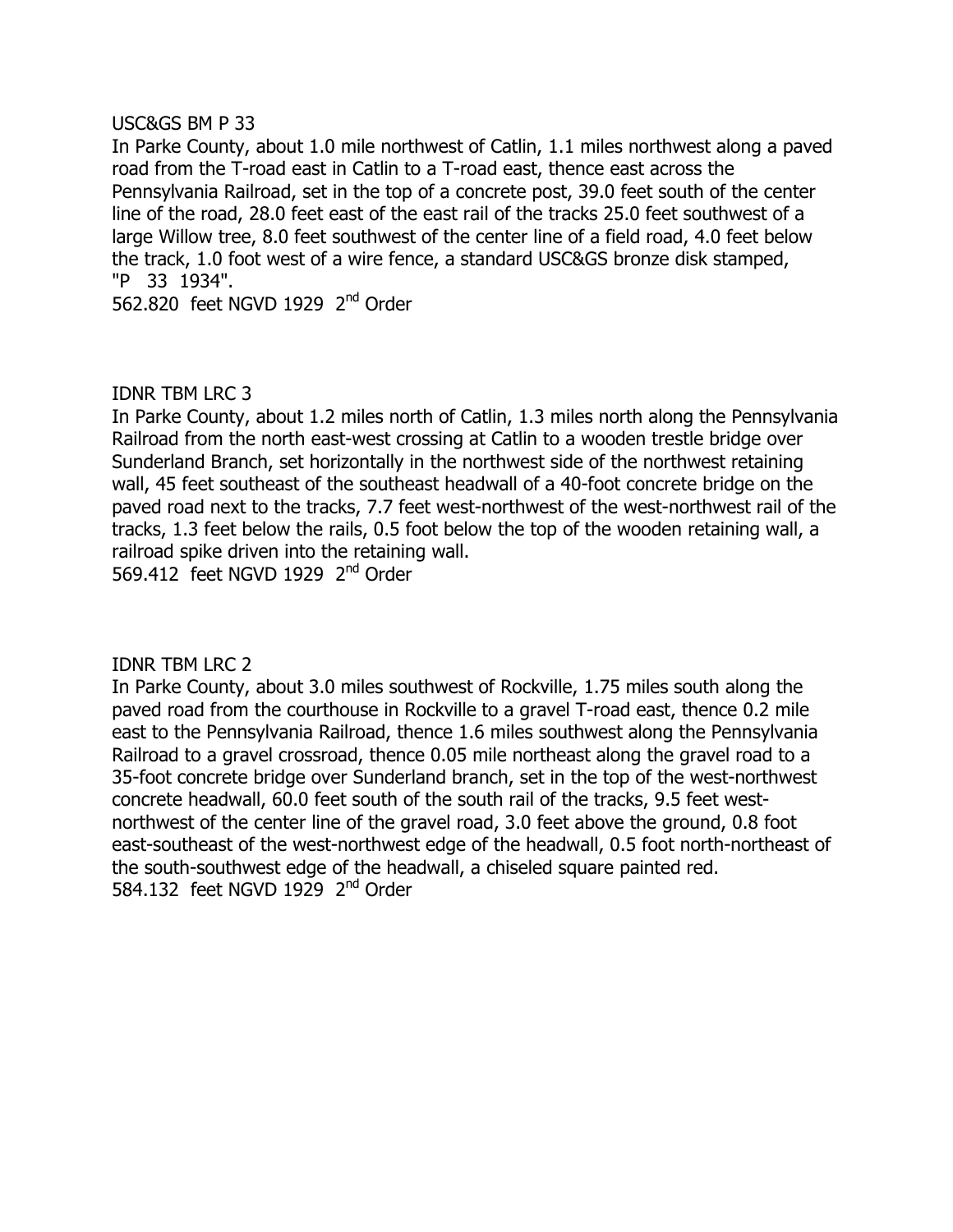### **IDNR TBM LRC 1**

In Parke County, about 2.3 miles south of Rockville, 1.75 miles south along the paved road from the courthouse in Rockville to a gravel T-road east, thence 0.2 mile east to the Pennsylvania Railroad, thence 0.7 mile generally southwest along the Pennsylvania Railroad to a 120-foot wooden trestle bridge over a small stream (Bridge # 20/53), set horizontally in the southeast side of the southeast retaining wall, 8.0 feet southeast of the southeast rail, 1.4 feet below the rail, 1.0 foot south-southeast of a metal pipe fence post, a railroad spike driven into the retaining wall.  $618.355$  feet NGVD 1929  $2<sup>nd</sup>$  Order

## USC&GS BM N 33

In Parke County, about 1.7 miles southeast of Rockville, 1.75 miles south along the paved road from the courthouse in Rockville to a gravel T-road east, thence 0.2 mile east to the Pennsylvania Railroad, in the northeast quarter of the intersection of the gravel road and the railroad, 150 feet northwest across the road from the northwest corner of a farm house, 19.0 feet north of the center line of the gravel road, 15.0 feet east of the east rail, 5.0 feet north of the crossing-warning sign, level with the ground, a standard USC&GS bronze disk, stamped "N 33 1934". 647.381 feet NGVD 1929  $2<sup>nd</sup>$  Order

## IFC&WRC BM PAR 5

In Parke County, about 1.4 miles northeast of Rosedale, 1.4 miles northeast along the Pennsylvania Railroad from the station at Rosedale to a bride over Raccoon Creek, set in the top at the east end of the north abutment of the bridge, about level with the base of the rail, an IFC&WRC bench mark tablet, stamped "PAR 5". 522.944 feet NGVD 1929  $2<sup>nd</sup>$  Order

## IFC&WRC BM PAR 6

In Parke County, about 1.3 miles northeast of Rosedale, 1.8 miles east and north along the Rosedale-Catlin Road from the main crossroads in Rosedale to the Thorpe Ford Covered bridge over Raccoon Creek, set in the top at the south end of the west abutment of the bridge, 3.0 feet south from the wooden shelter, an IFC&WRC bench mark tablet, stamped "PAR 6".

520.197 feet NGVD 1929  $2<sup>nd</sup>$  Order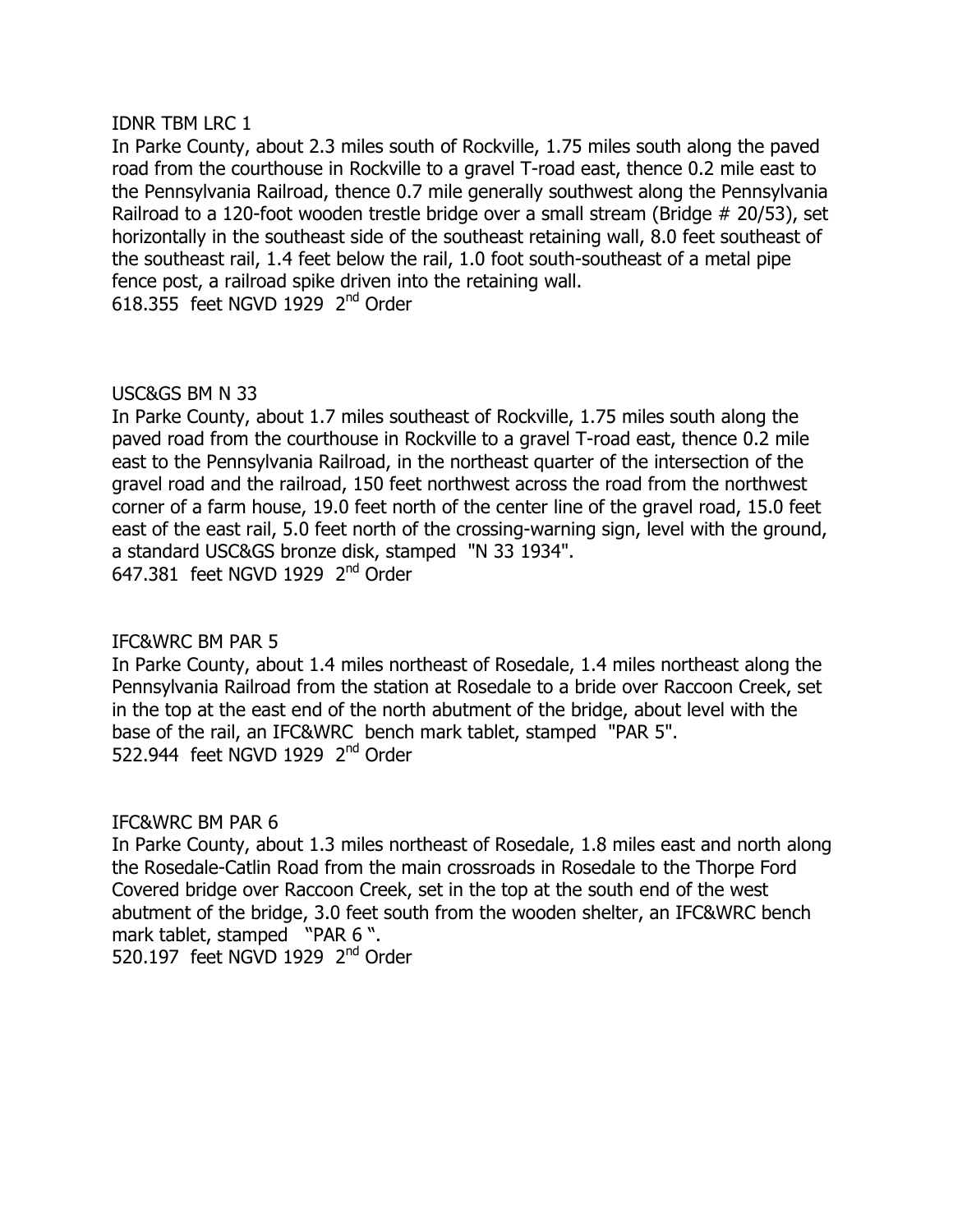#### USGS BM 28 EOM

In Parke County, about 1.0 mile south of Jessup, 1.0 miles south along the Rosedale-Catlin Road from Jessup to a crossroad and the Liberty Church, set in the top of a concrete post in the northeast corner of the church yard, 170 feet north of the crossroad, 23 feet west from the center of the Rosedale-Catlin Road, 9.0 feet west of a power pole, a USGS bench mark tablet, stamped "28 EOM 1949 545".  $544.726$  feet NGVD 1929  $2<sup>nd</sup>$  Order

### USC&GS BM R 33

In Parke County, at Jessup, at the Pennsylvania Railroad Station, set in the top of a concrete post 24 and 1/2 rails north of the station, 8 rails north from milepost 15, 24 feet east from the center line of a gravel road, 27 feet west from the west rail, 12 feet east of a fence corner, a USGS bench mark tablet, stamped "R 33 1935". 531.098

### IFC&WRC TBM LRC 1

In Parke County, about 0.4 mile north of Jessup, 0.33 mile north along the Rosedale-Catlin Road from its intersection with Pennsylvania Railroad at Jessup to the Jessup Covered Bridge over Little Raccoon Creek, set in the top at the west end of the south abutment of the bridge, 7.6 feet west from the center line of the road, 0.6 foot north from the south face of the abutment, about level with the roadway,

a yellow painted chiseled square.

525.822 feet NGVD 1929  $2<sup>nd</sup>$  Order

## IFC&WRC TBM LRC 2

In Parke County, about 0.4 mile north of Jessup, 0.33 mile north along the Rosedale-Catlin Road from its intersection with the Pennsylvania Railroad at Jessup to the Jessup Covered Bridge over Little Raccoon Creek, set in the top at the east end of the north abutment of the bridge, 7.4 feet east from the center line of the road, 2.7 feet west from the east face and 0.65 foot south from the north face of the abutment, about level with the roadway, a yellow painted chiseled square. 525.841 feet NGVD 1929  $2<sup>nd</sup>$  Order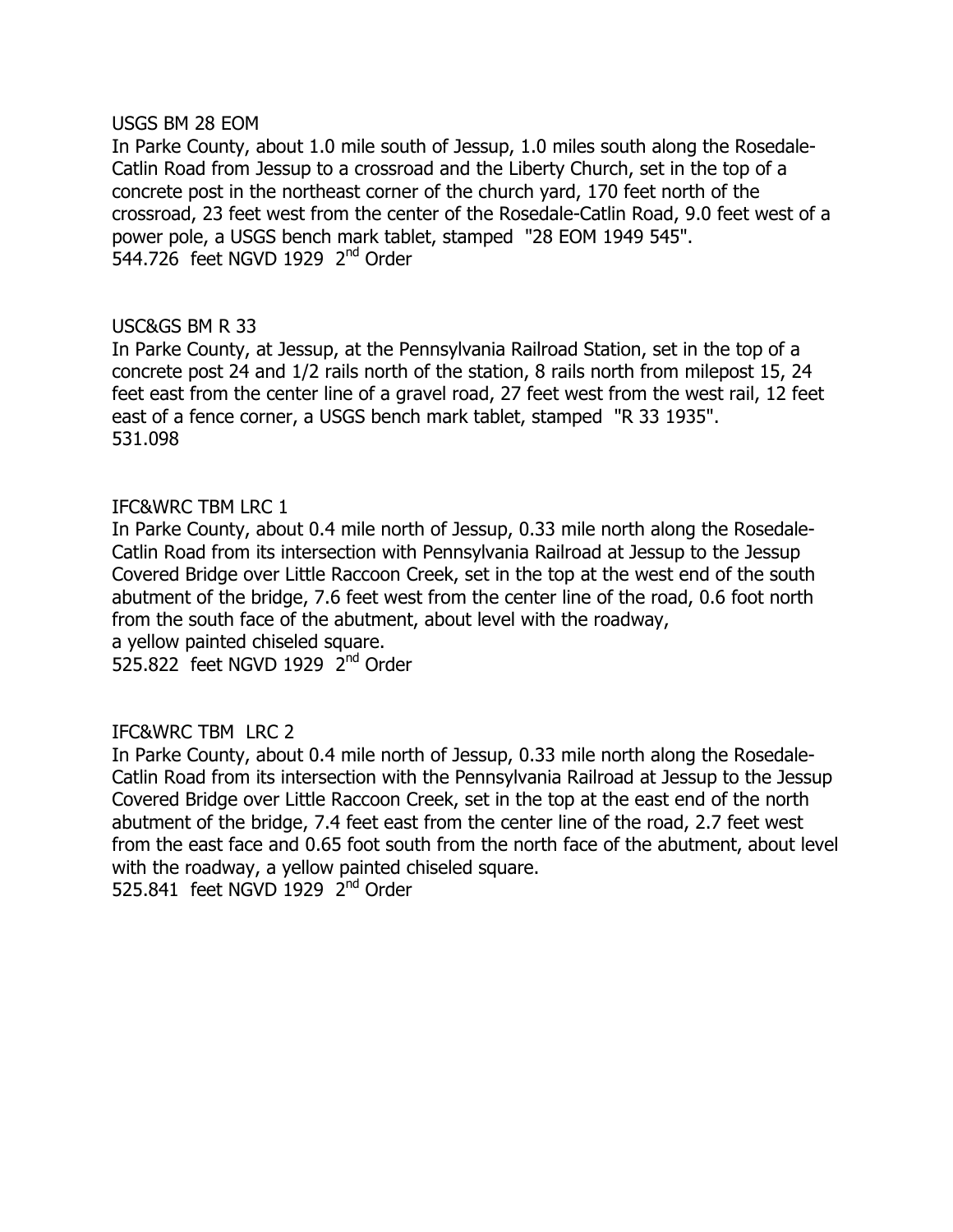In Parke County, about 0.8 mile northeast of Jessup, 0.8 mile northeast along the Pennsylvania railroad from the crossing of the north-south paved road at Jessup to a 140-foot 2-span bridge over Little Raccoon Creek, set in the top of the northeast concrete wingwall of the bridge, 7.0 feet east from the east rail of the tracks, 1.0 foot north from the south face and 1.0 foot west from the east edge of the wingwall, 2.0 feet below the roadway, a painted chiseled triangle. 530.659 feet NGVD 1929  $2<sup>nd</sup>$  Order

# IFC&WRC TBM LRC 6

In Parke County, about 1.3 miles southwest of Catlin, 0.5 mile southwest along a paved road from near the center of Catlin to a T-road southeast at the Mount Olivet Church, thence 0.3 mile southeast to the Pennsylvania Railroad crossing, thence 0.8 mile southwest along the railroad to a clump of four 36-inch trees in an open field on the northwest side of the tracks, set in the southeast side of the tree, 54.0 feet northwest from the northwest rail of the tracks, 2.5 feet above, a railroad spike. 525.623 feet NGVD 1929  $2<sup>nd</sup>$  Order

## USC&GS BM O 33 RESET

In Parke County, about 0.7 mile south of Catlin, 0.7 mile south along the Pennsylvania Railroad from Catlin to a paved crossroad, set in the top of a concrete post in the south quarter of the crossing, 20 feet southwest from the center line of the road, 18.1 feet southeast of a railroad crossing warning sign in the south quarter of the crossing, 14.4 feet northwest from an iron fence corner post, 2.2 feet below the railway, a USC&GS bench mark tablet, stamped "Q 33 1934 RESET 1962". 531.799 feet NGVD 1929  $2<sup>nd</sup>$  Order

## USGS RM 1

In Parke County, about 1.2 miles south of Catlin, 0.75 mile south along the Pennsylvania Railroad from the T-road east at Catlin to a paved crossroad, thence 0.75 mile generally southeast to a single-span steel truss bridge over Little Raccoon Creek, set in the top of the southwest wingwall, 14.0 feet west from the center line of the road, 11.0 feet southwest of the southwest bridge truss, 9.3 feet southeast from the southeast edge of a metal gaging station shed, 1.3 feet below the top of the wingwall, 0.4 foot north of the south edge of the wingwall, a USGS gaging station reference mark tablet.

537.671 feet NGVD 1929  $2<sup>nd</sup>$  Order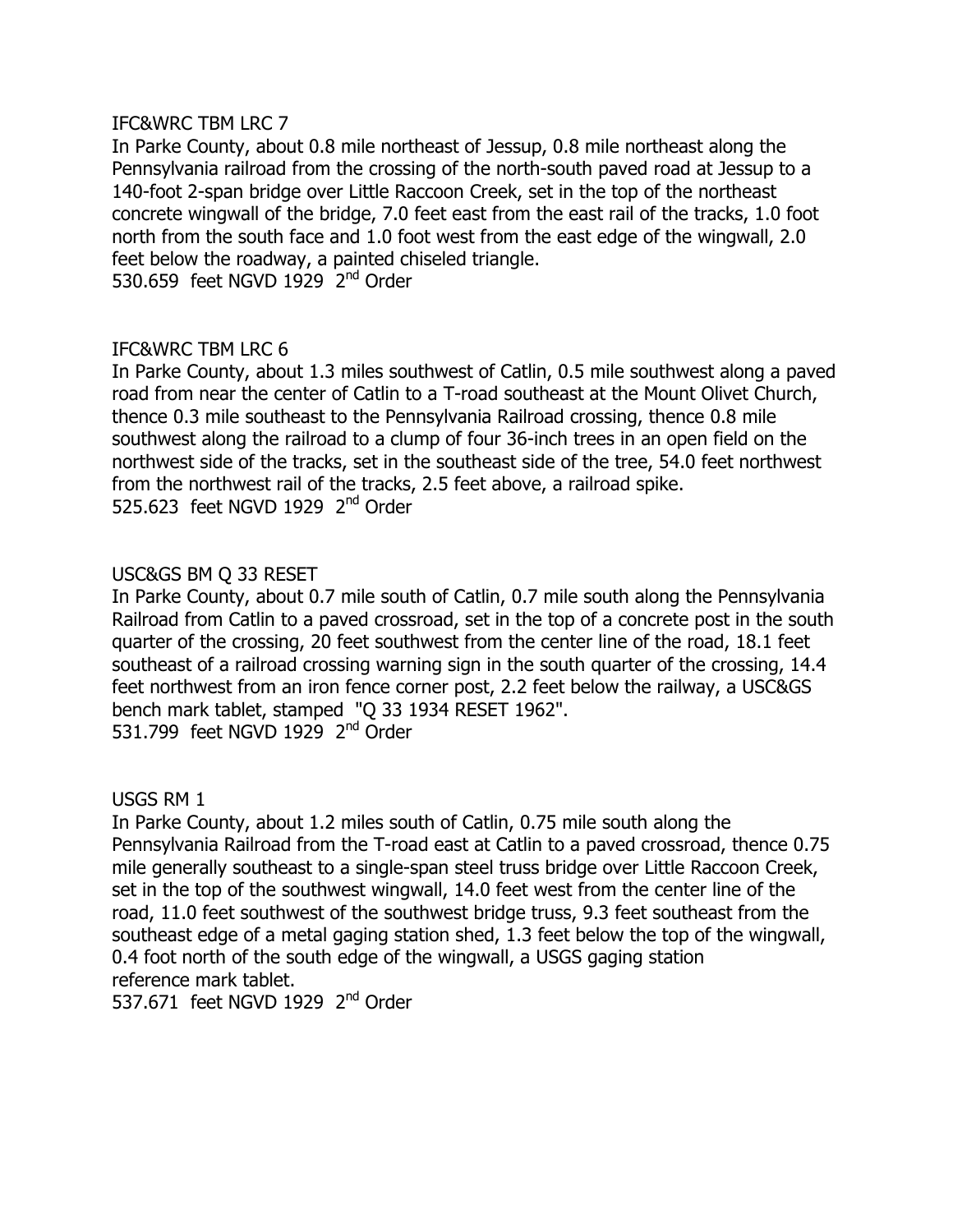### USGS RM 2

In Parke County, about 1.2 miles south of Catlin, 0.7 mile south along the Pennsylvania Railroad from the T-road east at Catlin to a paved crossroad, thence 0.75 mile generally southeast to a single-span steel truss bridge over Little Raccoon Creek, set in the top of the northwest wingwall, 11.0 feet west from the center line of the road, 1.5 feet west from the northwest bridge truss, 0.9 foot north from the south edge and 0.5 foot west from the east edge of the northwest wing wall, a USGS gaging station reference mark tablet.

538.614 feet NGVD 1929  $2<sup>nd</sup>$  Order

## USGS RM 3

In Parke County, about 1.2 miles south of Catlin, 0.75 mile south along the Pennsylvania Railroad from the T-road east at Catlin to a paved crossroad, thence 0.75 mile generally southeast to a single-span steel truss bridge over Little Raccoon Creek, set in the top, at the north end of the southwest wingwall, 13.0 feet west from the center line of the road, 9.2 feet east from the northeast edge of a metal gaging shed, 3.2 feet west of the southwest bridge truss, 0.3 foot west of the east edge and 0.2 foot south of the north edge of the southwest wingwall, a painted chiseled square. 538,983 feet NGVD 1929  $2<sup>nd</sup>$  Order

## IFC&WRC TBM LRC 3

In Parke County, about 1.4 miles southeast of Catlin, 1.32 miles east along a paved road from its junction with the Rosedale-Catlin Road at Catlin to the junction with a north-south road, thence 0.72 mile south to a covered bridge over Little Raccoon Creek, set in the top of the southwest bridge abutment, 9.1 feet west from the center line of the road, 0.9 foot north from the south face and 0.75 foot west from the east face of the abutment, 3.45 feet above the roadway, a yellow painted chiseled square. 543,690 feet NGVD 1929  $2<sup>nd</sup>$  Order

## IFC&WRC TBM LRC 4

In Parke County, about 1.4 miles southeast of Catlin, 1.32 miles east along a paved road from its junction with the Rosedale-Catlin Road at Catlin to the junction with a north-south road, thence 0.72 mile south to a covered bridge over Little Raccoon Creek, set in the top of the northwest bridge abutment, 9.15 feet west from the center line of the road, 0.9 foot south from the north face and 0.7 foot west from the east face of the abutment, 2.55 feet above the roadway, a yellow painted chiseled square. 543.823 feet NGVD 1929  $2<sup>nd</sup>$  Order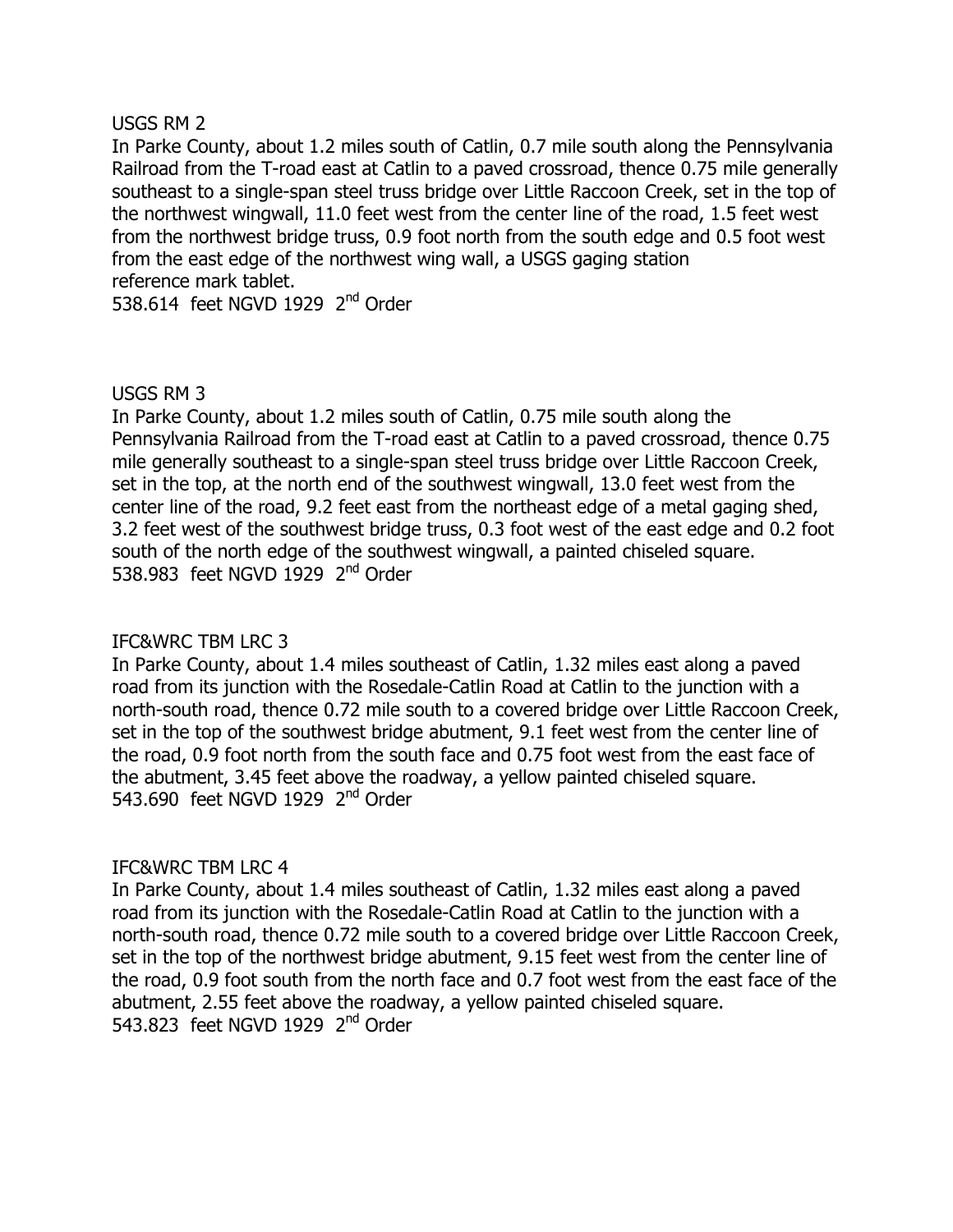### USGS BM 35 EOM

In Parke County, about 2.3 miles east-northeast of Catlin, 1.3 miles north along a paved road from near the center of Catlin to a T-road east, thence 1.5 miles generally east and southeast to a northeast-southwest crossroad, thence 0.8 mile northeast and east to a north-south crossroad, set in the top of a concrete post in the southeast quarter of the intersection, 27 feet southeast from the center line intersection of the roads, 1.0 foot east of a fence line, a USGS bench mark tablet, stamped "35 EOM 1949 546". 545.822 feet NGVD 1929  $2<sup>nd</sup>$  Order

# IFC&WRC TBM LRC 5

In Parke County, about 2.0 miles east-northeast of Catlin, 1.3 miles north along a paved road from near the center of Catlin to a T-road east, thence 1.5 miles generally east and southeast to a northeast-southwest crossroad, thence 0.8 mile northeast and east to a north-south crossroad, thence 0.55 mile south to a covered bridge over Little Raccoon Creek, set in the top at the southwest end of the southeast concrete bridge abutment, 8.9 feet southwest from the center line of the road, 0.5 foot northeast from the southwest face and 0.3 foot northwest from the southeast face of the abutment, 1.1 feet above the roadway, a yellow painted chiseled square. 551.141 feet NGVD 1929  $2<sup>nd</sup>$  Order

# IFC&WRC TBM LRC 6A

In Parke County, about 2.0 mile east-northeast of Catlin, 1.3 miles north along a paved road from near the center of Catlin to a T-road east, thence 1.5 miles generally east and southeast to a northeast-southwest crossroad, thence 0.8 mile northeast and east to a north-south crossroad, thence 0.55 mile south to a covered bridge over Little Raccoon Creek, set in the top at the southwest end of the northeast concrete bridge abutment, 8.9 feet southwest from the center line of the road, 0.7 foot northeast from the southwest face and 0.3 foot southeast from the northwest face of the abutment, about level with the roadway, a yellow painted chiseled square. 551.160 feet NGVD 1929 2<sup>nd</sup> Order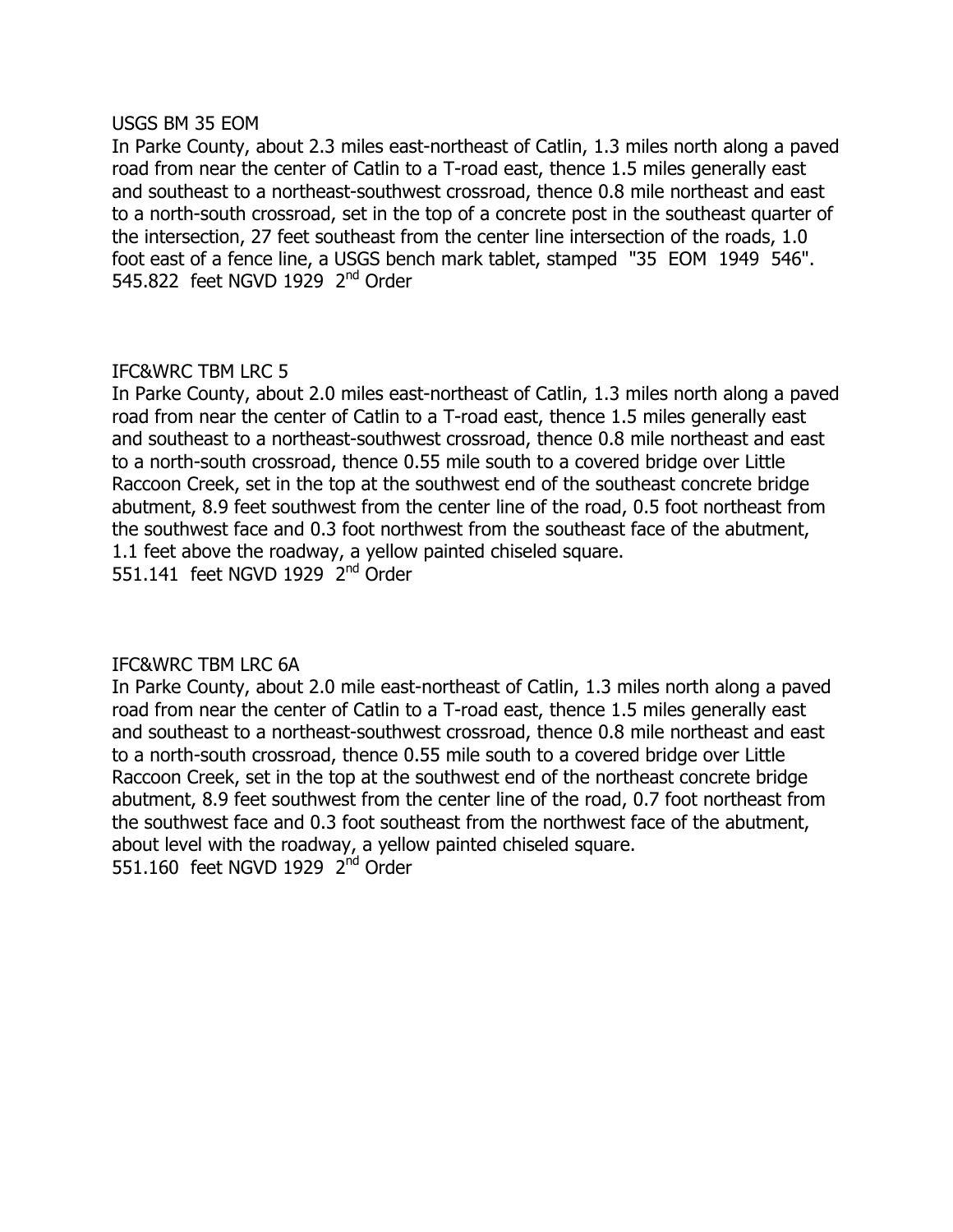In Parke County, about 2.55 miles east-northeast of Catlin, 1.3 miles north along a paved road from near the center of Catlin to a T-road east, thence 1.5 miles generally east and southeast to a northeast-southwest crossroad, thence 1.2 miles northeast and east to a covered bridge over Little Raccoon Creek, set in the top at the south end of the east concrete abutment of the bridge, 7.0 feet south from the center line of the road, 0.6 foot west from the east face of the abutment, 3.0 feet north from the south face and 7.6 feet west of the east end of timber sheeting on side of bridge, about level with the roadway, a yellow painted chiseled square. 554.522 feet NGVD 1929  $2^{nd}$  Order

## IFC&WRC TBM LRC 8

In Parke County, about 2.55 miles east-northeast of Catlin, 1.3 miles north along a paved road from near the center of Catlin to a T-road east, thence 1.5 miles generally east and southeast to a northeast-southwest crossroad, thence 1.2 miles northeast and east to a covered bridge over Little Raccoon Creek, set in the top at the south end of the west concrete abutment of the bridge, 7.0 feet south from the center line of the road, 7.8 feet east from the west end and 3.1 feet north from the south face of timber sheeting on side of bridge, 0.7 foot east from the west face of the abutment, about level with the roadway, a yellow painted chiseled square. 554.659 feet NGVD 1929 2<sup>nd</sup> Order

## IFC&WRC TBM LRC 9

In Parke County, about 2.4 miles east-northeast of Catlin, 1.3 miles north along a paved road from near the center of Catlin to a T-road east, thence 1.5 miles generally east and southeast to a northeast-southwest crossroad, thence 0.8 mile northeast to a north-south crossroad, thence 0.35 mile north to a small clump of trees on the west side of the road, set in the south side of an 8-inch Wild Cherry tree, 0.4 mile south of a bridge over Williams Creek, 16 feet west from the center line of the road, 0.8 foot west of a fence line, 1.5 feet above the roadway, a railroad spike through an aluminum tag, stamped "IFC LRC 9 1964". 549.804 feet NGVD 1929  $2<sup>nd</sup>$  Order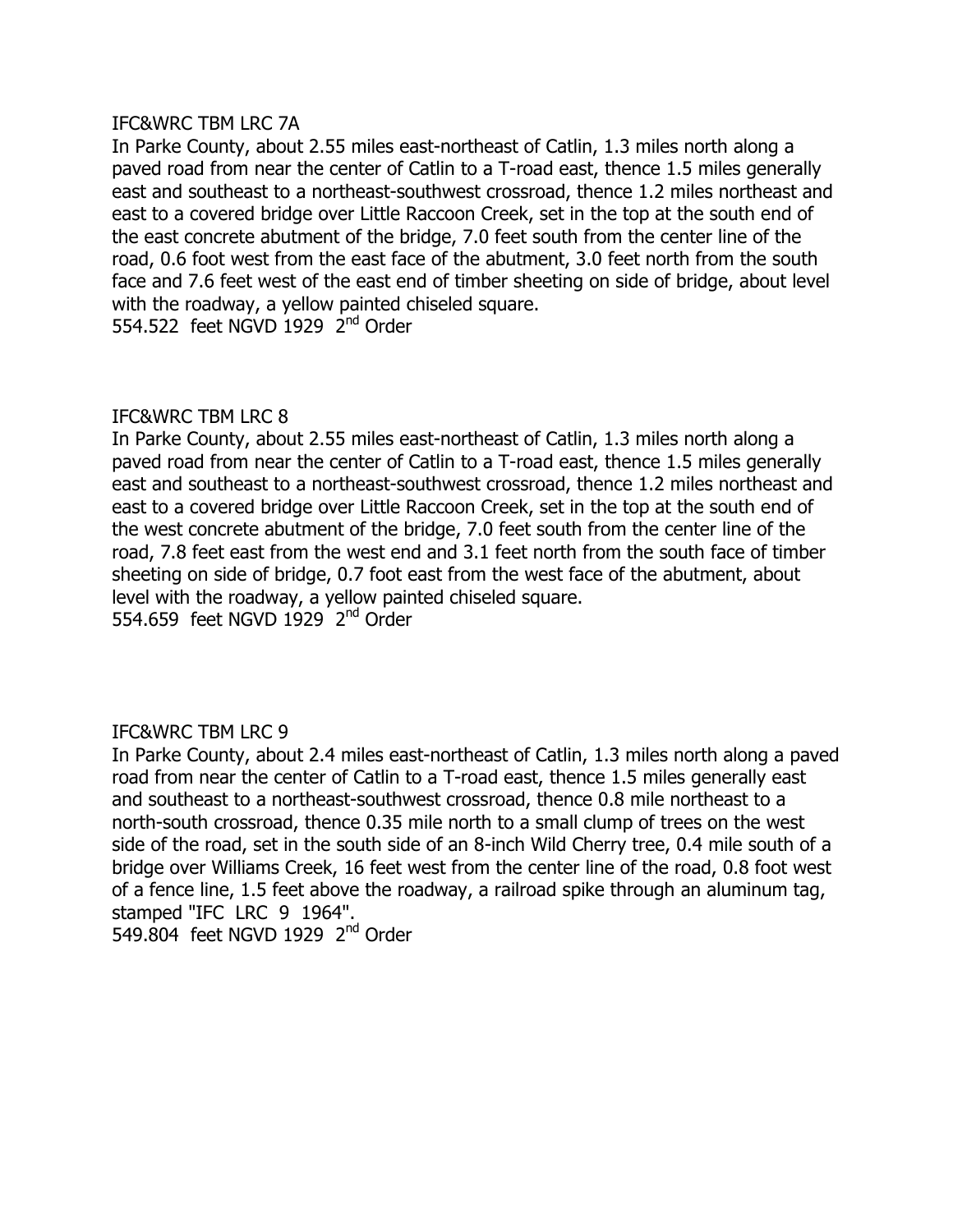In Parke County, about 2.6 miles northeast of Catlin, 1.3 miles north along a paved road from near the center of Catlin to a T-road east, thence 1.5 miles generally east and southeast to a northeast-southwest crossroad, thence 0.8 mile northeast and east to a north-south crossroad, thence 0.75 mile north to a pony truss bridge over Williams Creek, set in the top of the northwest wingwall of the bridge, 10.6 feet west from the center line of the road, 2.4 feet west from the east face and 0.65 foot north from the south end of the wingwall, 1.4 feet above the roadway, a yellow painted chiseled square.

553.847 feet NGVD 1929  $2<sup>nd</sup>$  Order

# IFC&WRC TBM LRC 11

In Parke County, about 3.2 miles northeast of Catlin, 1.3 miles north along a paved road from near the center of Catlin to a T-road east, thence 1.5 miles generally east and southeast to a northeast-southwest crossroad, thence 0.8 mile northeast and east to a north-south crossroad, thence 0.75 mile north to a bridge over Williams Creek and an east-west crossroad, thence 0.55 mile east and northeast to a T-road southeast and a pony truss bridge over Little Raccoon Creek, set in the northwest side of an 11-inch Walnut tree, 28 feet southwest from the southwest corner of the bridge, 25 feet southeast from the center line of the road paralleling the stream, 0.7 foot above the ground, a railroad spike through an aluminum tag, stamped "IFC LRC 11 1964". 554.278 feet NGVD 1929  $2<sup>nd</sup>$  Order

## IFC&WRC TBM LRC 12

In Parke County, about 3.2 miles northeast of Catlin, 1.3 miles north along a paved road from near the center of Catlin to a T-road east, thence 1.5 miles generally east and southeast to a northeast-southwest crossroad, thence 0.8 mile northeast and east to a north-south crossroad, thence 0.75 mile north to a bridge over Williams Creek and an east-west crossroad, thence 0.55 mile east and northeast to a T-road southeast and a pony truss bridge over Little Raccoon Creek, set in the top of the southwest concrete wingwall of the bridge, 6.8 feet southwest from the center line of the bridge road, 9.1 feet southeast from the northwest end and 0.2 foot southwest from the northeast face of the wingwall, 1.8 feet northwest from the northwest end of timber bridge floor, 0.85 foot above the roadway, a yellow painted chiseled square. 561.260 feet NGVD 1929 2<sup>nd</sup> Order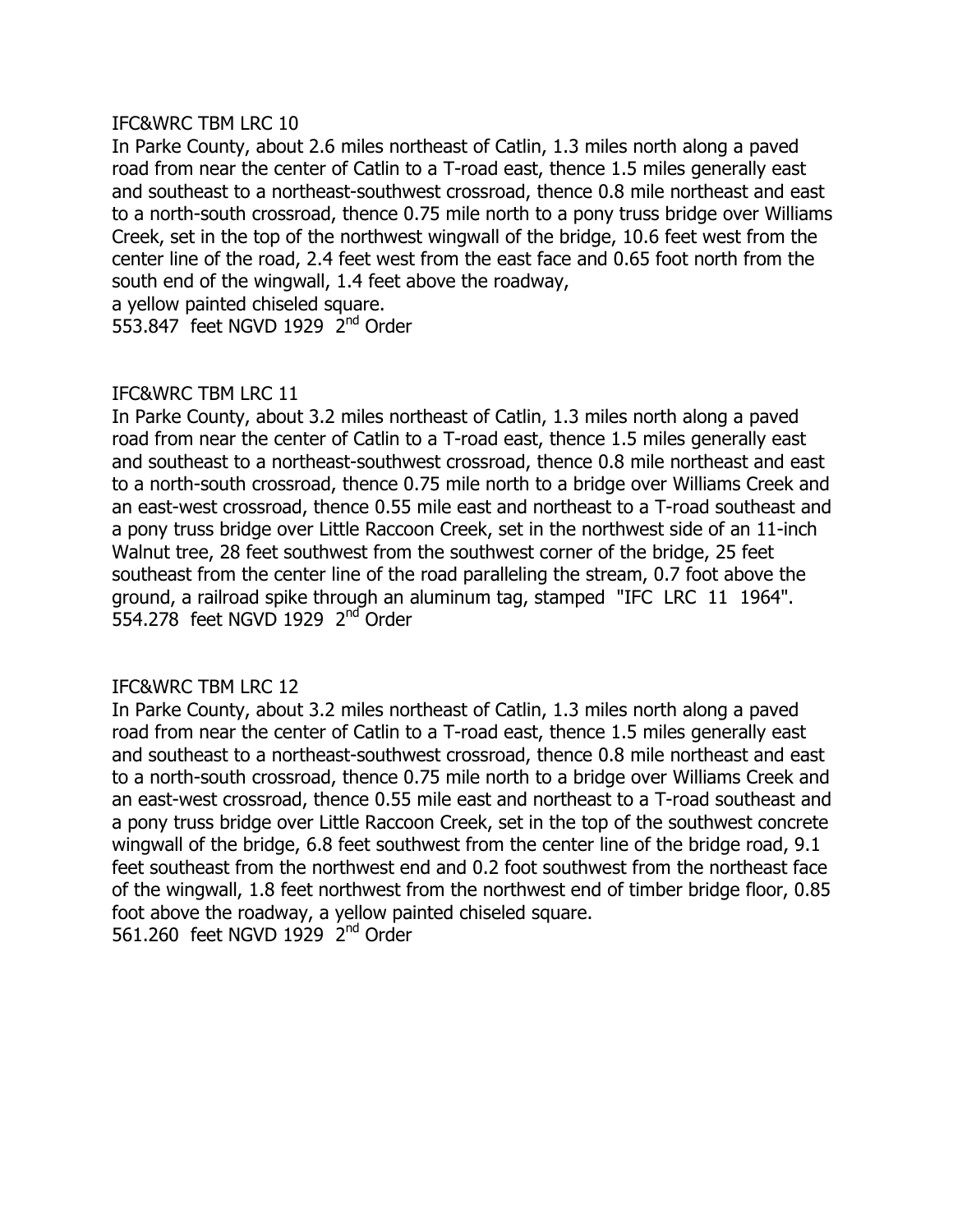In Parke County, about 3.5 miles northeast of Catlin, 1.3 miles north along a paved road from near the center of Catlin to a T-road east, thence 1.5 miles generally east and southeast to a northeast-southwest crossroad, thence 0.8 mile northeast and east to a north-south crossroad, thence 0.75 mile north to a bridge over Williams Creek and an east-west crossroad, thence 1.05 miles east, northeast, and north to a right angle turn to the west, set in the southeast side of 51-inch Hackberry tree along the extended center line of the north-south road, 35 feet north from the center line of the east-west road, 27 feet northwest of telephone pole No. 23, 1.2 feet above ground, a railroad spike through an aluminum tag stamped, "IFC LRC 13 1964". 558,888 feet NGVD 1929  $2<sup>nd</sup>$  Order

## IFC&WRC TBM LRC 14

In Parke County, about 2.5 miles southeast of Rockville, 2.4 miles east along US 36 from the courthouse in Rockville to a T-road south, thence 1.5 south to the junction of an east-west road and a steel truss bridge over Little Raccoon Creek, set in the top of the southwest stone wing wall of the bridge, 13.5 feet south from the center line of the east-west road, 3.6 feet east from the west end and 0.4 foot south from the north face of the wing wall, about level with the roadway, a yellow painted chiseled square. 566,886 feet NGVD 1929  $2<sup>nd</sup>$  Order

## IFC&WRC TBM LRC 15

In Parke County, about 2.5 miles southeast of Rockville, 2.4 miles east along US 36 from the courthouse in Rockville to a T-road south, thence 1.5 miles south to the junction of an east-west road and a steel truss bridge over Little Raccoon Creek, set in the top of the northeast stone wingwall of the bridge, 16.2 feet north from the center line of the east-west road, 0.65 foot south from the north face and 0.6 foot west from the east end of the wingwall, 0.9 foot above the roadway,

a yellow painted chiseled square.

567.514 feet NGVD 1929  $2<sup>nd</sup>$  Order

## USC&GS BM P 71

In Parke County, about 2.35 miles east of Rockville, 2.35 miles east along US Highway 36 from the courthouse in Rockville, 0.35 mile east from the junction of a T-road southwest, 0.05 mile west from the junction of a T-road south, set in the top of a concrete post, 86 feet northwest from the northwest corner of a red brick power transmission station building, 32.0 feet south from the center line of the highway, 23.0 feet southeast of power pole "Brown L 33", 4.0 feet southwest of a fence corner post, about level with the roadway, a USC&GS bench mark tablet, stamped "P 71 1946". 576.213 feet NGVD 1929  $2<sup>nd</sup>$  Order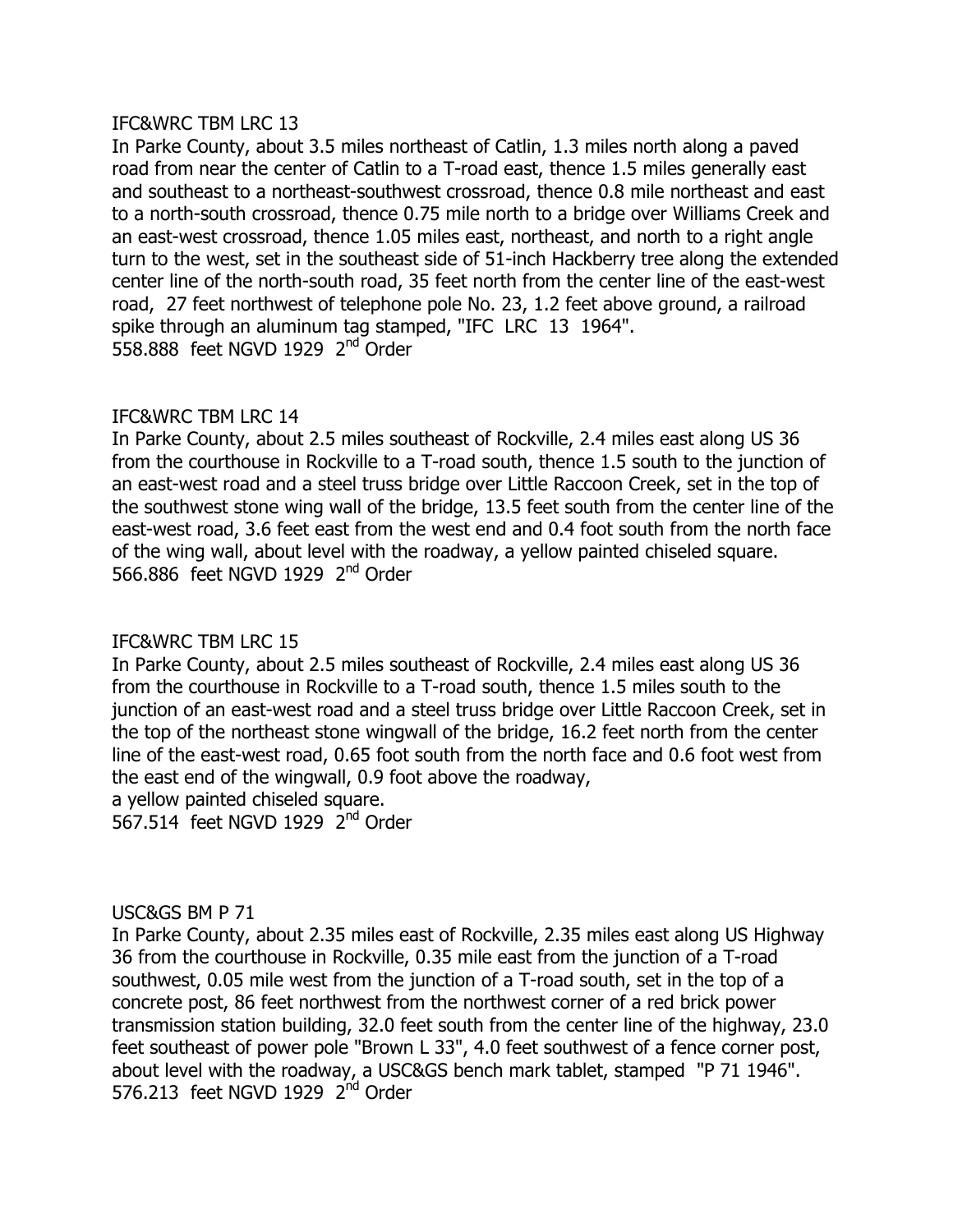### USC&GS BM Q 71

In Parke County, about 3.35 miles east of Rockville, 3.35 miles east along US 36 from the courthouse in Rockville to a 1-span steel truss bridge over Little Raccoon Creek, set in the top of the southeast concrete wingwall of the bridge, 450 feet west from the entrance to the Indiana State Sanatorium, 17.5 feet south from the center line of the highway, 6 feet south from the south steel guardrail of the bridge, 0.5 foot above the bridge floor, a USC&GS bench mark tablet, stamped "Q 71 1946". 577.548 feet NGVD 1929  $2<sup>nd</sup>$  Order

## IFC&WRC TBM LRC 16

In Parke County, about 3.6 miles east of Rockville, 3.4 miles east along US 36 from the courthouse in Rockville to the entrance to the Indiana State Sanatorium on the north side of the highway, thence 0.9 mile generally northeast and west to a covered bridge over Little Raccoon Creek, set in the top of the southwest concrete wingwall of the bridge, 10.9 feet southwest from the center line of the bridge floor, 0.45 foot northeast from the southwest face and 4.2 feet northwest from the southeast end of the wingwall, 2.2 feet above the roadway, a yellow painted chiseled square. 589.557 feet NGVD 1929  $2<sup>nd</sup>$  Order

## IFC&WRC TBM LRC 17

In Parke County, about 3.6 miles east of Rockville, 3.4 miles east along US 36 from the courthouse in Rockville to the entrance to the Indiana State Sanatorium on the north side of the highway, thence 0.9 mile generally northeast and west to a covered bridge over Little Raccoon Creek, set in the top of the northeast concrete wingwall of the bridge, 7.9 feet northeast from the center line of the bridge floor, 1.25 feet southwest from the northeast face and 3.9 feet northwest from the southeast end of the wingwall, 1.95 feet above the roadway, a yellow painted chiseled square. 589.535 feet NGVD 1929  $2<sup>nd</sup>$  Order

## USC&GS BM L 33

In Parke County, about 3.4 miles north of Rockville, 3.4 miles north along the Pennsylvania Railroad from the station at Rockville, set in the top of a concrete post, 0.3 mile north of milepost 26, 30 rails south of section post 25-26, 11 rails north from the crossing of a small farm road, 27 feet west from the west rail, 3 feet east from a fence line, 1.0 foot above the ground, a USC&GS bench mark tablet, stamped "L 33 1934".

587.043 feet NGVD 1929  $2<sup>nd</sup>$  Order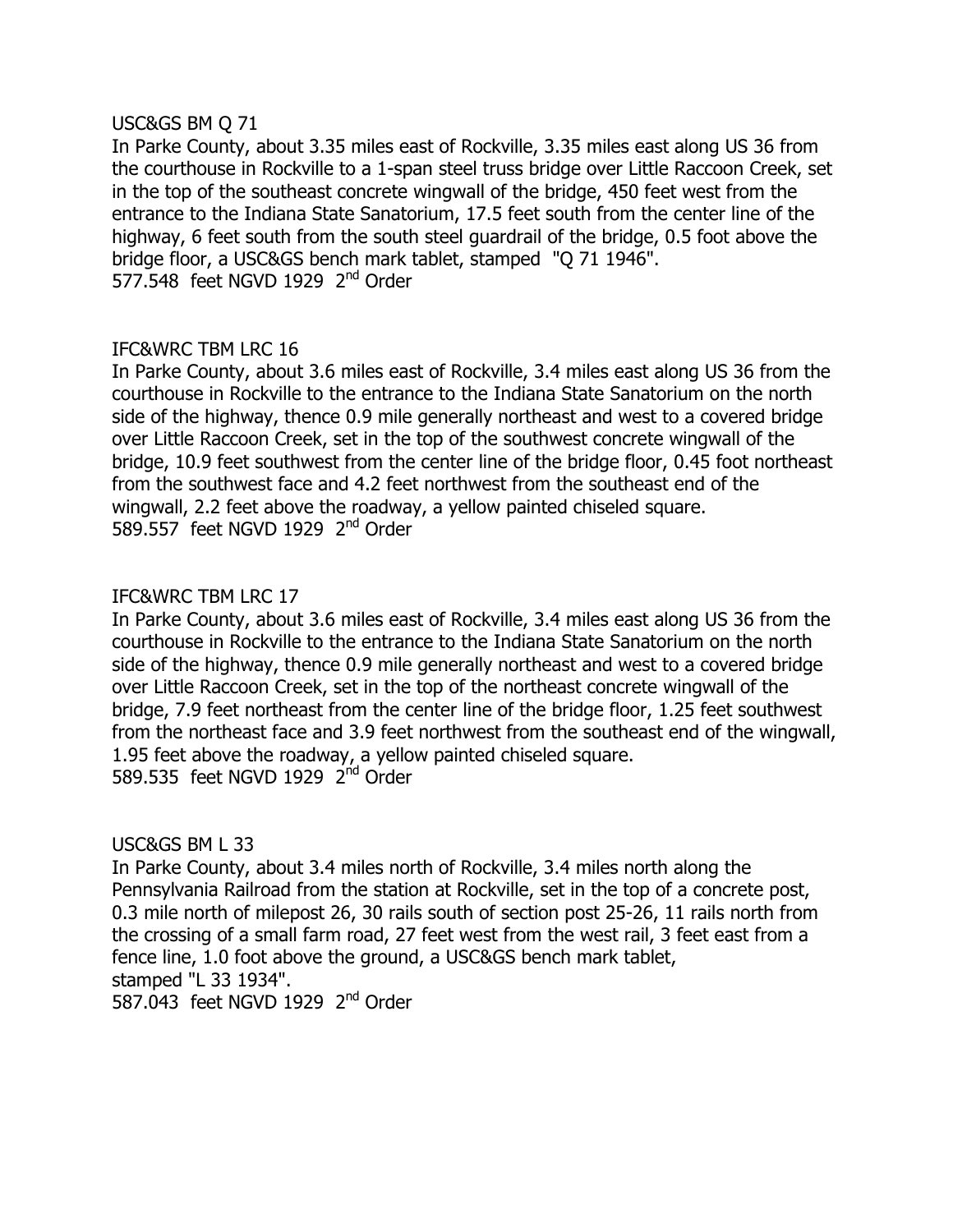In Parke County, about 1.6 miles east of Nyesville, 0.25 miles southeast along a gravel road from its junction with a blacktop road in Nyesville to a fork in the road, thence 1.35 miles east to a covered bridge over Little Raccoon Creek, set in the top of the southwest wingwall of the bridge, 9.0 feet south from the center line of the road, 1.0 foot west from the east end and 0.6 foot south from the north face of the wingwall, about 1.0 foot above the roadway, a yellow painted chiseled square. 594,600 feet NGVD 1929  $2<sup>nd</sup>$  Order

# IFC&WRC TBM LRC 19

In Parke County, about 1.6 miles generally east of Nyesville, 0.25 mile southeast along a gravel road from its junction with a blacktop road in Nyesville to a fork in the road, thence 1.35 miles east to a covered bridge over Little Raccoon Creek, set in the south side of a 30-inch Cottonwood tree, 24 feet north from the center line of the road, 180 feet west from the east end of the bridge, 1.4 feet above the ground, a railroad spike through an aluminum tag, stamped "IFC LRC 19 1964". 585.970 feet NGVD 1929 2<sup>nd</sup> Order

### USC&GS BM J 33

In Parke County, at Judson, set in the top of a concrete post, 300 feet north of the Pennsylvania Railroad, 9 1/2 rails south of mile pole 30, 150 feet northeast of the George Williams house, 33 feet west of the west rail, 1 foot east of a fence line, 4 inches above the ground, a USC&GS bench mark tablet, stamped "J 33 1934".  $606.515$  feet NGVD 1929  $2<sup>nd</sup>$  Order

## USGS TBM

In Parke County, about 0.4 mile east-northeast of Judson, 0.4 mile generally eastnortheast along a gravel road from the main crossroads in Judson to a steel bridge over little Raccoon Creek, set in the top at the northwest corner of the southwest stone wingwall of the bridge, a chiseled square.  $612.710$  feet NGVD 1929  $2<sup>nd</sup>$  Order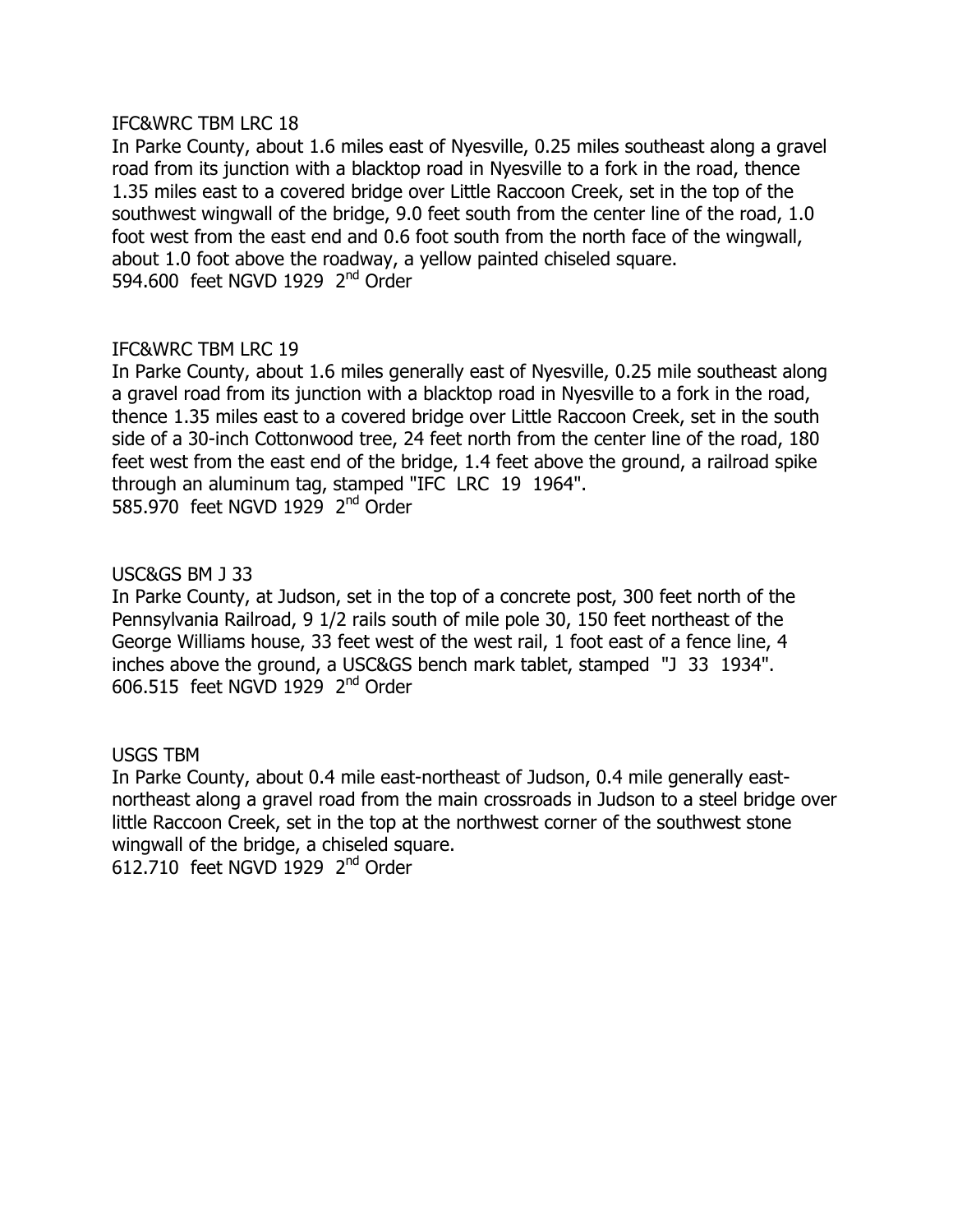### **ISHC BM**

In Parke county, about 1.7 miles east of Judson, 1.7 miles east along a gravel road from the main crossroads in Judson to the crossing of SR 59, set in the top of a concrete post, in the southeast quarter of the intersection, 68.0 feet south from the center line of the east-west crossroad, 45.0 feet east from the center line of the highway, 2.0 feet below the intersection, 1.0 foot above the ground, an ISHC bench mark tablet, not stamped.

 $701.386$  feet NGVD 1929  $2<sup>nd</sup>$  Order

# IFC&WRC TBM LRC 20

In Parke County, about 0.25 mile southeast of Guion, 0.18 mile southwest along a paved road from the Baltimore and Ohio Railroad crossing Guion to a T-road east, thence 0.24 mile east to a concrete bridge over Little Raccoon Creek, set in the top at the east end of the northeast concrete guardrail, 7.5 feet north from the center line of the road, 0.8 foot west from the east end and 0.65 foot north from the south face of the quardrail, about 3 feet above the roadway, a yellow painted chiseled square. 631.868 feet NGVD 1929  $2<sup>nd</sup>$  Order

## IFC&WRC TBM PAR 1

In Parke County, about 0.18 mile southwest of Guion, 0.18 mile southwest along a paved road from the Baltimore and Ohio railroad crossing in Guion to a T-road east, set in the east side of a power pole in the northeast quarter of the junction, a railroad spike through an aluminum tag, stamped "IFC PAR  $1$ ".  $629.630$  feet NGVD 1929  $2<sup>nd</sup>$  Order

## IFC&WRC TBM LRC 21

In Parke County, about 0.3 mile east of Guion, 0.3 mile east along the Baltimore and Ohio Railroad from its overpass in Guion to a concrete bridge over Little Raccoon Creek, set in the top of the northwest wingwall of the bridge, 3.6 feet north of the north rail, 0.8 foot west from the east end and 0.6 foot south from the north face of the wingwall, a yellow painted chiseled square. 658.176 feet NGVD 1929  $2<sup>nd</sup>$  Order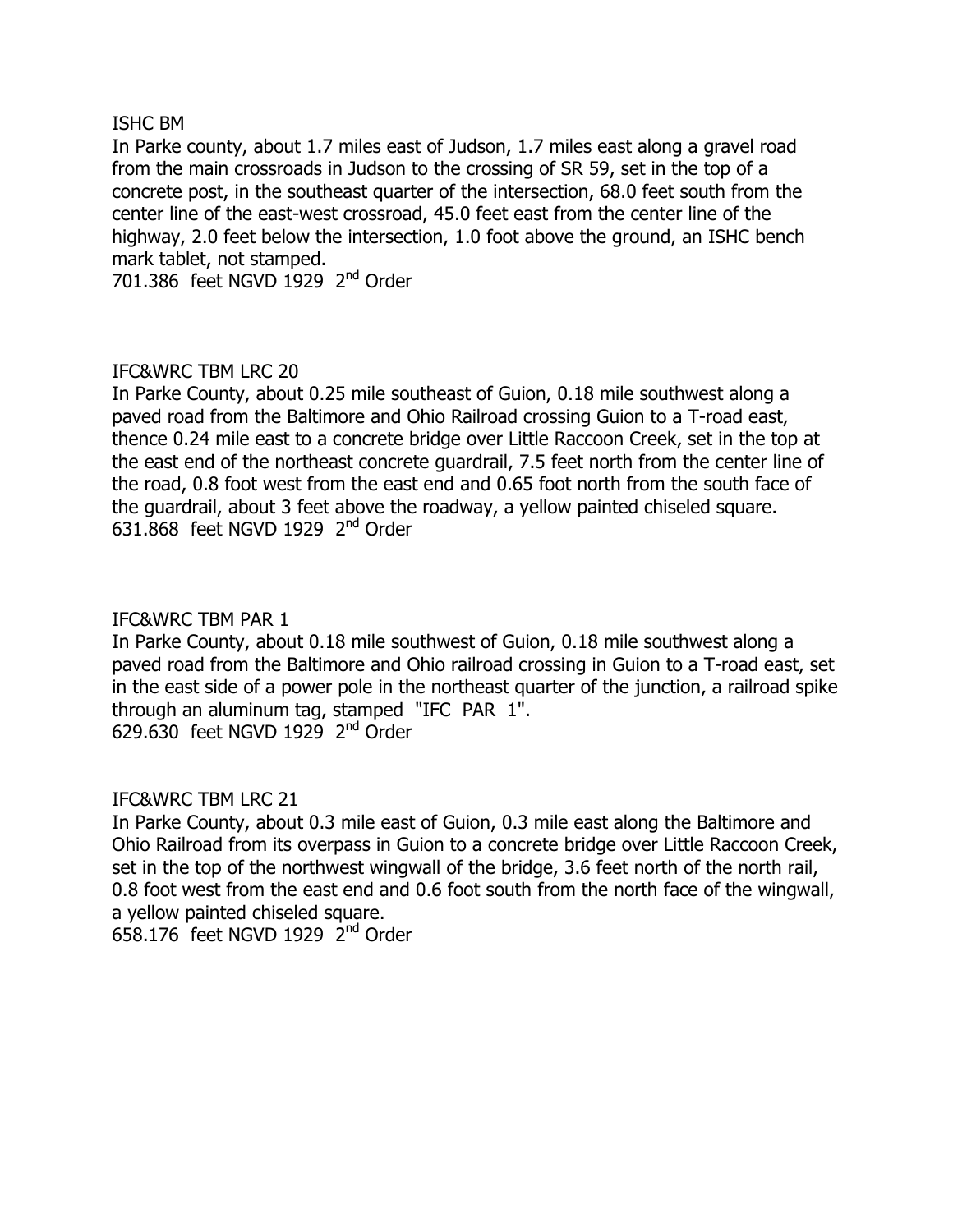In Parke County, about 0.4 mile northeast of Guion, 0.4 mile northeast along a county road from the Baltimore and Ohio Railroad overpass in Guion to the junction of a paved crossroad, thence 0.1 mile east to a steel truss bridge over Little Raccoon Creek, set in the top of the southwest wingwall of the bridge, 10.6 feet south from the center line of the road, 0.4 foot east from the west end and 0.6 foot north from the south face of the wingwall, a yellow painted chiseled square.

634.134 feet NGVD 1929 2<sup>nd</sup> Order

# IFC&WRC TBM LRC 23

In Parke County, about 0.6 mile northeast of Guion, 0.6 mile northeast along the Pennsylvania Railroad from the Baltimore and Ohio Railroad overpass in Guion to a wood and steel trestle over Little Raccoon Creek, set in the southwest wooden abutment, 3.4 feet northwest of the northwest rail, 3.0 feet below the top rail, 1.6 feet southeast of the northwest end of abutment, a railroad spike through an aluminum tag, stamped "IFC LRC 23 1964".

630.862 feet NGVD 1929  $2<sup>nd</sup>$  Order

## IFC&WRC TBM LRC 24

In Parke County, about 1.2 miles northeast of Guion, 1.2 miles northeast along the Pennsylvania Railroad from the Baltimore and Ohio Railroad overpass at Guion to a wood and steel trestle over Little Raccoon Creek, set in the southeast side of the first pier from the southwest bank on the southeast side of the trestle, 54.0 feet northwest from the center line of a gravel road, 1.8 feet below top of rails, 3.0 feet southeast of southeast rail, 0.6 foot northwest from southeast face of abutment, a railroad spike through an aluminum tag, stamped "IFC LRC 24 1964". 644.658 feet NGVD 1929  $2<sup>nd</sup>$  Order

## IFC&WRC TBM LRC 25

In Parke County, about 1.2 miles northeast of Guion, 1.2 miles northeast along the Pennsylvania Railroad from the Baltimore and Ohio railroad overpass at Guion to a railroad bridge and a parallel county road bridge over Little Raccoon Creek, set in the top of the northwest wingwall of the concrete county road bridge, 30 feet southeast from the center line of the railroad, 10.5 feet northwest from the center line of the county road, 1.0 foot northwest from the northwest face of the bridge railing, 0.8 foot northeast from the southwest face of the wingwall, about level with the roadway, a yellow painted chiseled square.

645.109 feet NGVD 1929  $2<sup>nd</sup>$  Order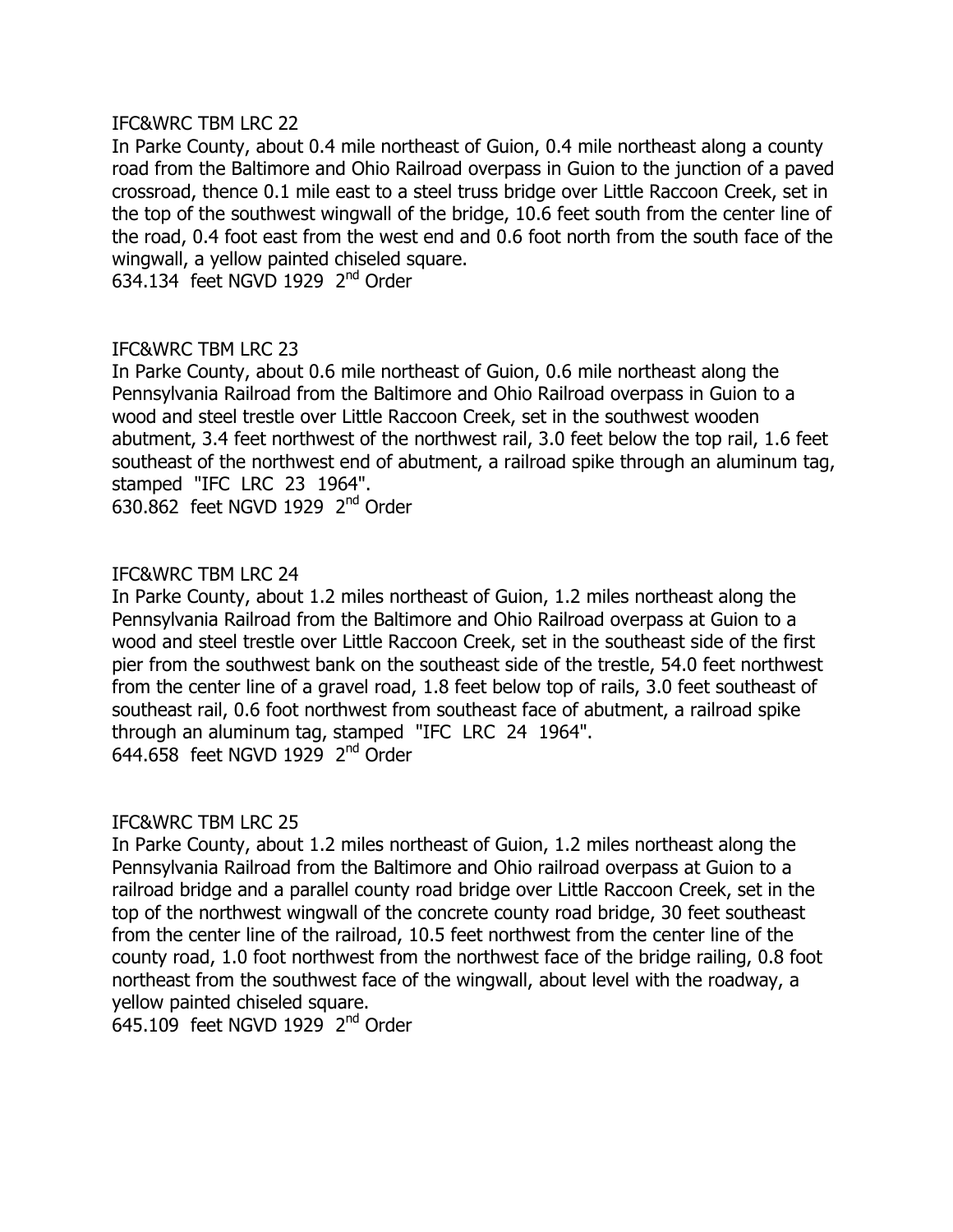In Parke County, about 1.7 miles northeast of Guion, 1.5 miles northeast along the Pennsylvania Railroad from the Baltimore and Ohio Railroad overpass at Guion to a county road parallel to the railroad and a T-road east, thence 0.2 mile east to a covered bridge over Little Raccoon Creek, set in the top at the north end of the east concrete abutment of the bridge, 8.0 feet north from the center line of the road, 1.2 feet south from the north end of the abutment, about level with the roadway, a yellow painted chiseled square.

653.795 feet NGVD 1929  $2<sup>nd</sup>$  Order

# IFC&WRC TBM LRC 27

In Parke County, about 1.7 miles northeast of Guion, 1.5 miles northeast along the Pennsylvania Railroad from the Baltimore and Ohio Railroad overpass at Guion to a county road parallel to the railroad and a T-road east, thence 0.2 mile east to a covered bridge over Little Raccoon Creek, set in the top at the north end of the west abutment of the bridge, 7.5 feet north from the center line of the road, 1.7 feet south from the north end and 0.3 foot east from the west face of the abutment, about level with the roadway, a yellow painted chiseled square.

653.826 feet NGVD 1929  $2<sup>nd</sup>$  Order

## USC&GS BM G 33

In Parke County, about 1.9 miles northeast of Guion, 1.9 miles north along the Pennsylvania Railroad from the Baltimore and Ohio Railroad overpass at Guion to a private road crossing at the extension of a T-road southeast, set in the top of a concrete post, 0.2 mile northeast of milepost 34, 59.5 feet south and across the tracks from the center of a stone gateway to the A. W. McCormick home, 36 feet southwest from the center line of the private road, 23 feet northwest from the center line of a road paralleling the track, 8.3 feet southeast from the southeast rail, 3.8 feet northwest from a telephone pole, 2 feet northeast from a white wooden witness post, 0.25 foot above the ground, level with the track, a USC&GS bench mark tablet, stamped "G 33 1934".

653.407 feet NGVD 1929  $2<sup>nd</sup>$  Order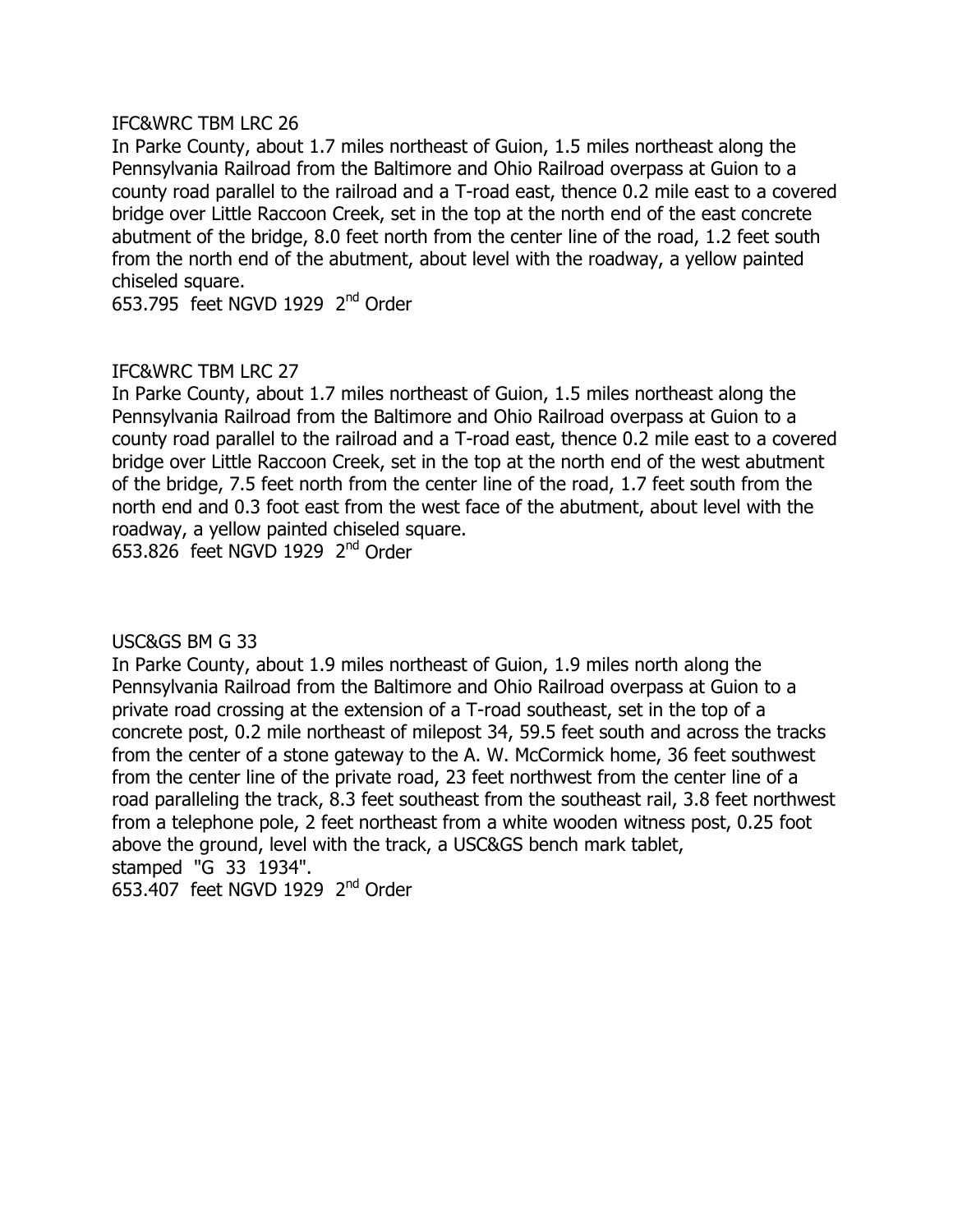In Parke County, about 1.9 miles northeast of Guion, 1.9 miles north along the Pennsylvania Railroad from the Baltimore and Ohio railroad overpass at Guion to a private road crossing at the extension of a T-road southeast, thence 0.2 mile southeast to a concrete bridge over Little Raccoon Creek, set in the top at the south end of the west abutment of the bridge, 11.5 feet south from the center line of the road, 0.6 foot east from the west face and 0.2 foot north from the south end of the abutment, about 1 foot above the roadway, a yellow painted chiseled square. 654.671 feet NGVD 1929  $2<sup>nd</sup>$  Order

## IFC&WRC TBM LRC 29

In Montgomery County, about 2.3 miles northeast of Guion, 2.3 miles northeast along Pennsylvania Railroad from the Baltimore and Ohio Railroad overpass at Guion to a timber and steel bridge over Little Raccoon Creek, set in the northeast side near the southeast end of a single timber beam on top of the southwestern-most pier, 1.8 feet northeast from the northeast face of the southwest end of the trestle, 3.5 feet southeast from the southeast rail, 3.3 feet below the tracks, 4.2 feet above the ground, a railroad spike through an aluminum tag, stamped "IFC LRC 29 1964".  $655.978$  feet NGVD 1929  $2<sup>nd</sup>$  Order

## IFC&WRC TBM LRC 30

In Montgomery County, about 2.4 miles northeast of Guion, 2.4 miles northeast along the Pennsylvania Railroad from the Baltimore and Ohio Railroad overpass at Guion to a timber and steel bridge over Little Raccoon Creek, set in the northeast side of a double timber beam on top a timber pier, 10.5 feet southwest from the northeast end of the trestle, 4.8 feet below the track, 3.0 feet northwest from the northwest rail, 3.0 feet above the ground, a railroad spike through an aluminum tag, stamped "IFC LRC 30 1964".

656.914 feet NGVD 1929  $2<sup>nd</sup>$  Order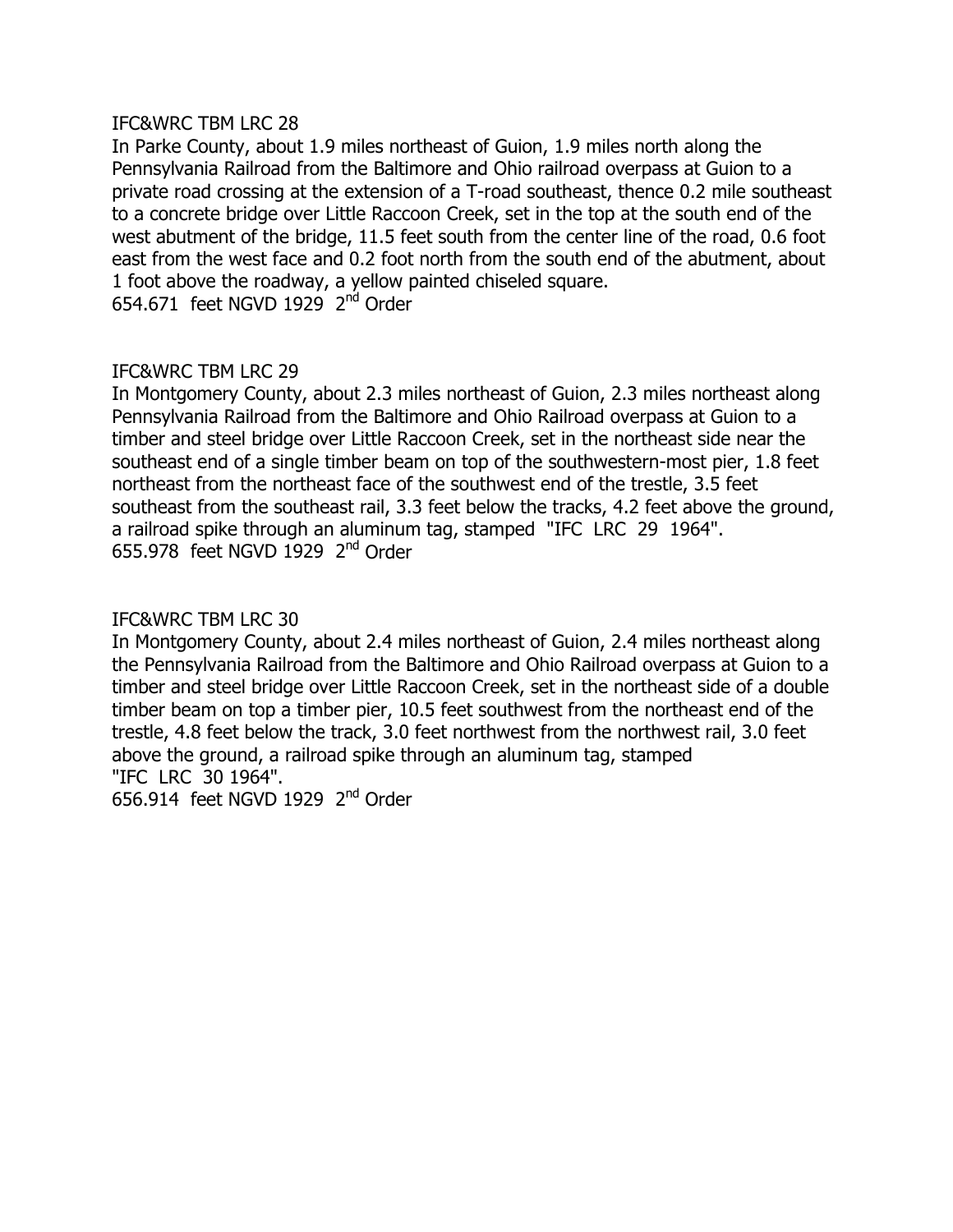### NGS BM P 33 1934

In Parke County, Catlin Quad., set in the NW 1/4 of section 31, T.15 N., R.8 W.,  $2^{nd}$  P.M. About 1 mile north of Catlin, Indiana. Set in the southeast  $1/4$ of the intersection of County Road 40 East and County Road 400 South. Set on the east most toe of old railroad grade. Set in top of a concrete post. 85 feet east of the centerline of County Road 40 East, 30 feet east of centerline of old railroad grade, 40 feet south of centerline of County Road 400 South (a gravel road), 38.5 feet southwest of the southwest corner of concrete quardrail of bridge, 87.5 feet southeast of power pole #B2B4/3/20A. About Flush with the ground. A USC & GS BM stamped "P33 1934"  $562.49$  feet NAVD 88  $2<sup>nd</sup>$  Order  $562.820$  feet NGVD 1929

# **IDNR TBM SUN 1 2001**

In Parke County, Catlin Quad., set in the SW 1/4 of section 31,

T.15 N., R.7 W.,  $2<sup>nd</sup>$  P.M. About 0.3 mile north of Catlin, Indiana. Set near the northeast corner of the County Road 40 East bridge over Sunderland Branch. Set in top of the concrete curb. 12.5 feet east of the centerline of County Road 40 East, 0.5 foot south of the north face of concrete curb, 0.4 foot east of west face of concrete curb, 0.4 west of the east face of concrete curb, 0.6 feet above the roadway, A chiseled triangle. 551.675 feet NAVD 1988 3rd Order 552.005 feet NGVD 1929

**IDNR TBM SUN 2 2001** 

In Parke County, Catlin Quad., set in the NW 1/4 of section 6,

T.14 N., R.7 W.,  $2<sup>nd</sup>$  P.M. About 0.1 mile northeast of Catlin, Indiana. Set in the southwest concrete wingwall of the County Road 500 south bridge over Sunderland Branch, 12.5 feet south of the centerline of County Road 500 south, 1.6 feet southeast of southwest most corner of concrete guardrail, 0.5 west of the east face of concrete wingwall, A chiseled triangle.

545.97 feet NAVD 1988 3rd Order 546.300 feet NGVD 1929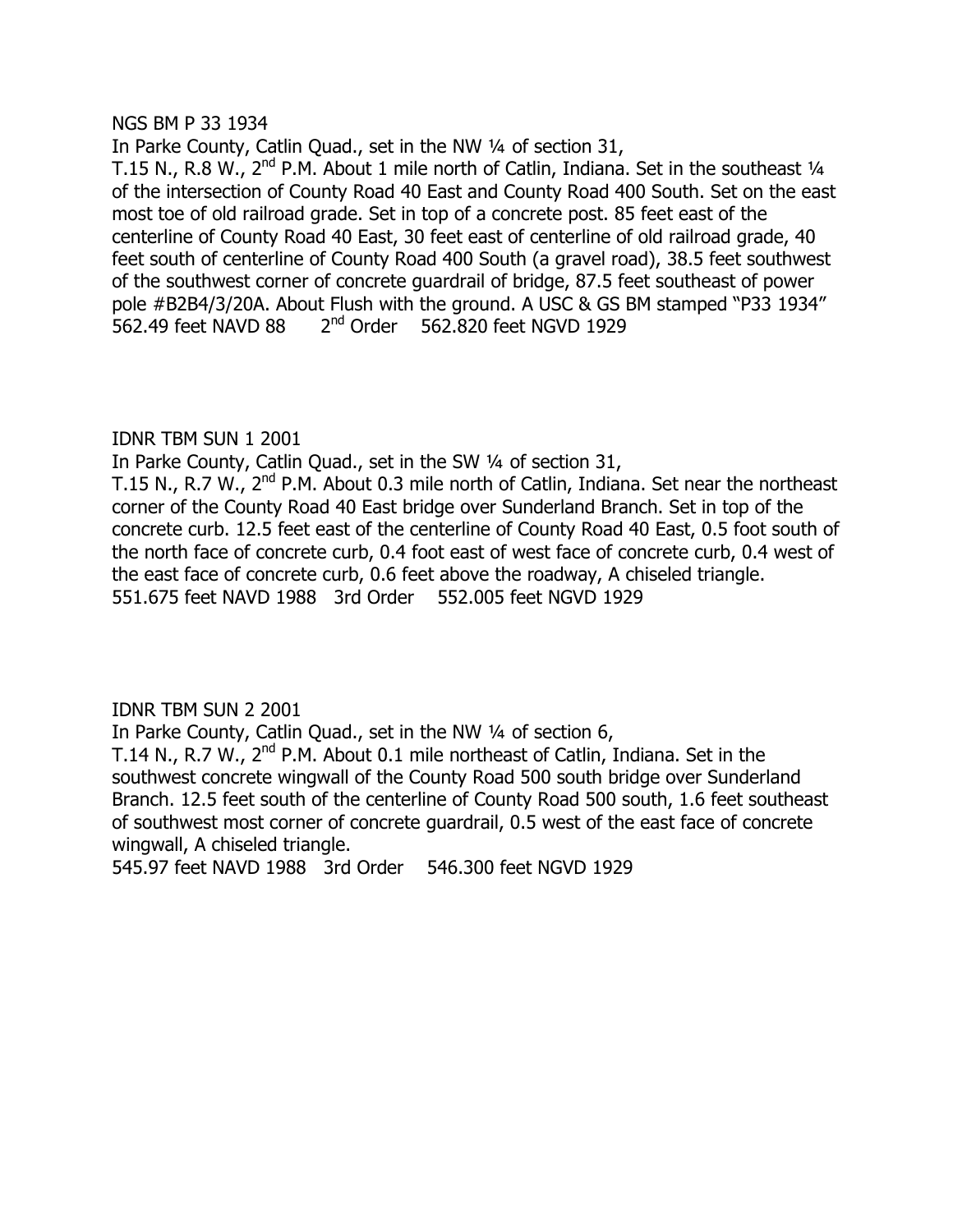#### NGS BM J 71 RESET 1956

In Parke County, Mansfield Quad., set in the SE 1/4 of section 30, T. 15 N., R. 6 W., 2<sup>nd</sup> P. M. About 3.5 miles south of U. S. 36. About 2.35 miles north of Mansfield, Indiana. From the intersection of S, R, 59 and a cross road in Mansfield; thence 2.35 miles north along S. R. 59. Set in top of a concrete post. 250 feet southwest of the southwest corner of a 2 story white farm house, 45 feet southeast of the centerline of S. R. 59, 24 feet south of a driveway to the farm house, 15 feet southeast of the southeast corner of a concrete headwall, 1.5 feet west of a corner post and about level with the highway. A standard USC & GS bench mark tablet stamped "J 71 RESET 1956" 719.256 feet NGVD 1929  $2<sup>nd</sup>$  Order

# NGS BM K 71 RESET 1956

In Parke County, Mansfield Quad., set in the SE 1/4 of section 19, T. 15 N., R. 6 W., 2<sup>nd</sup> P. M. About 2.5 miles south of U. S. 36. About 3.4 miles north of Mansfield, Indiana. Set in the northwest  $\frac{1}{4}$  of the T intersection of S. R, 59 and County Road 160 South or  $(300$  South?) leading west. 113.25 feet northerly of a stop sign, 102.6 feet westerly of a power pole  $#A/A129, 93.5$  feet north of the centerline of 160 South Road, 49.6 feet west of the centerline of S. R. 59, 1.6 feet southwest of a Right-Of -Way Marker, about 5 feet higher than the highway. A standard USC & GS bench mark tablet stamped "K 71 RESET 1956" 737.989 feet NGVD 1929  $2<sup>nd</sup>$  Order

## **IDNR TBM RACK 1 1995**

In Parke County, Mansfield Quad., set in the NE 1/4 of section 30, T. 15 N., R. 6 W., 2<sup>nd</sup> P. M. About 2.75 miles south of U. S. 36. About 3.15 miles north of Mansfield, Indiana. Set in the southwest 1/4 of the T intersection of S. R, 59 and County Road 325 South leading east. Set on top of an I beam post for quardrail. 72.9 feet southwest of the stop sign on 325 south road, 19.6 feet west of the centerline of S. R. 59, 6.3 feet south of the extended centerline of C. R. 325 South, 4.0 feet south of the east most post of a large brown and white "RACCOON LAKE" sign, 2.0 feet north of a reflector post, 0.85 feet east of the west face of an I beam, about 2.8 feet above the ground, A filed "X" 738.23 feet NGVD 1929  $3<sup>rd</sup>$  Order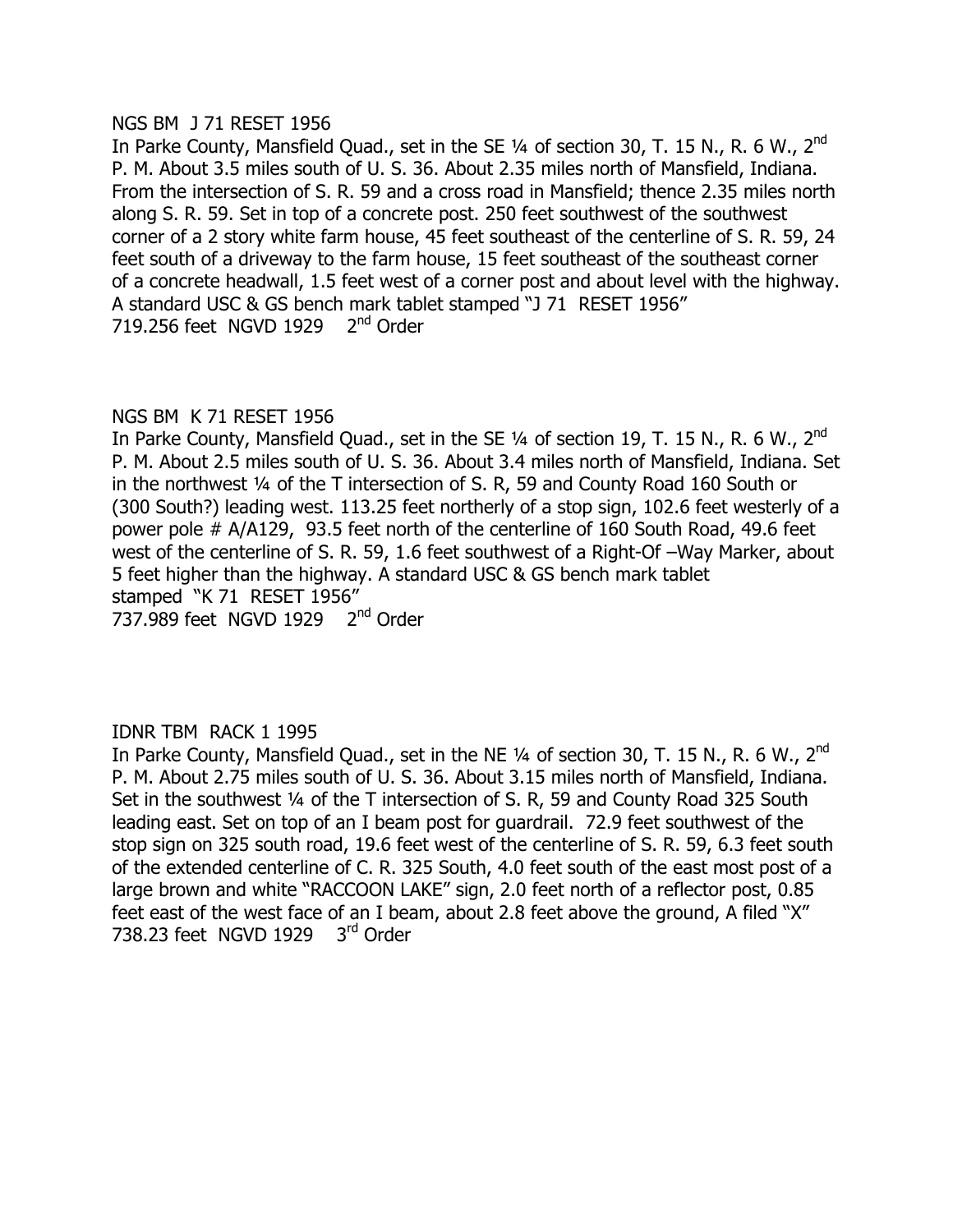### IDNR TBM RACK 2 1995

In Parke County, Mansfield Quad., set in the NE 1/4 of section 29, T. 15 N., R. 6 W., 2<sup>nd</sup> P. M. From the intersection of S. R. 59 and County Road 325 South; thence generally easterly and southeasterly along 325 South Road about 0.8 miles, Set in the NE 1/4 of the intersection of 325 South Road and 375 East Road. Set in the south side of a power pole. 84 feet east of the centerline of 375 East Road, 19 feet north of the centerline C. R. 325 South Road, 26 feet west of the centerline of a gravel drive leading to bait shop, 5 feet east of a telephone injunction box, about 1,7 feet above the ground. A railroad spike through an unstamped aluminum tag. 725.44 feet NGVD 1929  $3<sup>rd</sup>$  Order

## **IDNR TBM RACK 3 1995**

In Parke County, Mansfield Quad., set in the SW 1/4 of section 28, T. 15 N., R. 6 W.,  $2<sup>nd</sup>$  P. M. From the intersection of S. R. 59 and County Road 325 South; thence generally easterly and southeast along 325 South Road about 1.6 miles to the intersection of a T road leading south, Set in the NE  $\frac{1}{4}$  of the intersection of 325 South Road and T road south. Set in the south side of a power pole. 38 feet east of the extended centerline of T road south,  $51.5$  feet northerly of the stop sign for T road, 14.5 feet north of the centerline of 325 South Road, 3 feet west of a telephone cable box, about 1.5 feet above the ground, . A railroad spike through an unstamped aluminum taq.

 $604.62$  feet NGVD 1929  $3<sup>rd</sup>$  Order

## IDNR TBM RACK 4 1995

In Parke County, Mansfield Quad., set in the SE 1/4 of section 28, T. 15 N., R. 6 W.,  $2<sup>nd</sup>$  P. M. From the intersection of S. R. 59 and County Road 325 South; thence generally easterly and southeast along 325 South Road about 2.3 miles to the intersection of a T road westerly; thence westerly along road about  $\pm$  200 feet to a concrete bridge over a tributary to Raccoon Creek. Set near the northwest corner of the bridge. Set on top of the first I beam east of the northwest corner of the bridge. 9.5 feet north of the centerline of the bridge, 4.4 feet east of the west end of the bridge, 0.25 foot south of the north face of the I beam, about 2.3 feet above the road. Two filed notches.

 $609.35$  feet NGVD 1929  $3<sup>rd</sup>$  Order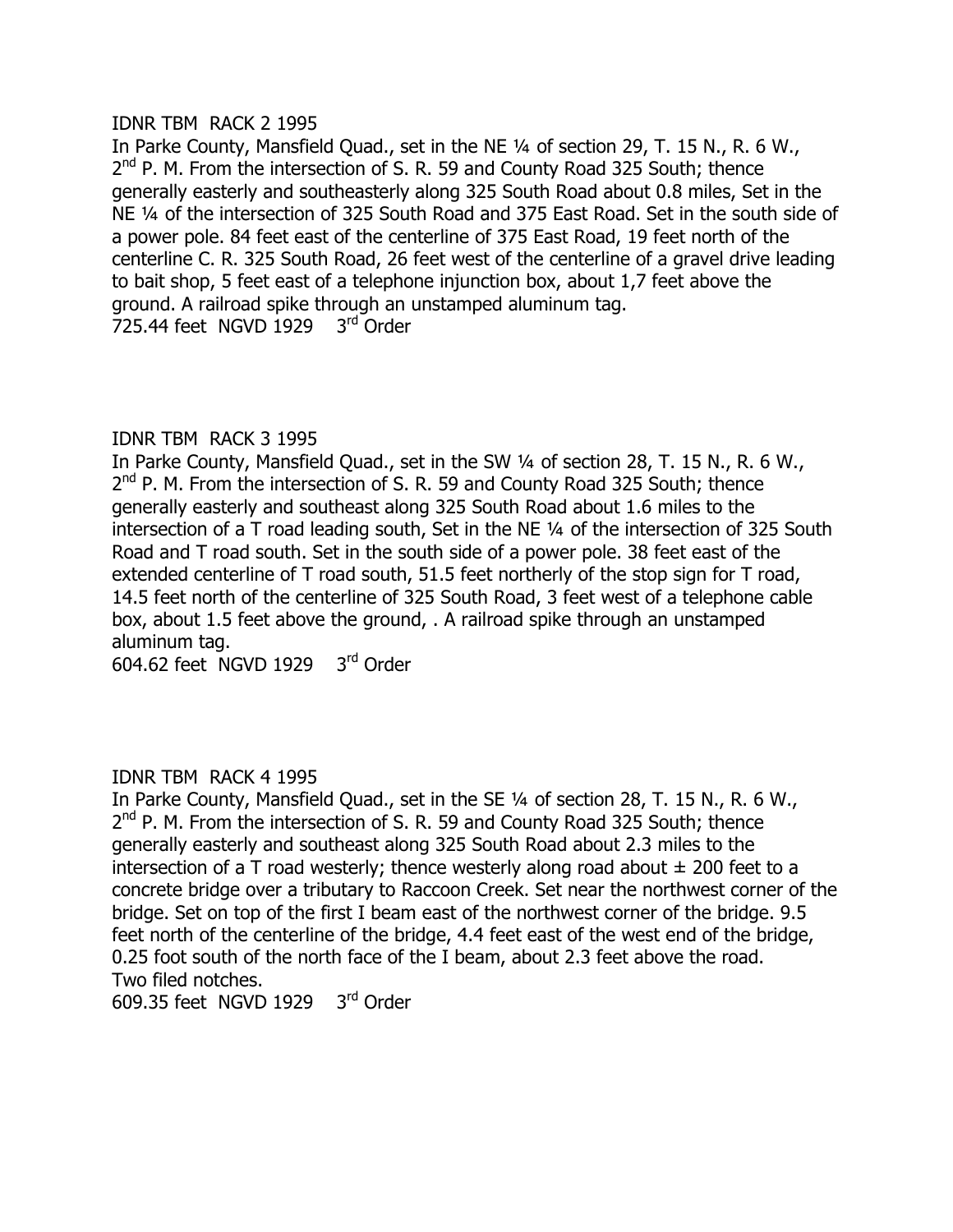### USGS BM 51 EOM 1949

In Parke County, Mansfield Quad., set in the SE 1/4 of section 28, T. 15 N., R. 6 W.,  $2<sup>nd</sup>$  P. M. From the intersection of S. R. 59 and County Road 325 South; thence generally easterly and southeast along 325 South Road about 1.9 miles to the  $intersection$  of a gravel T road leading easterly; thence easterly and south along gravel road about 0.2 mile to steel bridge over Raccoon Creek. Set near the southeast corner of the bridge. Set in top of a concrete post. 46.5 feet southeast of the southeast corner of steel bridge, 21.5 feet northerly of the centerline of the gravel road, 2 southeast of a power pole. A standard USGS bench mark tablet stamped "51 EOM 1949 610"  $610.25$  feet NGVD 1929  $3<sup>rd</sup>$  Order (IDNR/Water Elevation)

# **USGS UE 642**

In Parke County, Mansfield Quad., set in the NE 1/4 of section 29, T. 15 N., R. 6 W.,  $2<sup>nd</sup>$  P. M. From the intersection of S. R. 59 and County Road 325 South; thence generally easterly and southeasterly along 325 South Road about 1 mile to a culvert under 325 South Road. Set on top of the northwest end of the northeast concrete headwall of culvert. 200 feet east of a pond. 642.37 feet NGVD 1929  $3<sup>rd</sup>$  Order

## IDNR TBM MFGC 1 1994

In Parke County, Montezuma Quad., set in the NW 1/4 of section 35, T. 16 N., R. 9 W.,  $2<sup>nd</sup>$  P. M. In Montezuma, Indiana, near the east end of the U. S. 36 bridge over the Wabash River. Set in the southeast 1/4 of the intersection of U. S. 36 (Crawford Street) and Water Street. Set in the north side of a power pole with a transformer. 35 feet south of the centerline of U. S. 36, 22 feet east of the centerline of Water Street, 69.4 feet northwest of the northwest corner of a white concrete block gas station, 4.3 feet northeast of a stop sign post, 0.9 foot above the ground. A railroad spike through an aluminum tag stamped "IDNR TBM MFGC 1 1994" 500.483 feet NGVD 1929  $3<sup>rd</sup>$  Order